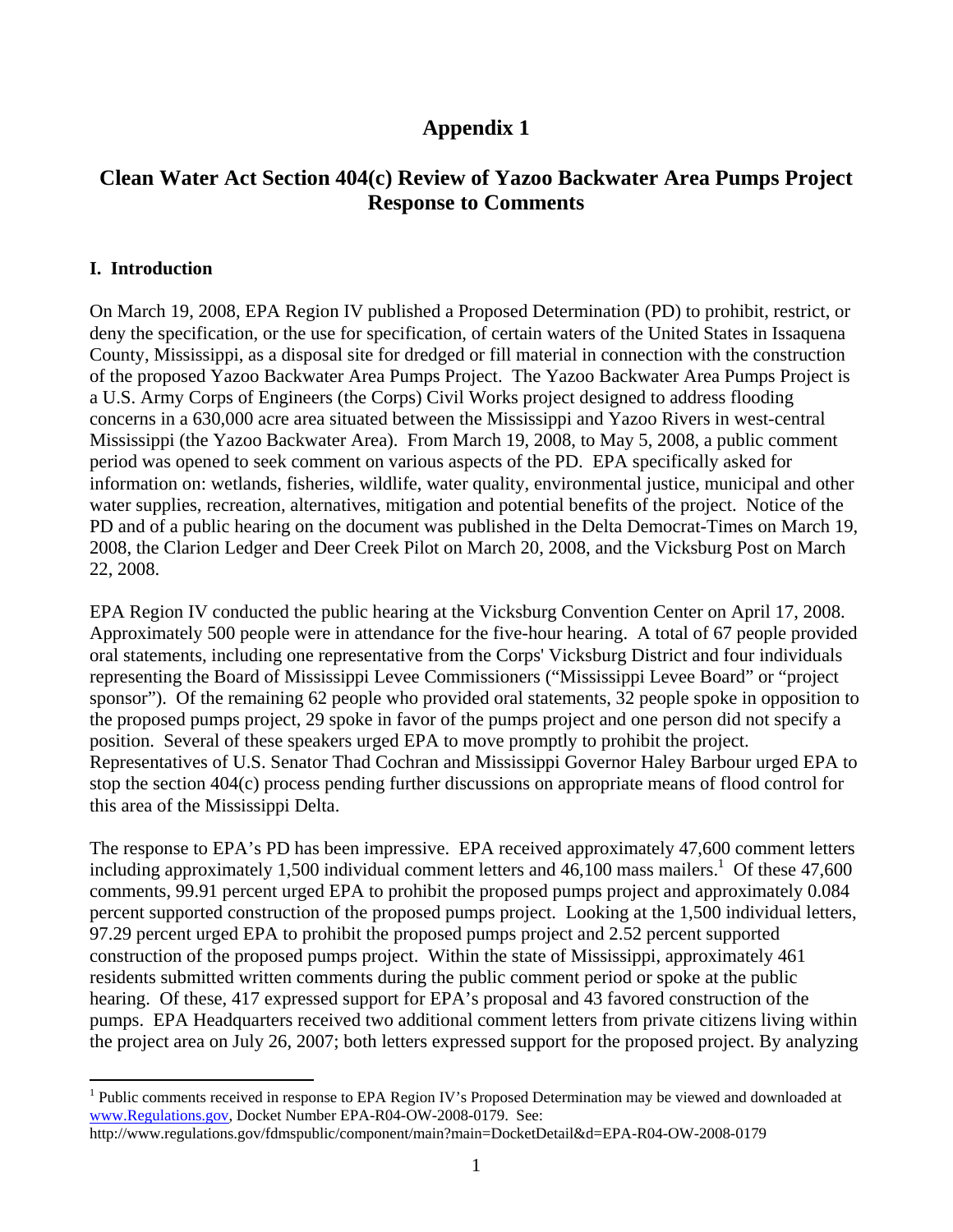zip codes and other address data, when available, we were able to determine that a total of 31 residents of the Yazoo Backwater Area expressed an opinion on the project either at the public hearing, in written comments, or both. Of these 31, four expressed support for EPA's position, 26 expressed support for construction of the pumps and one did not express an opinion.

Commenters in support of EPA's position echoed EPA's concerns regarding the extensive level of anticipated adverse environmental impacts associated with the proposed project. These impacts are described in more detail in the Recommended Determination (RD) and in this Final Determination (FD). Additionally, numerous commenters in support of EPA's position expressed concerns that the project would allow more intensive agricultural practices on marginal farmland that would in turn increase farm subsidy payments and that taxpayers would bear the burden of any economic gains from the project. Numerous commenters also questioned whether such a substantial amount of federal taxpayer money is needed to address the "limited" flooding that occurs within the "sparsely" populated project area, and whether the money allocated to construct and operate the pumps would be better spent addressing the more pressing needs of the region, such as economic development opportunities.

Those in support of the proposed project, including a number of local county officials and the project sponsor, believe the project would alleviate flooding damages and is part of a long standing commitment to residents of the project area. These commenters stressed that the pumps are the final piece of a larger flood control plan for the Yazoo Backwater Area, and that the previously completed flood control structures (such as the connecting channel) were designed with pumps in mind. Those in support of the proposed project also stated that periodic flooding contributes to the poor economy of the area because of public service interruption, road damage, people moving away from the area, and agriculture/crop damage. They noted that flooding does not yield to emergency services or school buses, and destroys many kinds of infrastructure. They believe that without the flood protection provide by the pumps, future economic development of the South Delta Region is seriously diminished. Some of these commenters cited the flooding that occurred this past spring in Mississippi and their belief that the pumps could have been used to diminish the damaging effects of these floods. Further, several commenters including the project sponsor and the Corps also suggested that the project would improve water quality and enhance wildlife habitat.

All of the comment letters received by EPA during this section 404(c) review were reviewed and carefully considered. However, the very large number of comments makes it impractical to respond to each commenter individually. Thus, we have responded to the major issues raised by the public collectively during the section 404(c) process. This is a sensible approach for several reasons. First, although the number of commenters is high, similar issues were raised repeatedly and can best be treated as a group. Second, we believe that many comments, particularly those on environmental issues, have been addressed in the analysis contained in the RD and this FD. Finally, several issues were raised which are either beyond the authority or expertise of EPA or not pertinent to the decision.

Section II summarizes the comments articulated in the mass mailers received on the proposal and includes responses to these comments. Section III summarizes the most frequently raised issues in the individual comment letters we received and our responses to these comments. Whereas 42 of the over 47,600 comment letters EPA received expressed support for the proposed project (all of the mass mailers as well as 97.29 percent of the individual comment letters urge EPA to prohibit the proposed pumps project), comments in support of the pumps project are not captured in either sections II or III. Thus, in section IV we have included a summary of the key comments raised by those in support of the proposed project including those raised by members of the public, the project sponsor, and the Corps. Section IV also includes our responses to comments raised by the project sponsor and the Department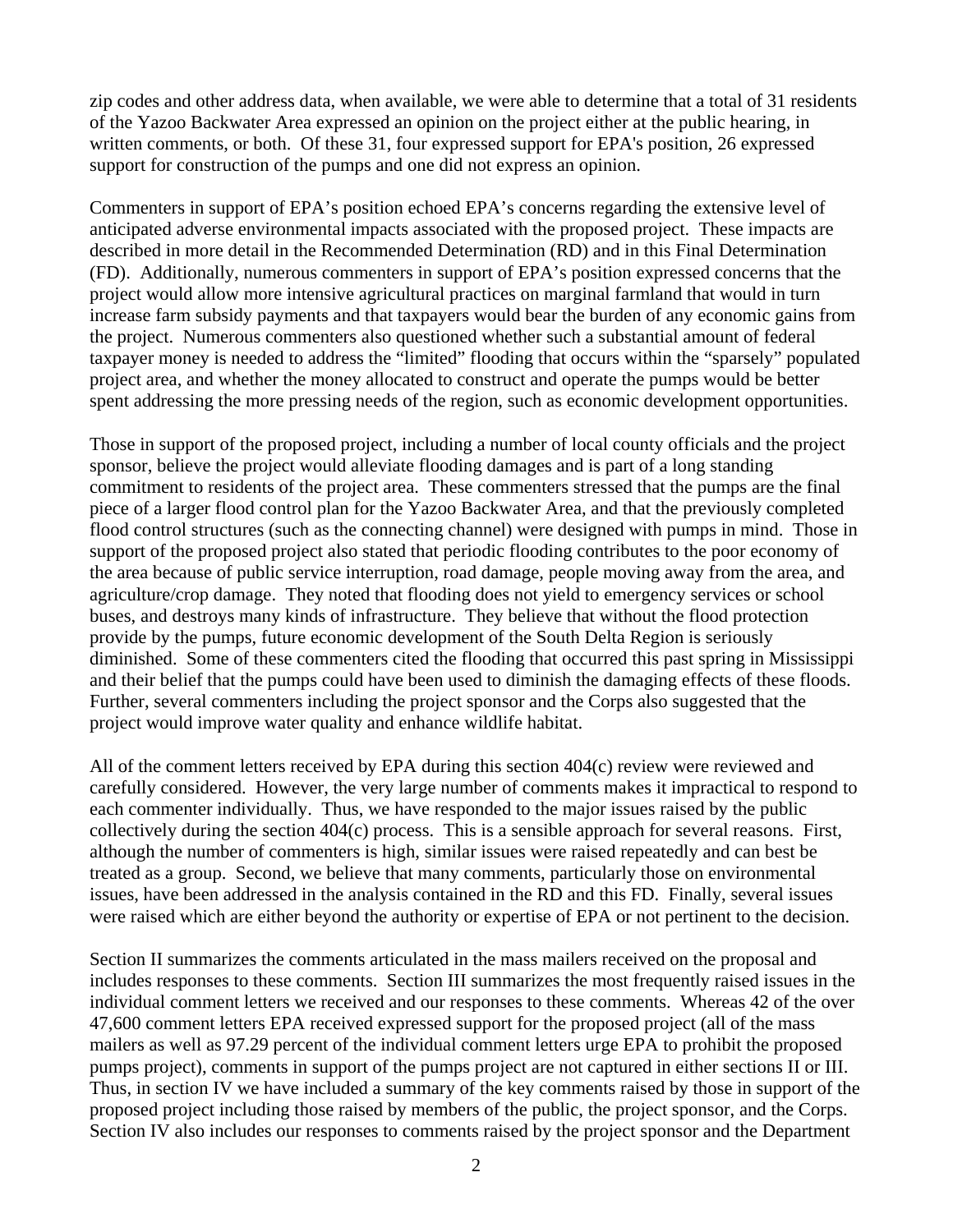of the Army during the final consultation period initiated by EPA Headquarters on July 2, 2008, upon receipt of EPA Region IV's RD and administrative record.

### **II. Mass Mailer Comments**

We received 46,037 mass mailers from 7 different groups, including Sierra Club, the Gulf Restoration Network, American Rivers and the National Wildlife Federation (NWF). The sponsoring organizations for the remaining three mass mailer campaigns are unknown and account for a total of 7,026 comment letters. The NWF and American Rivers campaigns contributed over 26,000 and 10,000 letters respectively. Two thousand, two hundred and seventy-nine (2,279) mass mailers were received from the Sierra Club, and the Gulf Restoration Network contributed 146 mass mailer comment letters.

- 1. Comment: All of the mass mailers:
	- a. Voice strong support for EPA's veto of the Yazoo Pumps project;
	- b. Urge the Administrator of EPA to complete a section 404(c) veto of the Yazoo Pumps project;
	- c. Emphasize the very large size  $-200,0000$  acres  $-$  of the area that would be affected by the proposed project; and,
	- d. Focus on the intensive, negative effects that the project would have on the Yazoo Backwater wildlife and wildlife habitat as a primary reason for supporting a prohibition of the project.

Response: We agree and believe the RD and administrative record supports EPA's Final Determination to prohibit the discharge of dredged or fill material associated with the construction of the proposed Yazoo Backwater Area Pumps Project, i.e., Plan 5 in the U.S. Army Corps of Engineers' Final Supplement Environmental Impact Statement (FSEIS) for the Yazoo Backwater Area Project, as well as FSEIS Plans 3, 4, 6, and 7, and Modified Plan 6 (proposed by the Corps after publication of the FSEIS), This prohibition is based on unacceptable adverse effects on fishery areas and wildlife. However, neither the PD, RD, nor the Final Determination (FD) cite impacts to 200,000 acres. Rather, our analysis relies on the adverse impacts to between approximately 28,400 and 118,400 acres of wetlands (i.e., the range of wetland impacts associated with the prohibited projects) as identified in the FSEIS. In addition, EPA believes that the Corps did not evaluate the proposed project's adverse impacts on up to 24,000 acres of wetlands outside the FSEIS's wetland assessment area. .

2. Comment: Most mass mailer campaigns also specifically state that the proposed project would be a waste of \$220 million in taxpayer dollars.

Response: Evaluations of the cost effectiveness of the proposed project are beyond the scope of EPA's analysis in this section 404(c) review.

3. Comment: The majority of the mass mailers also specifically mention that the wetlands that would be affected by the proposed project serve as a flyway for 20 percent of the nation's duck populations and for other migratory birds.

Response: We agree. The RD describes the importance of wetlands in the project area to ducks and other migratory birds.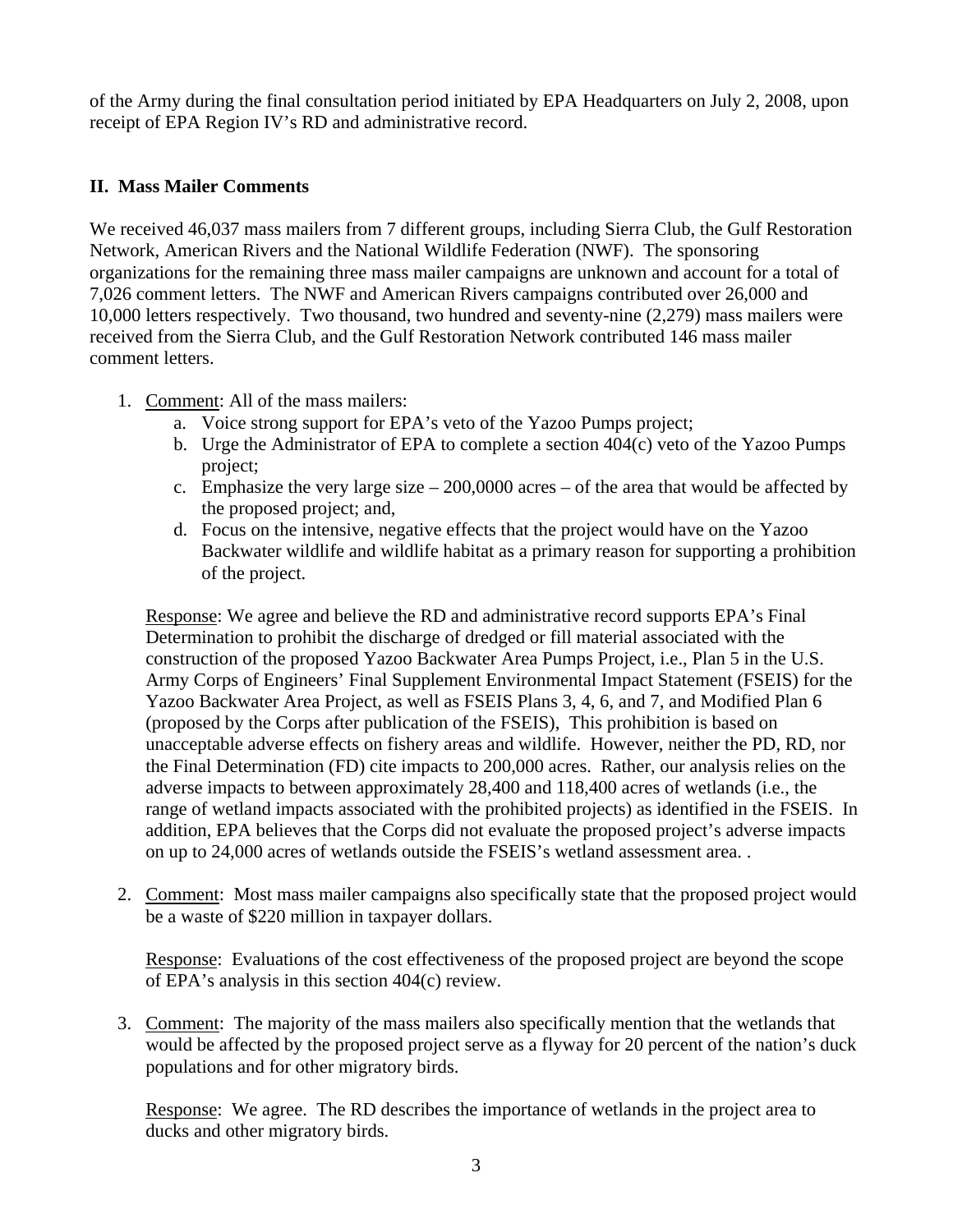4. Comment: The NWF campaign specifically urges the Administrator to resist political pressure and pressure from special interests in making his decision to move ahead with the veto.

Response: The section 404(c) procedures outlined in EPA's regulations at 40 CFR part 231 and utilized in this instance ensure an open and transparent review process.

5. Comment: Many of the mass mailers mention the value of the Yazoo Backwater Area to fish and other wildlife species, as well as its water quality and flood retention benefits.

Response: We agree. The RD describes the value of the wetlands in the Yazoo Backwater Area to fish and other wildlife species, as well as the water quality enhancement and flood retention benefits of these wetlands.

6. Comment: Both the American Rivers and Sierra Club letters emphasize that Federal Emergency Management Agency (FEMA) data do not support claims that the project would address residential flooding in the project area.

Response: As discussed in the RD and FD, we do not feel that the analysis in the FSEIS adequately describes which communities in the Yazoo Backwater Area will be protected and which will remain subject to flooding if the project is completed, and whether the communities would be protected against 1-year, 2-year, or 100-year floods.

7. Comment: The American Rivers mass mailer references the U.S. Fish and Wildlife Service's (FWS) opinion that the project is "ecologically unsound," and that the Department of the Interior (DOI) has concluded that the project would cause unacceptable, adverse impacts to fish and wildlife.

Response: We agree. The RD and administrative record support the conclusion that the project would result in unacceptable adverse impacts on fishery areas and wildlife, which is the basis for the EPA's final decision under section 404(c).

8. Comment: The Gulf Restoration Network post-card mass mailer specifically addresses the inadequacy of the proposed mitigation plan for the project.

Response: We agree. The RD and FD discuss at length EPA's concerns with the proposed mitigation.

### **III. Most Frequently Raised Issues in Individual Comment Letters**

Many important issues were raised in the 1,589 letters received from individuals. Of these 97.29 percent urged EPA to prohibit the proposed pumps project and 2.52 percent supported construction of the proposed pumps project. Of the individual letters supporting EPA's position, more than 115 letters were from organizations who submitted comments. Support for EPA's position also came from 541 wetland and aquatic scientists and professionals, including 144 Ph.D's; the Society of Wetland Scientists, and the Association of State Floodplain Managers. Comments supporting EPA's position were also submitted by a former Administrator for EPA, four former EPA Assistant Administrators for Water spanning the time frame from 1989 - 2003, and a former Deputy Assistant Secretary of the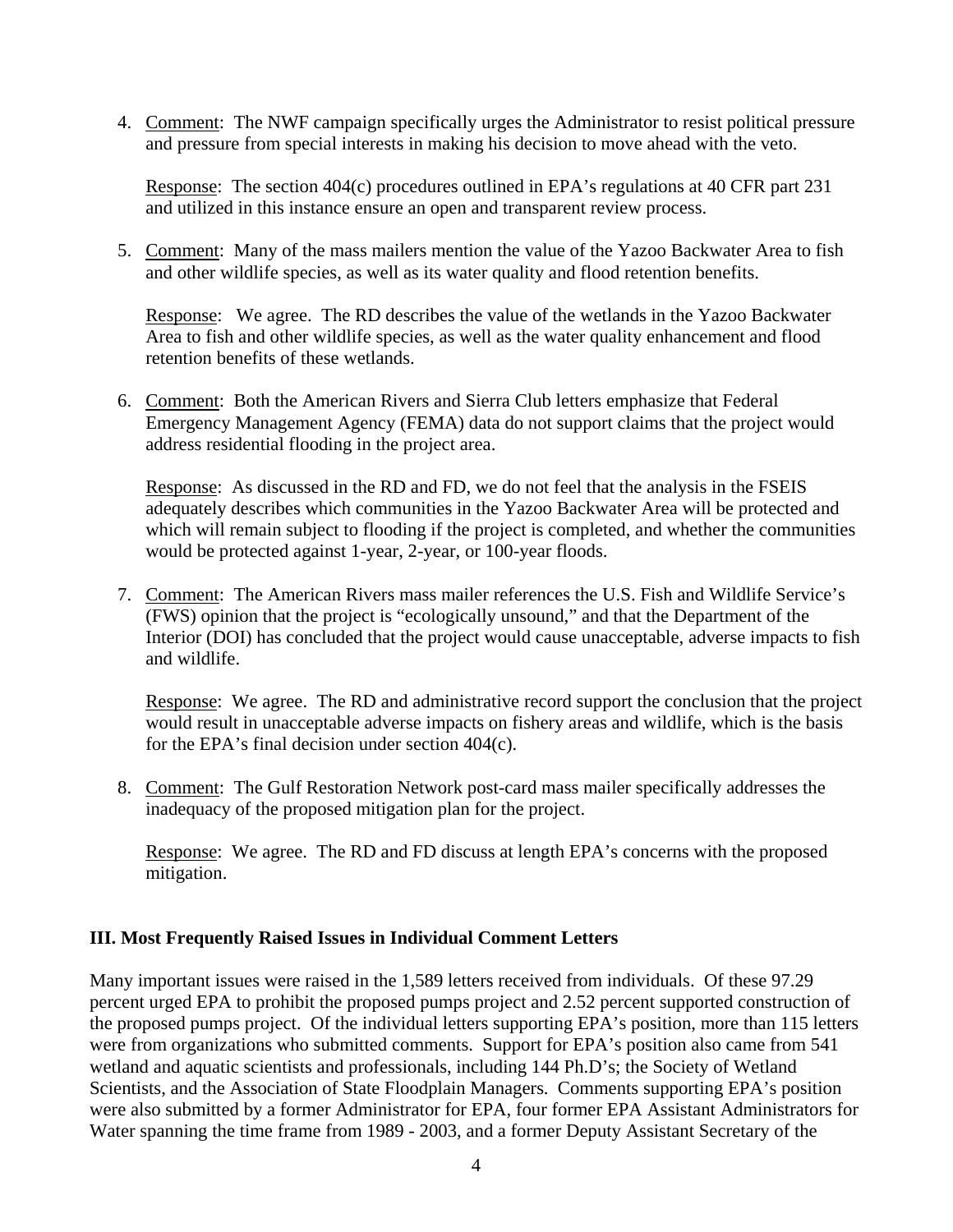Army for Civil Works. There are 16 distinct, substantive issues that were raised by at least 100 individuals or more. These issues are discussed below, in approximate order of most mentioned to least mentioned.

1. Comment: Expression of general support for EPA's veto of the proposed Yazoo Pumps project. The overwhelming majority of the individual letters (1,544) received stated their support for the section 404(c) action by EPA.

Response: We agree and believe the RD and administrative record supports EPA's Final Determination to prohibit the discharge of dredged or fill material associated with the construction of the proposed Yazoo Backwater Area Pumps Project (i.e., FSEIS Plan 5), as well as FSEIS Plans 3, 4, 6, and 7, and Modified Plan 6, based on unacceptable adverse effects on fishery areas and wildlife.

2. Comment: The Yazoo Backwater Area Pumps project is not economically justified or cost effective. Almost 1,300 commenters, including both private citizens and non-governmental organizations, stated that the nation cannot afford the economic consequences of the Yazoo Pumps and that this project would be an irresponsible use of tax dollars. A number of commenters also stated that the project would drain wetlands that taxpayers are already paying to protect and that the costs either outweigh the benefits, or that the funds would be better used for other programs such as alternative energy, public transportation, education, public health and safety. Close to 300 commenters cited EPA's economic analysis of the project in stating that the project is not economically justified.

Response: Evaluations of the cost effectiveness of the proposed project are beyond the scope of EPA's analysis in this section 404(c) review.

3. Comment: The proposed project would result in unacceptable, adverse environmental effects and loss of wetlands functions. Most of those in favor of EPA's position comment on the general adverse environmental impacts of the proposed project. Overall, these commenters oppose the project because of the ecological significance of wetlands and because of the extent of the ecological destruction that will be caused by this project. Many commenters noted that the wetlands that would be impacted by the proposed project contain some of the richest natural resources in the nation and that the ecological services performed by the wetlands would be lost as a result of the project. Many commenters worry that if the project occurs it would be one of the most notorious wetlands drainage projects in U.S. history. Additional commenters noted that parts of the wetlands that would be affected are wildlife refuges and national forests or are enrolled in the Wetlands Reserve Program. Many others quote the FWS as saying the project is "ecologically unsound" and "totally contrary to the Service's goal for a balance between economic and environmental sustainability." In total, close to 1,200 individual comment letters cited adverse environmental impacts as their reason for supporting an EPA veto of the proposed project.

Response: We agree and believe the RD and administrative record supports EPA's Final Determination to prohibit the discharge of dredged or fill material associated with the construction of the proposed Yazoo Backwater Area Pumps Project (i.e., FSEIS Plan 5), as well as FSEIS Plans 3, 4, 6, and 7, and Modified Plan 6, based on unacceptable adverse effects on fishery areas and wildlife.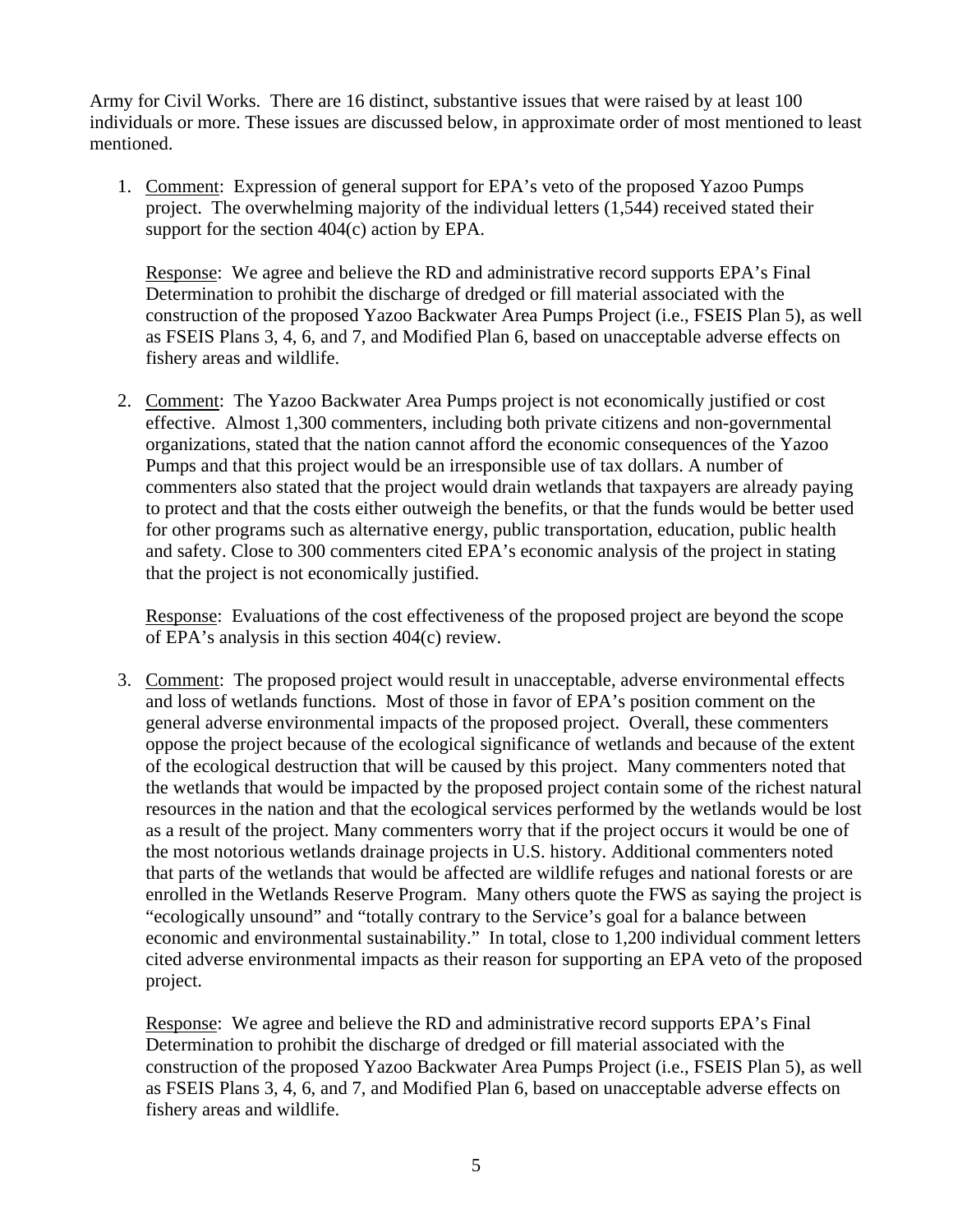4. Comment: The pumps would violate federal regulations. Over 1,000 individuals asserted that the pumps would be a violation of current federal policy. Specifically these commenters state that the project violates section 404 of the Clean Water Act because of the magnitude and severity of the environmental impacts.

Response: We agree. As stated in the RD and FD, EPA does not believe that impacts of this magnitude are consistent with the requirements of the Clean Water Act, including those established pursuant to section 404(c).

5. Comment: The project would only benefit special interests or a select few residents. Several hundred private citizens encouraged EPA to resist political pressures from special interest groups and continue to prohibit the Yazoo Backwater Area Project. Many other private citizens stated that the only residents in the Delta who will profit from the project are planters, bankers, and owners of agribusinesses.

Response: The section 404(c) procedures outlined in EPA's regulations at 40 CFR part 231 and utilized in this instance ensure an open, and transparent review process. EPA notes that the Corps estimates that approximately 80 percent of the recommended project benefits on an annual basis accrue as a result of agricultural benefits (both crop and non-crop) (Table 7-74, FSEIS Appendix 7).

6. Comment: The pumps would have adverse impacts on wildlife and wildlife habitat. Approximately 700 commenters stated that the pumps would negatively impact fish and wildlife, or wildlife habitat. A portion of these commenters also mentioned that the project area serves as important habitat for the Louisiana Black Bear. Several hundred additional citizens stated that the wetlands affected by the Yazoo Backwater Area Project include numerous national wildlife refuges. DOI and a few hundred individuals noted that the Yazoo Backwater Area Project would damage wetlands that are along the Mississippi River Flyway, a critical migration route for 20 percent of the nation's duck population and for many other migratory birds. Several hundred private citizens state that the wetlands in the Yazoo Backwater Area support critically important floodplain fisheries.

Response: We agree. The RD and administrative record support the conclusion to prohibit the discharge of dredged or fill material associated with the construction of the proposed Yazoo Backwater Area Pumps Project (i.e., FSEIS Plan 5), as well as FSEIS Plans 3, 4, 6, and 7, and Modified Plan 6, based on unacceptable adverse effects on fishery areas and wildlife. However, with regard to the project area serving as important habitat for the Louisiana Black Bear, in an August 10, 2006, letter, the U.S. Fish and Wildlife Service concurred with the Corps "not likely to adversely affect" determination for the Louisiana Black Bear. EPA's FD is based on its conclusion that the proposed project will have unacceptable adverse affects on important fish and wildlife resources in the project area beyond any potential affect on threatened and endangered species.

7. Comment: Wetlands reduce flood damages. Several hundred private citizens made the general statement that wetlands in the Yazoo Backwater Area reduce flood damages by absorbing, storing, and slowly releasing floodwaters.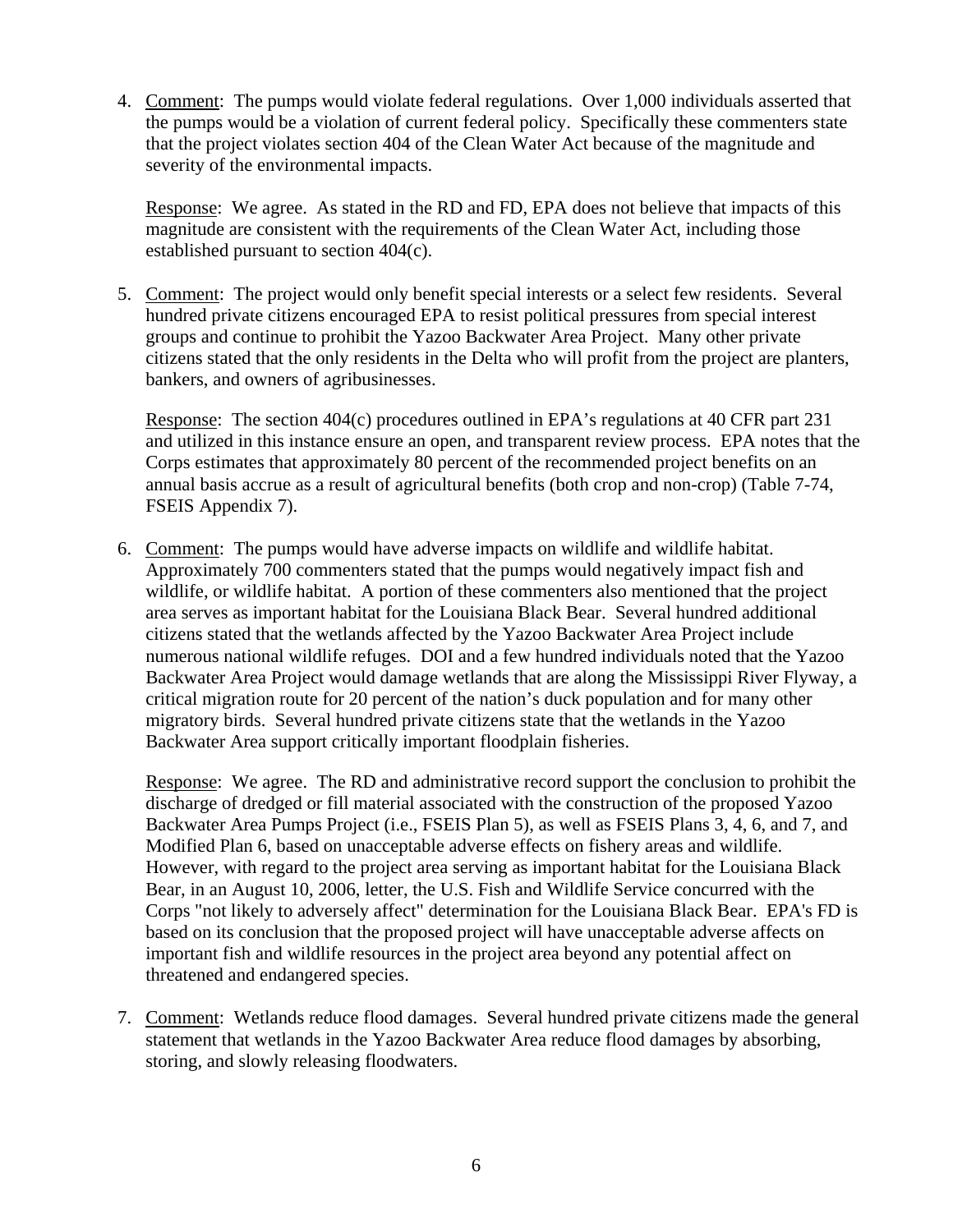Response: We agree. The RD and FD discuss the important flood water storage functions provided by wetlands in the Yazoo Backwater Area and how these would be reduced by the proposed project.

8. Comment: FEMA data demonstrates that the Yazoo pumps will not effectively address the limited residential flooding in the area. Close to 400 commenters stated that they favored EPA's position because of this FEMA data. A number of these commenters also stated that there are more cost-effective ways to address the limited residential flooding and that few insurance policies and claims have been made due to flooding in the area.

Response: As discussed in the RD and FD, EPA does not believe that the FSEIS adequately describes which communities in the Yazoo Backwater Area will be protected by the project, and which will remain subject to flooding if the project is completed, and whether the communities would be protected against 1-year, 2-year, or 100-year floods. As stated in the RD and FD, EPA believes, based on the record to date, that the Corps has not sufficiently considered potential alternatives that would avoid and minimize the proposed project's significant adverse impacts to aquatic resources pursuant to 40 CFR 230.10(a). Specifically, we believe that an alternative may be available that would provide a less environmentally damaging and more sustainable approach to floodplain management in the Yazoo Backwater Area.

9. Comment: The FWS opposes the pumps because they are ecologically unsound. Approximately 300 commenters cited the FWS' conclusions that the pumps are "ecologically unsound" and "totally contrary to the Services' goal for a balance between economic and environmental sustainability".

Response: We have reviewed the extensive comments provided by DOI/FWS regarding the proposed project. DOI/FWS concurred with the PD and the RD incorporates many of the comments provided by DOI/FWS regarding the proposed project's anticipated adverse impacts to fisheries and wildlife.

10. Comment: The pumps would cause significant harm to recreation within the Yazoo River Basin. Approximately 100 citizens felt that the installation of the pumps would have significant negative impacts on recreation within the Yazoo Basin. Some of these commenters additionally stated that wetlands are a major part of tourism in the area, and that increased nature tourism in the area would help improve the areas economy more than agricultural improvements.

Response: EPA carefully considered all of the comments regarding the project's anticipated impacts to recreation. Although EPA does not cite impacts to recreation as a basis for the section 404(c) determination, the RD and FD note that these impacts would likely be significant.

### **IV. Comments Provided by Those in Support of the Proposed Pumps Project**

A. Public comments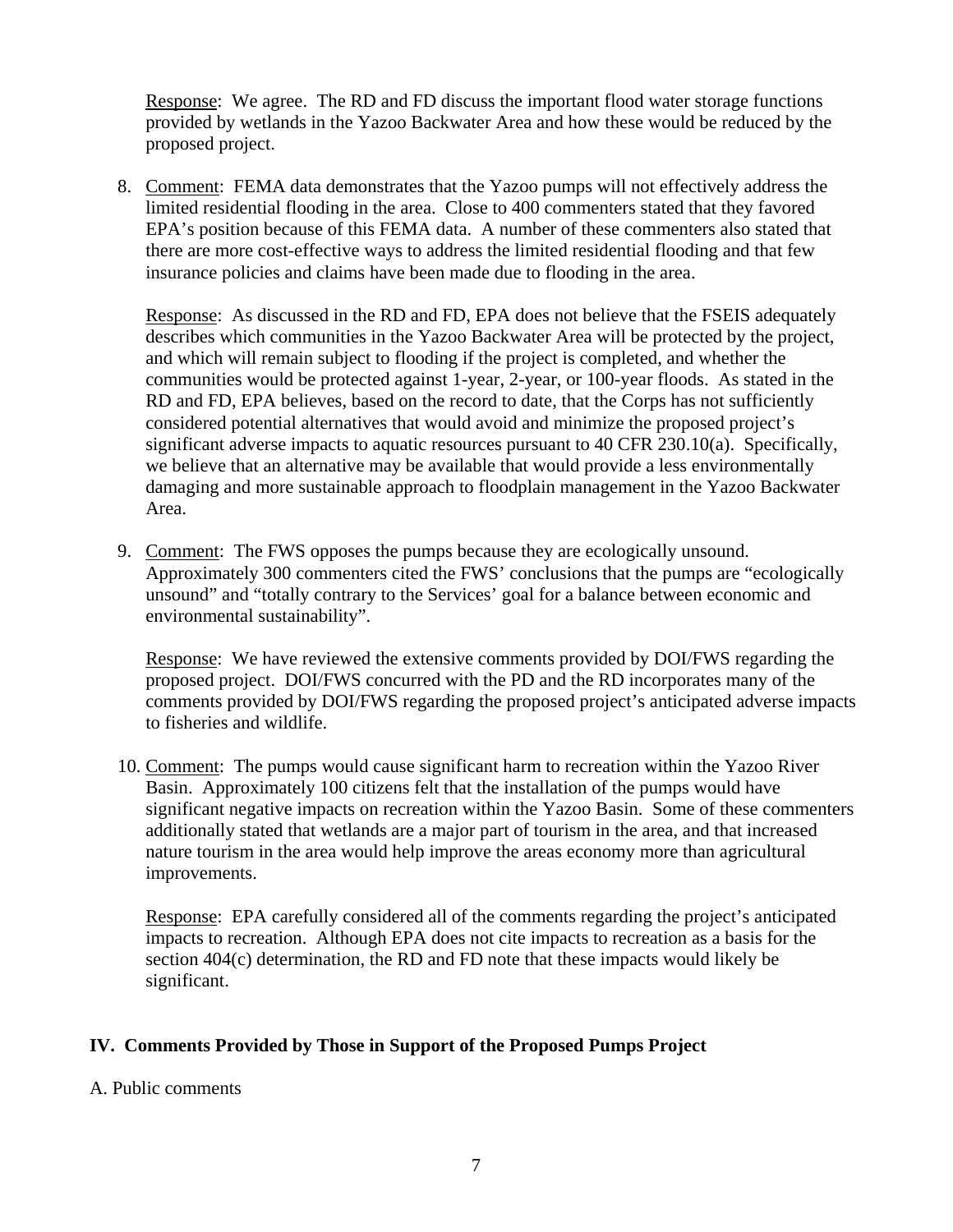Of the over 47,600 comment letters received on the PD, 42 letters stated their support for the Yazoo Pumps project, including letters from the Board of Mississippi Levee Commissioners (the project sponsor), the Vicksburg District Corps of Engineers (the Corps), and a number of local county officials. Specific comments provided by the project sponsor and the Corps are discussed in Section B below, most of the remaining comments from the public focused on expected benefits of the proposed project, including agricultural development, flood protection, and enhancement of wildlife habitat, fisheries and wetlands and associated hunting, fishing and other recreation.

1. Comment: Agricultural development – A number of commenters state that the project will preserve and expand the agricultural productivity of the Lower Delta for the production of crops such as corn, soybeans, and rice. One individual specifically states that this is important, especially given that commodity prices are at record highs and are straining food supplies to struggling peoples. Another private citizen states that a veto of the pumps would jeopardize U.S. farmers.

Response: In the FSEIS the Corps notes that there are no intensification benefits to any of the alternatives evaluated in the final array of alternatives for the Yazoo Backwater Reformulation Study. All of the agricultural benefits are based on "inundation reduction."<sup>2</sup> All crop benefits result from a reduction of loss of production costs and increased expected net returns resulting from adoption of irrigation and earlier planting dates for the existing cropping pattern. This is possible because the alternatives analyzed reduce the extent, frequency, and duration of flooding, encouraging farmers to plant earlier and allowing them to make investments so they might irrigate later during periods of the growing season when water might be needed (FSEIS, Appendix 7, Page 7-41). In its comments on the PD, the Corps states that trends in cropping patterns in Sharkey and Issaquena Counties show that while acre and crop shifts have occurred to take advantage of market trends, the total number of acres planted remained fairly constant or decreased in the past 10 years.

2. Comment: Flood protection – A number of commenters, including a few local county officials, believe the project would alleviate flooding damages and is part of a long standing commitment to residents of the project area. These individuals stressed that the pumps are the final piece of a larger flood control plan for the Yazoo Backwater Area, and that the previously completed flood control structures (such as the connecting channel) were designed with pumps in mind. Those in support of the proposed project also stated that periodic flooding contributes to the poor economy of the area because of public service interruption, road damage, people moving away from the area, and agriculture/crop damage. They noted that flooding does not yield to emergency services or school buses, and destroys many kinds of infrastructure. They believe that without the flood protection provided by the pumps, future economic development of the South Delta Region is seriously diminished. A number of the commenters cited personal or family experiences from the large flood of 1973. A few commenters cited the flooding that occurred this past spring in Mississippi and their belief that the pumps could have been used to diminish the damaging effects of these floods.

Response: EPA has, since its initiation of the section 404(c) review, stated its support of the goal of providing improved flood protection for the residents of the Mississippi Delta; however,

<sup>&</sup>lt;sup>2</sup> Inundation reduction benefits are on cropland where there is no change in cropping patterns, and intensification benefits are on cropland where there is a project-induced change in cropping patterns resulting from the reduced threat of flooding. FSEIS, Appendix 7 page 7-41,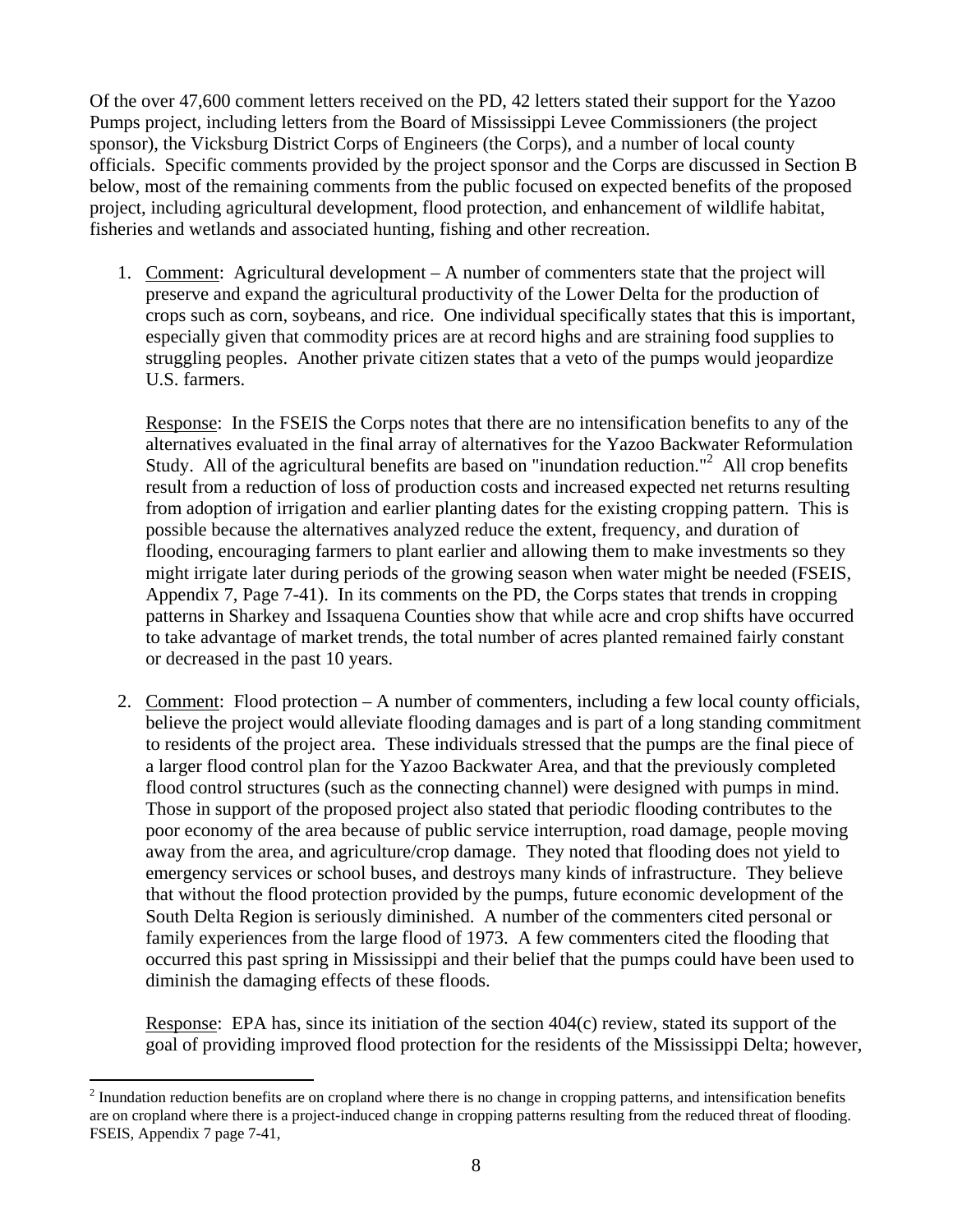it believes that this vital objective can be accomplished in a manner that ensures effective protection for the area's valuable natural resources. In light of existing information, EPA believes that there are likely to be less environmentally damaging practicable alternatives available to achieve the improved flood protection goals of the proposed Yazoo Backwater Area Project. The devastating effects of flooding experienced in other parts of the country this summer highlight the importance of improved flood protection in the Yazoo Backwater Area. Improving flood protection and conserving vital wetland, fish and wildlife resources are mutually achievable goals for a project in the Yazoo Backwater Area. EPA strongly believes that proceeding to completion of the section 404(c) action is consistent with both of these important goals because it provides for greater public involvement, greater transparency, and more complete information on which to make decisions. EPA remains fully committed to participating in discussions with other federal and state agencies, and the public, to identify a project alternative that satisfies both of these basic goals.

3. Comment: Enhancement of wildlife habitat, fisheries and wetlands and associated hunting, fishing and other recreation – Many of the commenters who support the project state that the pumps will be environmentally beneficial to the area, stating that wildlife has been displaced, killed, or damaged due to the rising floodwaters. They argue that the pumps will have a positive impact on wildlife, future hunting and fishing, tourism, and general recreation in the Lower Delta. Commenters do not believe the project will result in significant change in flora or fauna because the pumps would not completely drain and/or fill wetlands; only reduce flood duration. A few commenters state that the pumps would not impact—and could possibly improve—activities such as wildlife observation/photography, hunting, bird watching, and fishing. A few commenters point out that the project's reforestation component (i.e., the nonstructural component) would help reduce erosion and reduce the amount of suspended sediment thereby improving water quality and provide substantial benefits to fish and wildlife.

Response: As noted in the RD and FD, EPA is aware of the concerns expressed by a few commenters regarding the effects of flooding on wildlife populations, particularly mammals, and the belief that flood control would benefit these wildlife species. There is an extensive amount of literature, including references cited in the RD, documenting that despite selective pressures from regular and sometimes extensive flooding, bottomland hardwoods provide a greater amount of habitat diversity than other habitats. Many mammals typical of bottomland hardwood habitats are mobile and can usually move away from rising waters. However, small ground dwelling species (e.g., mice, voles, shrews) cannot as easily escape from flooding and thus do not have high populations in these bottomlands. Flood waters can have disruptive effects on mammal populations by temporarily altering feeding and shelter habitats. For example, deer and bear will move out of bottomland hardwood areas during high water during which time food resources may be limited. However, as floodwaters recede, mammalian species typical of these areas will return to take advantage of the diverse feeding, breeding and shelter opportunities provided by bottomland hardwood wetlands. The RD and FD describe in great detail how the proposed project would adversely impact fisheries and wildlife in the Yazoo Backwater Area and how these impacts would adversely affect fisheries and wildlife related recreation. The RD and FD also describe in great detail how the project's adverse impacts were underestimated in the FSEIS and how environmental benefits of the nonstructural component of the project were not substantiated in the FSEIS.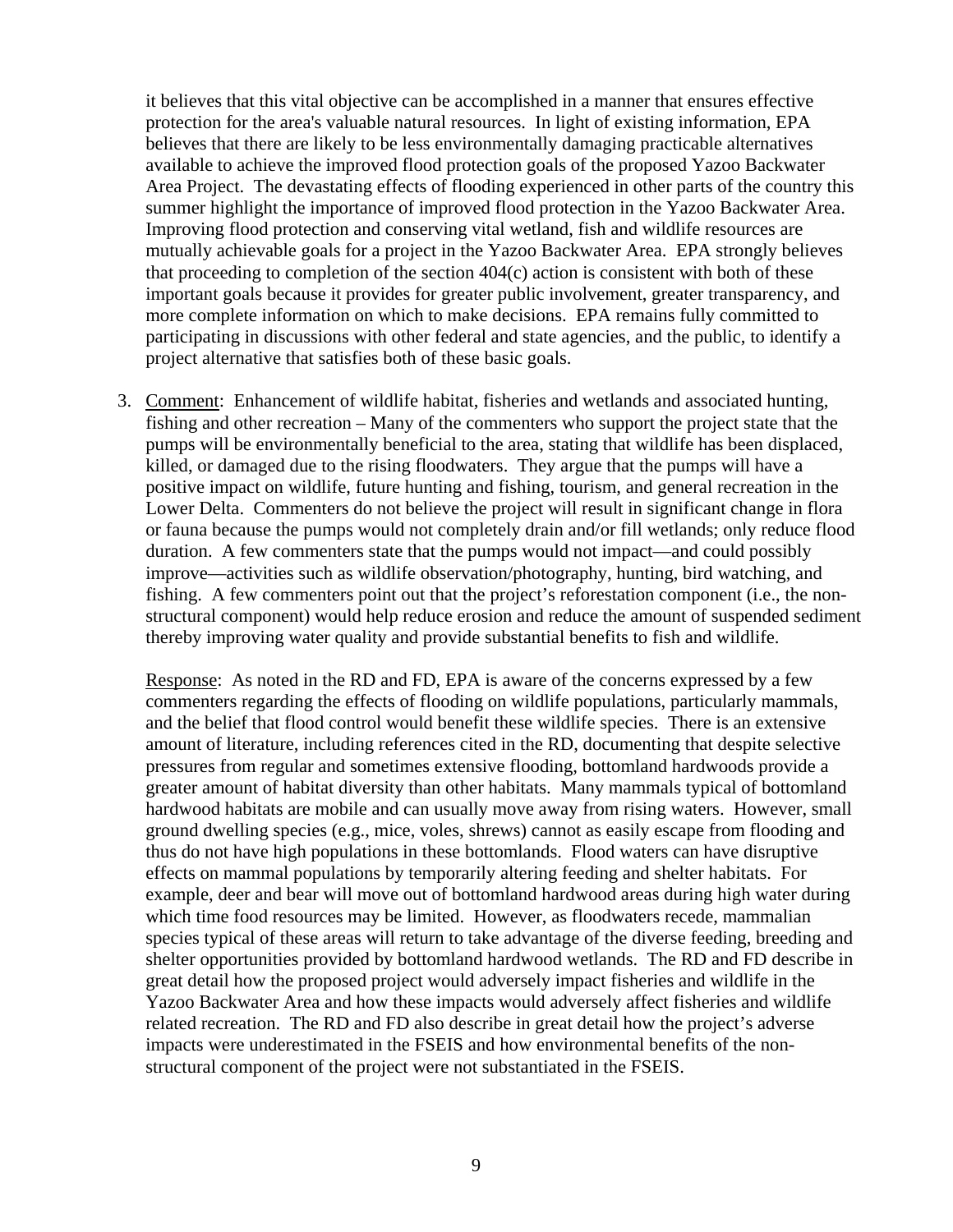4. Comment: Geographic importance of commenters – A few private citizens state that those affected by the high waters should be instrumental in approving this project, not agencies and other individuals who do not live in the Lower Delta.

Response: By contrast, many other commenters argue that since there is no local cost-share requirement for this project and it would be fully federally funded by the U.S. taxpayers, that all comments are worthy of consideration regardless of their geographic origin. The section 404(c) procedures outlined in EPA's regulations at 40 CFR part 231 and utilized in this instance ensure an open and transparent review process. EPA has reviewed and considered all comments it received on the proposed section 404(c) action. We do note that within the state of Mississippi, approximately 463 residents submitted written comments or spoke at the public hearing. Of these, 417 expressed support for EPA's proposal and 45 favored construction of the pumps (one did not express a position).

B. The Board of Mississippi Levee Commissioners, the U.S. Army Corps of Engineers Vicksburg District and the Department of the Army

The Board of Mississippi Levee Commissioners (the project sponsor) provided written comments on the PD in a letter dated May 2, 2008, as well as the RD in letters dated July 8, 2008, July 22, 2008, August 1, 2008, and August 15, 2008. In addition, the project sponsor met with the Assistant Administrator for Water and EPA Headquarters staff on July 25, 2008, where they expressed many of the views and concerns identified in their letters. The U.S. Army Corps of Engineers Vicksburg District (the Corps) also provided comments on the PD. In addition, the Department of the Army (DOA) provided comments on the RD and the Assistant Secretary of the Army (Civil Works) met with the Assistant Administrator for Water, on July 23, 2008, where many of the views and concerns identified in the DOA's correspondence were expressed. Since the project sponsor, the Corps and DOA provided similar comments, below is a consolidated list of comments raised in their communications with EPA as well as our responses.

1. Comment: EPA has not acknowledged the full project history and context. The project sponsor noted that the PD and the RD fail to adequately describe the history of the project from its authorization in 1941 to 1982.

Response: The Project History section of the RD has been revised in the FD to reflect the project's history and context as well as modifications to the project which occurred between its authorization and 1982 (See Section II B of the FD).

2. Comment: EPA has failed to acknowledge project modifications made by the Corps since 1982 to reduce project impacts. The 2007 project represents an 80 percent reduction in wetland impacts as compared to the 1982 project. It is unclear why EPA is threatening to veto the 2007 project when it did not make similar threats against the much more environmentally damaging 1982 project.

Response: EPA recognizes the considerable work that has been done by the Corps and project sponsor to reduce the scale of the project and the extent of associated impacts since the 1982 project. For example, the pump capacity has been reduced from 17,500 cfs back down to its pre-1982 level of 14,000 cubic feet per second (cfs) and the pump-on elevation has been increased from 80 to 87 feet, National Geodetic Vertical Datum (NGVD). We also recognize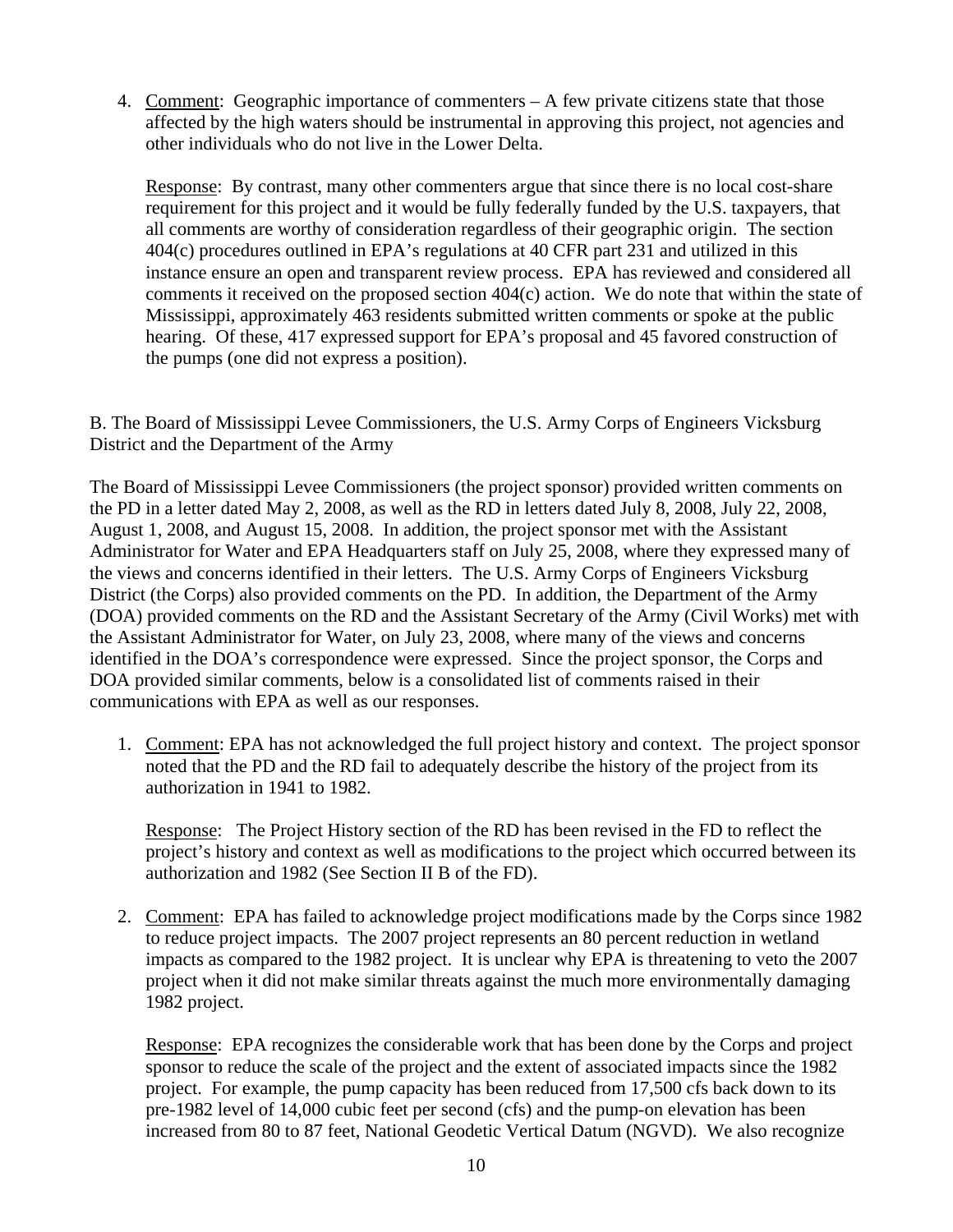the significant efforts that have been made to improve the mitigation and reforestation components of the project. The Corps and project sponsor deserve recognition for these improvements and for the coordination with EPA and others since 1982. However, EPA evaluated the current 2007 proposal, as presented in the FSEIS, and concluded that adverse impacts to wetlands and their associated fish and wildlife habitat remain significant and unacceptable. EPA also is not convinced that the corrective actions proposed by the Corps in February 2008 (as discussed below) would reduce impacts to an acceptable level. We also note that the 2007 Yazoo Backwater Area pump project proposal would impact significantly more wetlands than any other project reviewed under section 404(c) of the CWA. Estimated impacts to wetlands as a result of the 2007 Yazoo Backwater Project are more than eight times greater than the total combined acreage of wetland impacts associated with all eleven section 404(c) actions (i.e., approximately 6,800 acres) completed by EPA since 1972.

The analysis developed by the Corps showing an 80 percent reduction in project impacts between the 1982 and 2007 projects is noteworthy. However, we find the argument that, based on this analysis, we should not veto the 2007 project because we did not initiate section 404(c) review for the more environmentally damaging 1982 project, unsound. According to the 1983 Final EIS (FEIS), the 1982 project would have adversely impacted approximately 17,500 acres of wetlands. EPA raised significant concerns regarding this level of impacts at that time; and we stressed the need to reduce those impacts through the identification of less damaging alternatives and more commensurate mitigation. The Corps has since re-evaluated the impacts associated with the 1982 project using its current impact assessment methodologies and has determined "post-hoc" that the 1982 project would likely impact approximately 137,000 acres of wetlands, almost eight times more than was estimated in the 1983 FEIS. Despite the 1983 FEIS's significant underestimation of adverse impacts, EPA's objections to the 1982 project were strenuous.

3. Comment: In 1982, the FWS suggested that raising the pump-on elevation and reducing the pump capacity would alleviate the impacts to fish and wildlife. In fact, the FWS supported either a 17,500 cfs pump station with a pump-on elevation of 83 feet, NGVD or a 15,000 cfs pump station with a pump-on elevation of 85 feet, NGVD. Since that time, the Corps has raised the pump-on elevation to 87 feet, NGVD reduced pump capacity to 14,000 cfs, and added a non-structural component to reforest cleared agricultural land. Thus, it is inconsistent for FWS to raise concerns regarding the project now.

Response: According to the FWS, its position regarding the project in 1982 was based on the Corps 1982-1983 estimates of the extent of wetland impacts associated with the 1982 project. After re-evaluating the impacts of the 1982 project, in February 2008, the Corps acknowledged that the wetland impacts associated with the 1982 project would be almost eight times greater than what was identified in the project's 1983 FEIS. According to the FWS, it raised significant concerns regarding the proposed project in its comments on both the 2000 Draft Supplemental EIS (DSEIS) and the 2007 FSEIS, which includes more thorough evaluations of the project's impacts than the 1982 Draft EIS (DEIS) and 1983 FEIS. The FWS thoroughly reviewed EPA's PD and RD and concurs with the findings and conclusions made in both documents.

4. Comment: The full project area environment must be considered. The project sponsor maintains that the flood regime of the Lower Delta is not natural due to the Mississippi River and Tributaries (MR&T) projects and that current flooding, and the functions it supports,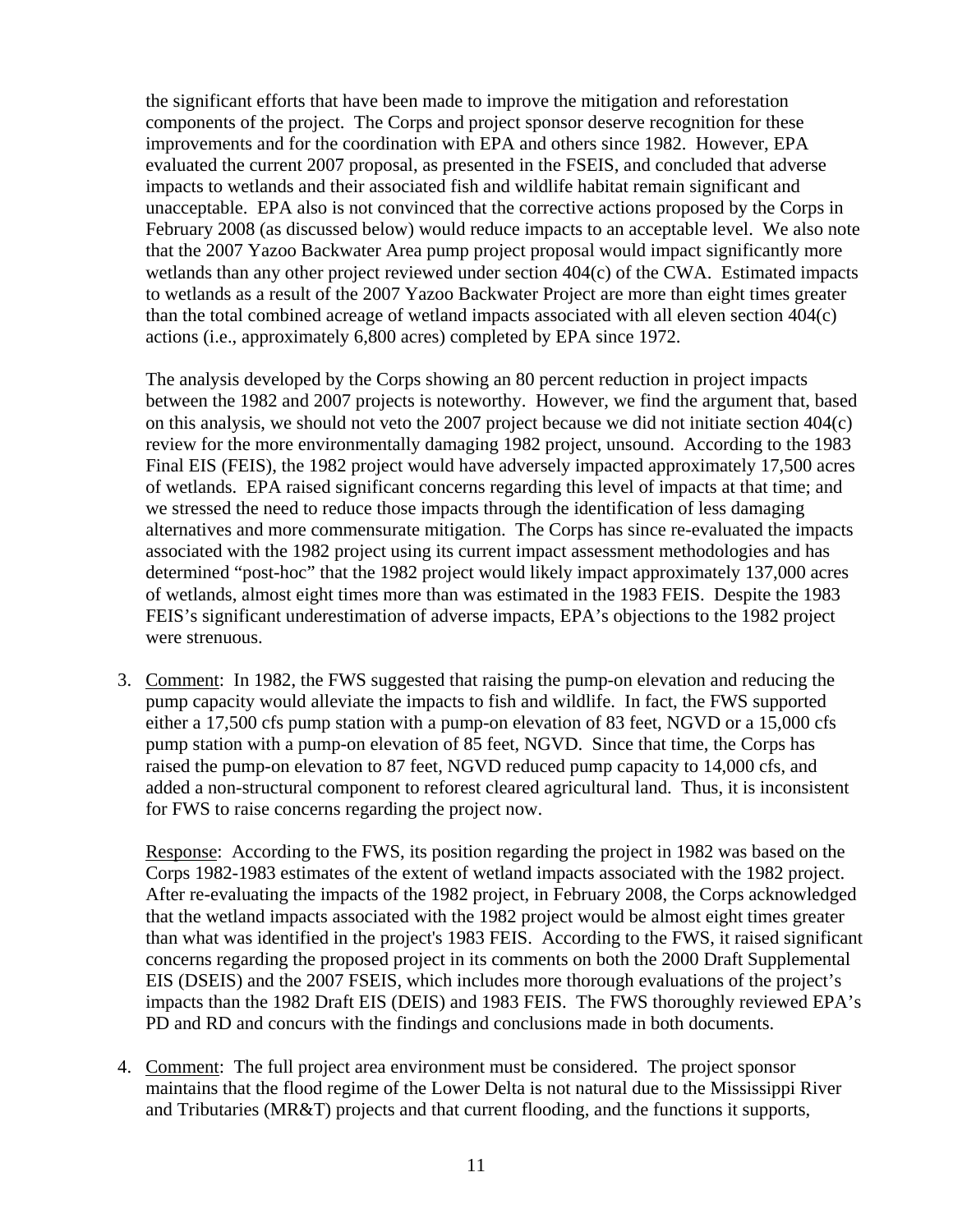should not be compared to historic backwater events. The project sponsor also expressed concerns over the flooding of cleared land.

Response: EPA is aware of the cumulative effects of the hydrologic alterations that have occurred in the Lower Mississippi Valley. The RD and FD discuss the MR&T projects that have been completed in the project area. This discussion includes the effects of the backwater levees completed in 1978, which precludes Mississippi and Yazoo River water from interacting with the Yazoo Backwater Area during flood events. However, the area's wetlands and wildlife habitat were developed and are still maintained by backwater flooding. The RD and FD thoroughly discuss how the Hydrogeomorphic (HGM) Guidebook and Habitat Evaluation Procedure (HEP) models used by the Corps define the functions of the Yazoo Backwater Area's riverine backwater wetlands in the context of reference standards (i.e., optimal wetland and habitat conditions given the current, post-backwater levee conditions in the Yazoo Backwater Area). EPA agrees with this approach to assessing impacts and the functions and habitat characteristics ascribed, by the Corps, to riverine backwater wetlands.

This assessment approach, and EPA's interpretation of the results, evaluated the flooding of cleared land. The HGM approach assesses impacts as a change in function (looking at several functions) provided by each land cover type. In other words, neither the Corps nor EPA assumed cleared land was functioning at reference standard levels in the analysis of impacts. However, wetlands in agricultural production (i.e., "cleared" lands) still provide some level of wetland function (see Tables 3 and 7 of the FD). We are also still very much concerned about the impacts to the almost 30,000 acres of mature forested wetlands in the project area (see Table 6 of the FD).

5. Comment: EPA misrepresents the nature of project flood water removal.

Response: As discussed in the RD, EPA's assessment of the Corps' hydrologic information indicates that the pumps will operate when water levels at the Steele Bayou structure reach (or are anticipated to reach) 87 feet, NGVD. As flood waters rise above this elevation they will be evacuated at a maximum flow rate of 14,000 cfs. This evacuation of floodwater will slow, or prevent, the rise of floodwaters to typical levels. As a result, the FSEIS indicates that the current elevation of the 2 year return flood will only flood once every 5-10 years (in other words, land that now floods every other year would flood once every 5 or 10 years). If backwater is prevented from rising to current levels at the same frequency and duration, then the Corps' and EPA's assessment of impacts indicates that wetland and fish and wildlife habitat functions will be impacted. Over time these impacts will be significant to the Yazoo Backwater Area.

6. Comment: EPA's RD is arbitrary and capricious, not in accordance with law, does not satisfy the Administrative Procedures Act (APA), and fails to demonstrate compliance with section 404(c).

 Response: The CWA requires that exercise of the final section 404(c) authority be based on a determination of "unacceptable adverse effect" to municipal water supplies, shellfish beds, fisheries, wildlife, or recreational areas. In making this determination EPA takes into account all information available to the Agency, including any written determination of compliance with the Section 404(b)(1) Guidelines (40 CFR part 230). EPA's regulations at 40 CFR part 231.2(e) define "unacceptable adverse effect" as: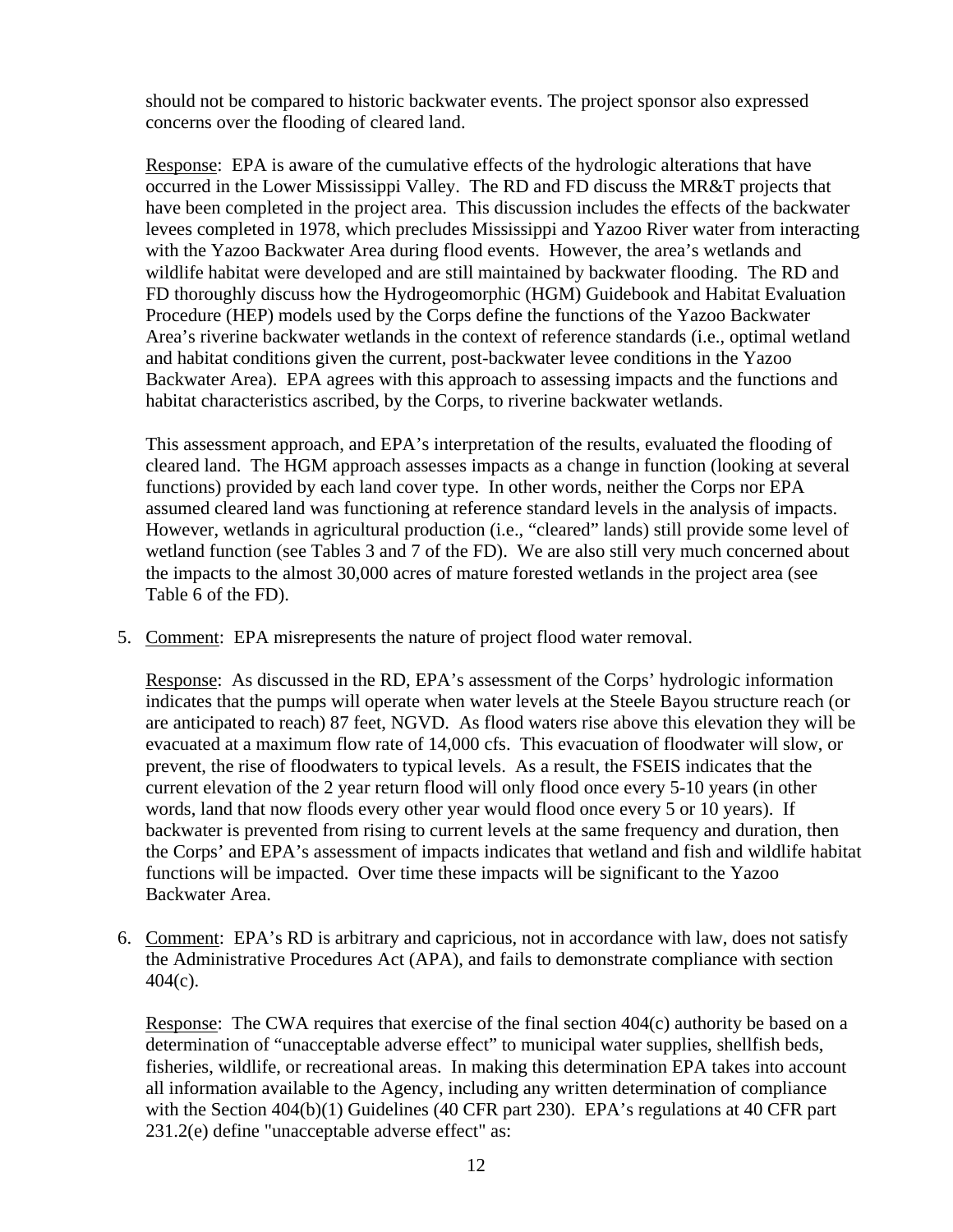*Impact on an aquatic or wetland ecosystem which is likely to result in significant degradation of municipal water supplies or significant loss of or damage to fisheries, shellfishing, or wildlife habitat or recreation areas. In evaluating the unacceptability of such impacts, consideration should be given to the relevant portions of the Section 404(b)(1) Guidelines (40 CFR Part 230).*

According to the Corps, the Yazoo Backwater Area contains between 150,000 to 229,000 acres of wetlands, as well as an extensive network of streams, creeks, and other aquatic resources. The RD (and FD) incorporates extensive information collected on the Yazoo Backwater Area, which demonstrates that the project area includes some of the richest wetland and aquatic resources in the Nation. These resources include a highly productive floodplain fishery, substantial tracts of highly productive bottomland hardwood forests that once dominated the Lower Mississippi River Alluvial Valley (LMRAV), and important migratory bird foraging grounds. Wetlands in the Yazoo Backwater Area provide important habitat for an extensive variety of wetland dependent animal and plant species, including the federally protected Louisiana black bear and pondberry plant. In addition to serving as critical fish and wildlife habitat, project area wetlands also provide a suite of other important ecological functions. These wetlands protect and improve water quality by removing and retaining pollutants, reduce flood damages by storing floodwaters, maintain stream flows, and support aquatic food webs by processing and exporting significant amounts of organic carbon.

The RD and FD conclude that construction and operation of the proposed project (i.e., Plan 5 in the FSEIS), as well as FSEIS Plans 3, 4, 6, and 7, and Modified Plan 6, would dramatically alter the timing, and reduce the spatial extent, depth, frequency, and duration of time project area wetlands flood. These large-scale hydrologic alterations would significantly degrade the critical ecological functions provided by approximately 28,400 to 118,400 acres of wetlands (i.e., the range of wetland impacts associated with these Plans) in the Yazoo Backwater Area, including those functions that support wildlife and fisheries resources.

EPA has been an active participant in the review of this project for the past thirty years and has consistently raised concerns during this period regarding the project's anticipated extensive and unacceptable adverse environmental impacts. When the Corps published the DSEIS for the proposed project in September 2000, EPA concluded that the project was environmentally unsatisfactory and noted that it was a candidate for further action under CWA section 404(c).

The Corps published the FSEIS for the project in November 2007. Since no substantive modifications had been made to the proposed pumps project after the 2000 DSEIS, EPA initiated review of the project pursuant to CWA section 404(c) on February 1, 2008. Following an initial consultation period with the Corps and the Mississippi Levee Board, on March 19, 2008, EPA issued a PD to prohibit or restrict the use of certain waters of the United States as disposal sites for dredged or fill material in connection with the construction of the proposed Yazoo Backwater Area Pumps Project based on anticipated unacceptable adverse impacts to wildlife and fisheries pursuant to CWA section 404(c) (73 Federal Register 14806). EPA solicited public comments on the Proposed Determination and held a public hearing in Vicksburg, MS, on April 17, 2008. On July 2, 2008, EPA Region IV submitted to EPA Headquarters its RD to prohibit the specification of certain wetlands and other waters of the United States within Humphreys, Issaquena, Sharkey, Warren, Washington, or Yazoo County,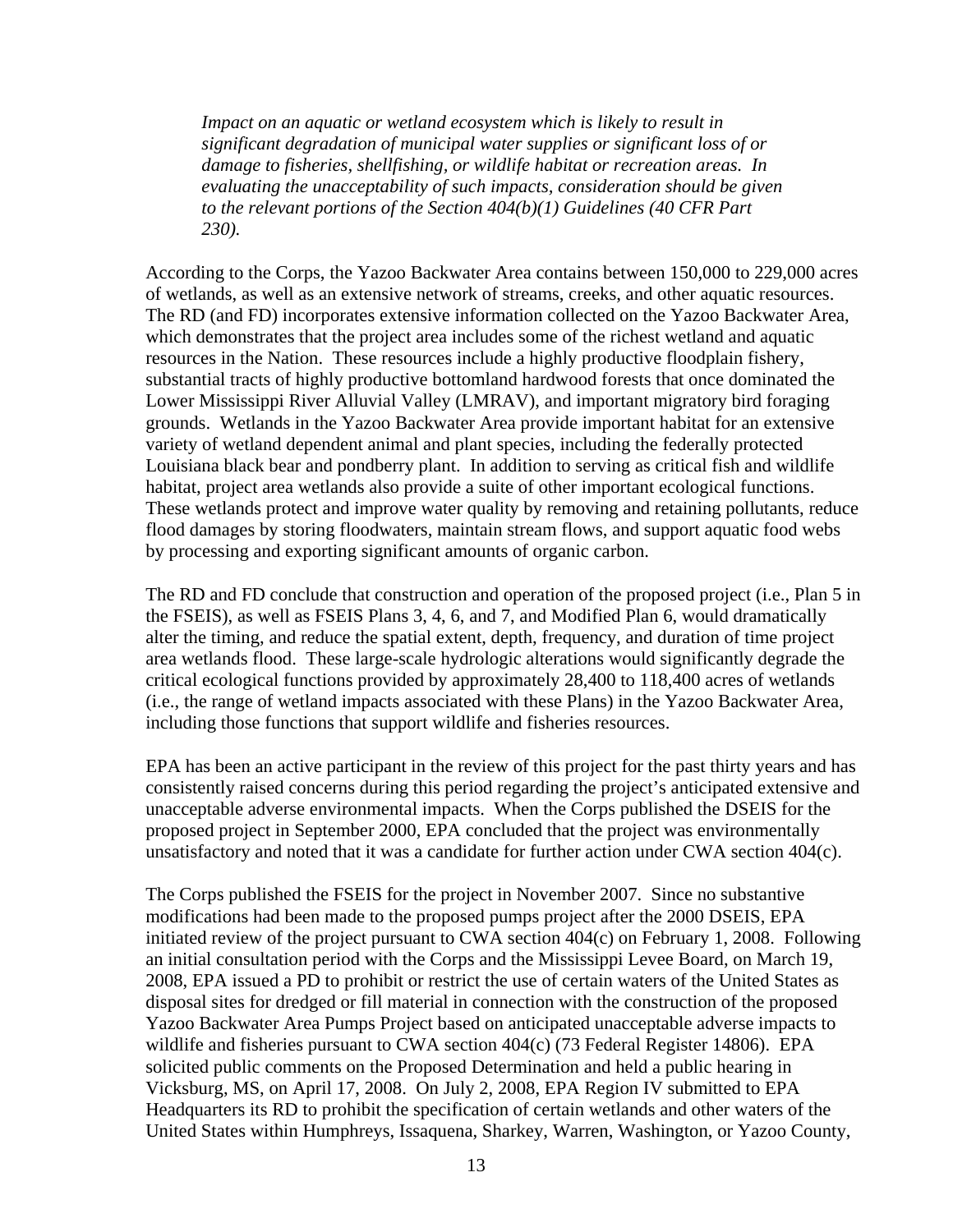in the state of Mississippi, as a disposal site for the discharge of dredged or fill material for the purpose of construction of the proposed Yazoo Backwater Area Project, or any similar pump project in the Yazoo Backwater Area that would result in an unacceptable adverse effect on fishery areas and wildlife.

This FD represents the last step of EPA's section 404(c) review of the Yazoo Backwater Area Pumps Project. EPA prepared this FD based on an evaluation of the RD, and review and consideration of the administrative record, including information in the Corps' FSEIS, public comments received in writing and at the public hearing, and submissions by other federal and state agencies. The FD also reflects the careful review and full consideration of written information that was subsequently submitted and made part of the record, as well as information conveyed to EPA by the Department of the Army and the project sponsor during the EPA Headquarters section 404(c) consultation process.

The administrative record developed in this case fully supports the conclusion that the proposed project would significantly degrade critical ecological functions provided by wetlands in the Yazoo Backwater Area, including temporary storage of surface water, nutrient cycling, organic carbon export, pollutant filtering/removal, and maintenance of biologically diverse plant and animal habitat. The proposed project would alter the timing, and reduce the spatial extent, depth, frequency, and duration of time project area wetlands flood. These alterations would adversely impact the spawning, rearing and foraging habitat of approximately 58 species of backwater dependent fish identified by the FWS. The proposed hydrologic alterations would also adversely impact approximately 42 species of birds that FWS reports are dependent on bottomland hardwood wetlands and their associated flood regime for fulfillment of specific life requisites. These species utilize the flooded wetlands of the project area for feeding and nesting, as well as providing essential nutrition during migratory flights. Further, the proposed hydrologic alterations will adversely impact approximately 21 species of amphibians and 32 species of reptiles by disrupting their reproductive cycles and feeding opportunities and thereby reducing overall productivity. Whereas many mammals are not as dependent on the flood pulse as other species, reduction of flooding is likely to impact food resources for these animals (e.g., insects, crayfish, amphibians, acorns and fruits). In light of the cumulative impacts on bottomland hardwood wetlands in the project area, further degradation of resources for these animals is detrimental. EPA believes that impacts to these functions and species at the scale associated with this project will result in significant degradation  $(40 \text{ CFR } 230.10(c))$  of the Nation's waters, particularly in light of the extensive historic wetland losses in the Lower Mississippi River Alluvial Valley and specifically the Yazoo Backwater Area. We do not believe the proposed compensatory mitigation would reduce these adverse impacts to an acceptable level.

Based on a careful consideration of all information available to EPA, including a detailed examination of the RD, the administrative record and all comments submitted, the Agency has made a final determination that the discharge of dredged or fill material into wetlands and other waters of the U.S. in connection with the construction of the Yazoo Backwater Area Project will have an unacceptable adverse effect on fishery areas and wildlife in the project area. As a result of this finding of an unacceptable adverse effect on fishery areas and wildlife in the Yazoo Backwater Area, the Agency, in the FD, has prohibited the discharge of dredged or fill material associated with the construction of the proposed Yazoo Backwater Area Pumps Project (i.e., FSEIS Plan 5), as well as FSEIS Plans 3, 4, 6, and 7, and Modified Plan 6, based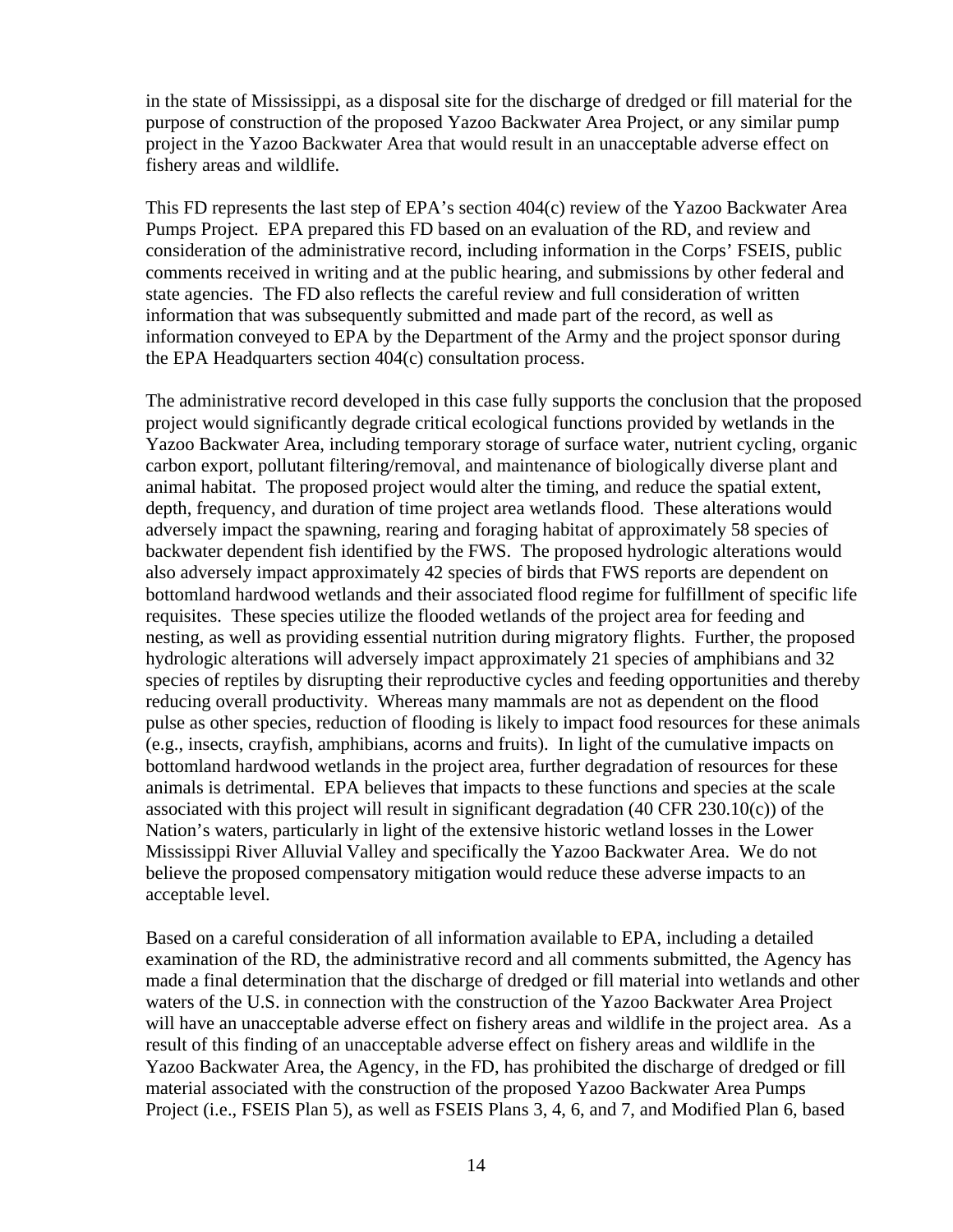on unacceptable adverse effects on fishery areas and wildlife. EPA's final determination is in full compliance with the requirements of both the CWA and APA.

7. Comment: EPA has not explained its failure to utilize the interagency elevation procedures outlined in the Memorandum of Agreement Between the Environmental Protection Agency and the Department of the Army Pursuant to CWA Section 404(q), August 11, 1992 (1992 MOA), Part III, Elevation of Policy Disputes, since EPA's section 404(c) review is clearly an interagency policy dispute between the Corps and EPA over appropriate flood damage protection methods.

Response: As previously stated EPA has significant concerns regarding the anticipated adverse environmental impacts associated with the proposed project and has worked closely with the Corps for several decades to address these concerns. Therefore, we do not feel that it is accurate to characterize EPA's concerns with the proposed project as a policy dispute with the Corps regarding appropriate flood damage protection methods. A policy elevation pursuant to the 1990 MOA would not have been the appropriate mechanism to address the significant effects of this proposal, since the MOA makes it clear that such a policy elevation would not delay the Corps' decision to move forward with the subject project as currently proposed, the results of such a policy elevation would only be applicable to future projects.

8. Comment: EPA should have used the procedures for a referral of the project to the CEQ rather than pursuing review under CWA section 404(c).

Responses: CWA section 404(c) is an independent statutory authority for EPA review of the proposed project and should not be confused with EPA's obligation under section 309 of the Clean Air Act to comment on environmental impact statements prepared for section 404 projects and to refer such projects to CEQ when it finds them to be environmentally unsatisfactory. Both of these review options are available to EPA. After the Corps released the FSEIS in November 2007, the Office of the Assistant Secretary of the Army (Civil Works) (ASA (CW)) released a memo on November 17, 2007, extending the time period for referring this project to CEQ until November 2008. The memo specifically notes that this extension is to allow additional time for either a referral to CEQ or for EPA to conduct a review of the project pursuant to CWA section 404(c). EPA elected to pursue a review of this project pursuant to section 404(c) because the section 404(c) review procedures provide for greater public involvement and more opportunities to work with the Corps and project sponsor to evaluate the proposal.

9. Comment: CWA section 404, including section 404(c), does not apply to this project because it is exempt pursuant to section 404(r).

Response: After considering this issue both before and after initiation of our section 404(c) review, EPA has concluded that the Yazoo Backwater Area Pumps Project is not exempt under CWA section 404(r). Congress, in the 1977 Amendments to the Clean Water Act, provided a mechanism under CWA section 404(r) in which certain federal projects specifically authorized by Congress may, in limited circumstances, be exempted from most CWA requirements. Such projects may qualify for an exemption only if the federal agency that proposes to construct the project performs an analysis of the effects of the discharge of dredged or fill material associated with the project equivalent to that provided under the guidelines promulgated by EPA under CWA section 404(b)(1). This analysis, must be included in an environmental impact statement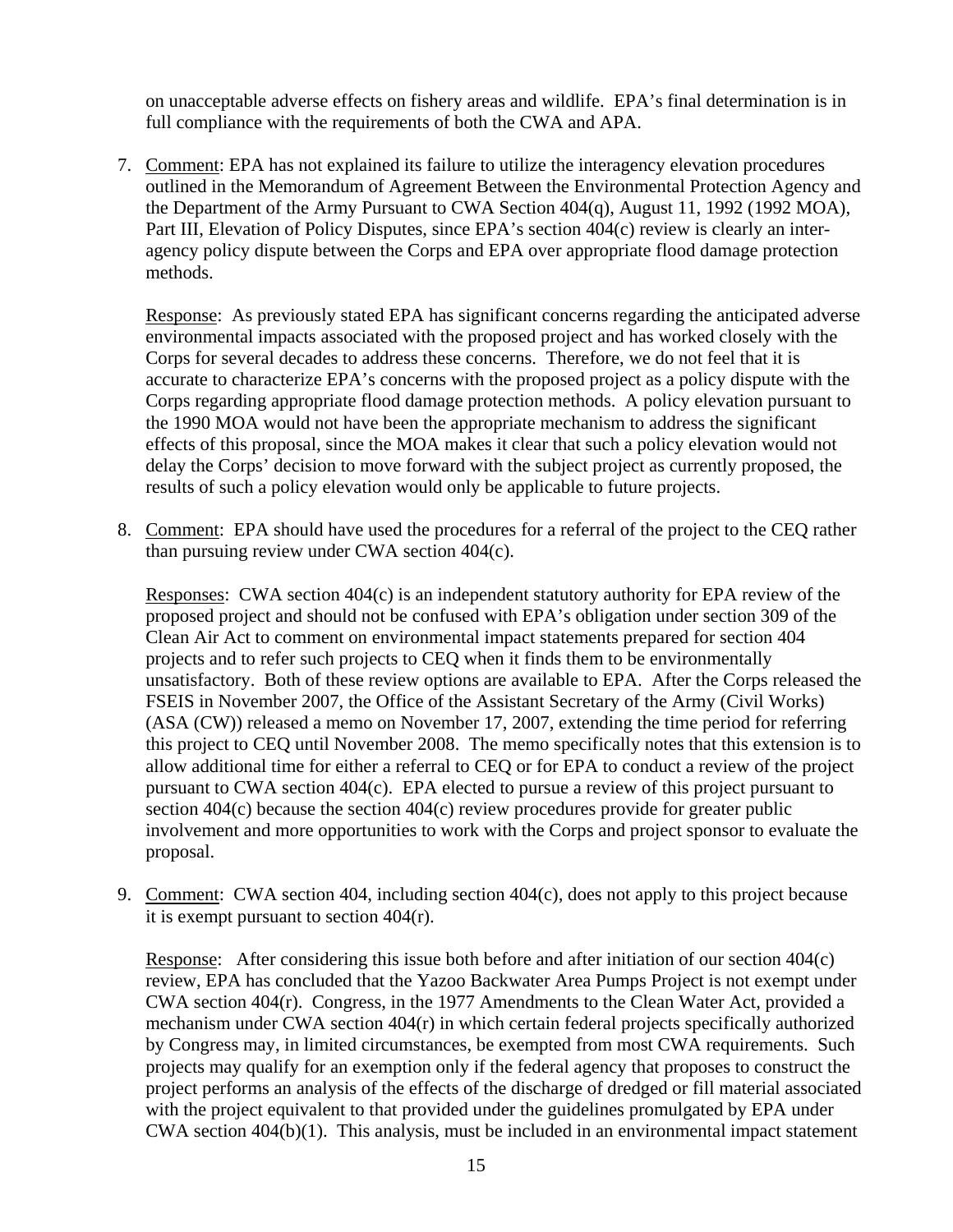(EIS) prepared for the project pursuant to the National Environmental Policy Act (NEPA) of 1969 (42 U.S.C. 4321 *et seq*). The EIS must then be submitted to Congress before the actual discharge of dredged or fill material in connection with the construction of the project occurs, and prior to either authorization of the project or an appropriation of funds for construction. EPA has no evidence that an EIS for the proposed project was ever submitted to Congress, let alone before the actual discharge of dredged or fill material in connection with the construction of the project occurred, and prior to either authorization of the project or an appropriation of funds for construction.

Prior to initiating the section 404(c) review on February 1, 2008, the Agency consulted with the Corps and carefully reviewed the requirements, preconditions, and legislative history of section  $404(r)$ . Based on the information available at the time, EPA determined that  $404(r)$  was not applicable to the Yazoo Backwater Area Project. EPA would not have initiated its section 404(c) review of the proposed project if it had believed that the preconditions for qualification under section 404(r) had been met. In response to comments, regarding the applicability of section 404(r) raised by the project sponsor, U.S. Senators Cochran and Wicker and Mississippi Governor Barbour, EPA consulted with the Corps and carefully re-examined the potential applicability of section 404(r) to the proposed project. As a result of this re-examination EPA continues to believe, based on the information available, that the statutory preconditions that would have to be satisfied in order for the project to be covered by the limited exemption established at section 404(r) have not been met. Thus EPA has statutory authority under section 404(c) to prohibit the specification of the subject wetlands and other waters of the United States as described in the FSEIS as a disposal site for dredged or fill material for the purpose of construction of the proposed project.

First, the project sponsor stated in its July 22, 2008 comments that the memorandum from the Congressional Research Service (CRS) reached a conclusion that the proposed project is exempt from the requirements of section 404 by virtue of section 404(r). This is not true. The CRS memorandum, requested by U.S. Senators Cochran and Wicker, merely provides an overview of the text and legislative history of section 404(r). The CRS analysis states "[b]ecause your request instructs us to assume that this precondition [i.e., environmental impact statement timely submitted to Congress] was met in connection with the particular project prompting your request, we say little more about it." The CRS memorandum merely assumes the critical precondition in this case was satisfied, thus it could not and did not reach a conclusion regarding the applicability of section  $404(r)$  to the proposed project. The CRS memorandum, in its discussion of the text and legislative history of section 404(r), provides an accurate if not exhaustive description of the meaning of section  $404(r)$ . Most relevant in the current circumstances, the CRS analysis, on page 2, correctly emphasizes that all of the prerequisites contained in section 404(r) must be satisfied for the exemption to apply to a particular federal project: "the exemption applies only if the effects of the dredged-or-fill material discharge from the project were considered in an environmental impact statement timely submitted to Congress. This precondition seeks 'to ensure that the Congress will have full information on the impacts of the discharge…when it determines whether or not to authorize the project or to appropriate funds for its construction."

Enclosed in the project sponsor's July 22, 2008 comments was an "evaluation" of section 404(r) where the project sponsor discusses at length the legislative history of section 404(r). The project sponsor repeatedly cites  $404(r)$  legislative history that highlights the statutory requirement that an EIS be submitted to Congress before the actual discharge of dredged or fill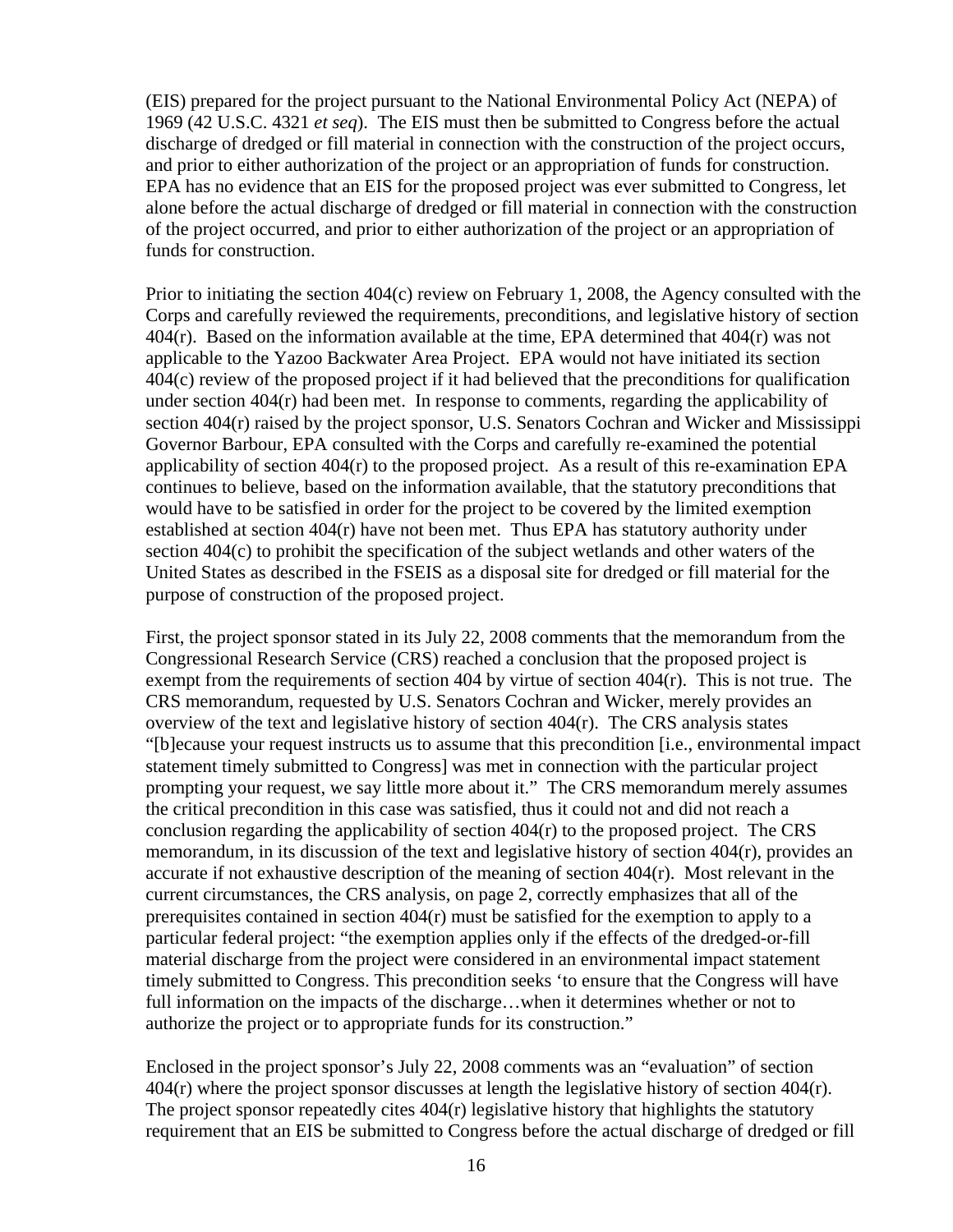material and prior to either authorization of the project or an appropriation of funds for construction for section  $404(r)$  to be applicable to a federal project. For example, on pages 3-4 in the evaluation, the project sponsor states: "A written statement, by Senator Chafee, cosponsor of the Legislation, was submitted by Senator Baker. Senator Chafee emphasized that the exemption was 'limited' by the requirement that the Corps provide detailed information to Congress in its NEPA documents. Senator Chafee was seeking to assure colleagues who did not support the exemption, such as Senators Stafford and Gravel, that the exemption did not excuse compliance with substantive environmental policies, but that the work of 'reviewing' federal Projects would lie with Congress.

'In order to qualify for the exemption, an adequate environmental impact statement on the project must have been submitted to Congress prior to authorization of the project or appropriation of funds and, in all cases, prior to actual discharge...Congress must have adequate siting, engineering, and environmental information on each proposed Federal project, as well as on modifications recommended by reviewing agencies, in order to review available alternatives to and potential adverse impacts of the proposed discharges, and to weigh those impacts and alternatives against the benefits of the project...A great deal of responsibility is being placed in our Committee to insure that these Federal projects...will be conducted in an environmentally sound matter. I would hope that other Committees which have jurisdiction over Federal projects would also adopt strong review procedures for this new provision.' Clean Water Act Legislative History Vol. 3, at 502-03 (Statement of Sen. Chafee)"

The text and legislative history of section  $404(r)$  that the project sponsor emphasized in its comments to EPA demonstrates the statutory obligation and importance of compliance with all of the requirements of section 404(r), including the requirement of an EIS for the proposed project timely submitted to Congress. If a federal project is not going to be evaluated by a federal agency through the section 404 process consistent with the 404(b)(1) guidelines, Congress wanted to be assured that the environmental impacts of that federal project were still going to be evaluated. Requiring the EIS to be submitted to Congress prior to the actual discharge of dredged or fill material in connection with the construction of the project and prior to either authorization of the project or an appropriation of funds for construction allows Congress to take action to prevent the project if it has concerns with those environmental impacts.

In its comment letter on the PD, the project sponsor refers to the "Corps' submission of its Final Report and Final Environmental Impact Statement to Congress in 1982" and states that it "*appears* that the 1982 Final EIS and Report were provided to members of Congress, and Congress subsequently authorized funds for construction and the 1982 Project was discussed in certain Congressional debates" (emphasis added). Additionally, the project sponsor in its comments to EPA on August 15, 2008 stated "we believe there is a '*track record*' that the 1982 EIS was submitted to Congress" (emphasis added). In the July 25, 2008 meeting between the project sponsor, the Department of the Army and EPA, the project sponsor presented EPA with documents it alleged demonstrated the submission of the Final EIS to Congress, however those documents did not present any evidence of a Final EIS, that included consideration of the section (b)(1) Guidelines, completed pursuant to NEPA having been submitted to Congress. The documents discuss fish and wildlife mitigation reports completed pursuant to the Fish and Wildlife Coordination Act of 1958. Contrary to what the project sponsor has stated, EPA, after consultation with the Corps, has no information that would demonstrate the Final EIS in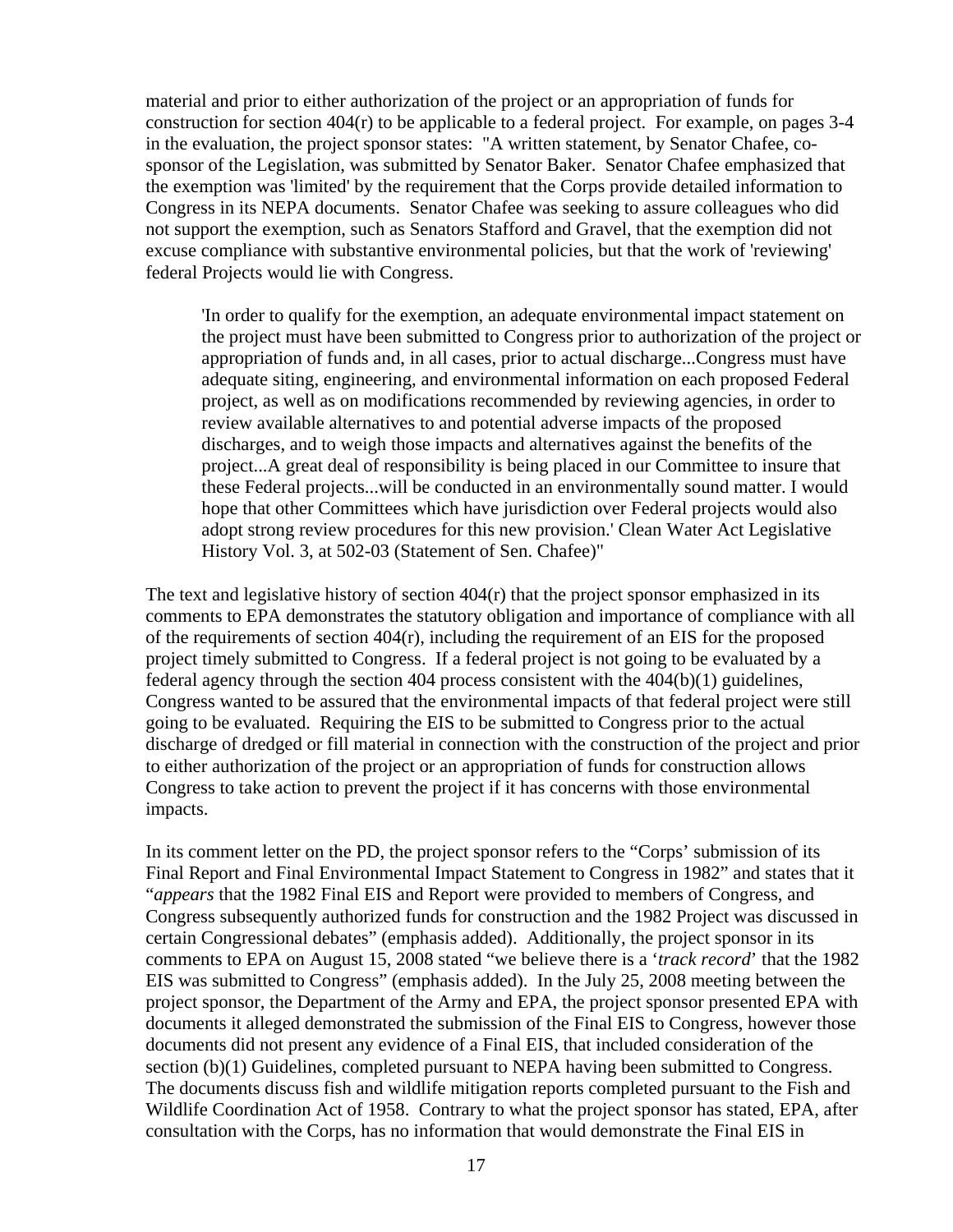question was ever submitted to Congress in 1982. In fact, there is a question of whether the Final EIS could have ever been submitted to Congress in 1982 because the final mitigation plan, included in the Final EIS submitted to EPA in March 1983, was not approved by the Corps HQ until the spring of 1983 with a Record of Decision signed in July of 1983. The available records indicate that the Corps could not have submitted the Final EIS to Congress even in 1983. The Corps did not respond to EPA's May 13, 1983 comments on the Final EIS until July 12, 1984. This is the same date that the Chief of Engineers submitted to the Secretary of the Army his report on the "Yazoo Backwater Project, Mississippi- Fish and Wildlife Mitigation" which had been prepared in accordance with the Fish and Wildlife Coordination Act of 1958. The letter concluded that "A copy of your letter and this reply will accompany my final report to the Secretary of the Army" indicating the coordination process was not completed until at least the summer of 1984. During the Agency's consultation with the Department of the Army on this issue it was unable to identify any information documenting that the Final EIS was submitted to Congress. Additionally, there is no information available that the Corps has sought to exempt discharges associated with this project from CWA requirements pursuant to section 404(r). The Corps has worked hard to evaluate the proposed project under the requirements of NEPA and the CWA, and has recognized the applicability of the requirements of the CWA, including the section 404(b)(1) guidelines and state water quality certification under CWA section 401. Further, the project sponsor has not provided any information to demonstrate that the Final EIS was submitted to Congress.

While there is no evidence the Final EIS was "submitted" to Congress, even if the Final EIS had been submitted to Congress, the information and analysis it contained were not adequate to satisfy section 404(r). The purpose of providing the EIS to Congress is to ensure that the Congress has the full information on the environmental impacts of the project before making a decision whether or not to authorize the project or to appropriate funds for its construction. EPA's comments on both the 1982 Draft EIS as well as the Final EIS note the deficiencies in the NEPA documentation. The Corps' recent reevaluation of the impacts associated with the 1982 version of the project validates the concerns raised by EPA in 1982 and 1983. According to the section 404(b)(1) evaluation included in the Final EIS, the 1982 project would have adversely impacted approximately 17,500 acres of wetlands. EPA raised significant concerns regarding this level of impacts at that time; and we stressed the need to reduce those impacts through use of less damaging alternatives and more commensurate mitigation. Now, 25 years later, the Corps has reevaluated the impacts associated with the 1982 project using its current impact assessment methodologies and has determined "post-hoc" that the 1982 project would actually impact approximately 137,000 acres of wetlands, almost eight times more than was estimated in the FEIS. EPA's objections to the 1982 project highlight the inadequacies of the Corps' 1982/1983 NEPA analysis. The Corps' recent reevaluation of the 1982 project's wetland impacts underscore the fact that if the Final EIS was submitted to Congress it clearly did not contain an adequate analysis of the project's impacts and Congress did not have adequate information on the environmental impacts as required by section 404(r).

If the Corps had submitted the Final EIS to Congress, it would have followed procedures outlined in CEQ's *Guidance on Applying Section 404(r) of the Clean Water Act to Federal Projects Which Involve the Discharge of Dredged or Fill Materials into Waters of the U.S., Including Wetlands,* dated November 17, 1980. In light of the level of EPA's concerns with the proposed project in 1982, pursuant to section III.3 of this policy, the Corps would have included the written conclusions of EPA in or attached to the Final EIS, clearly identified, circulated with the following statement, and submitted to the Congress prior to requesting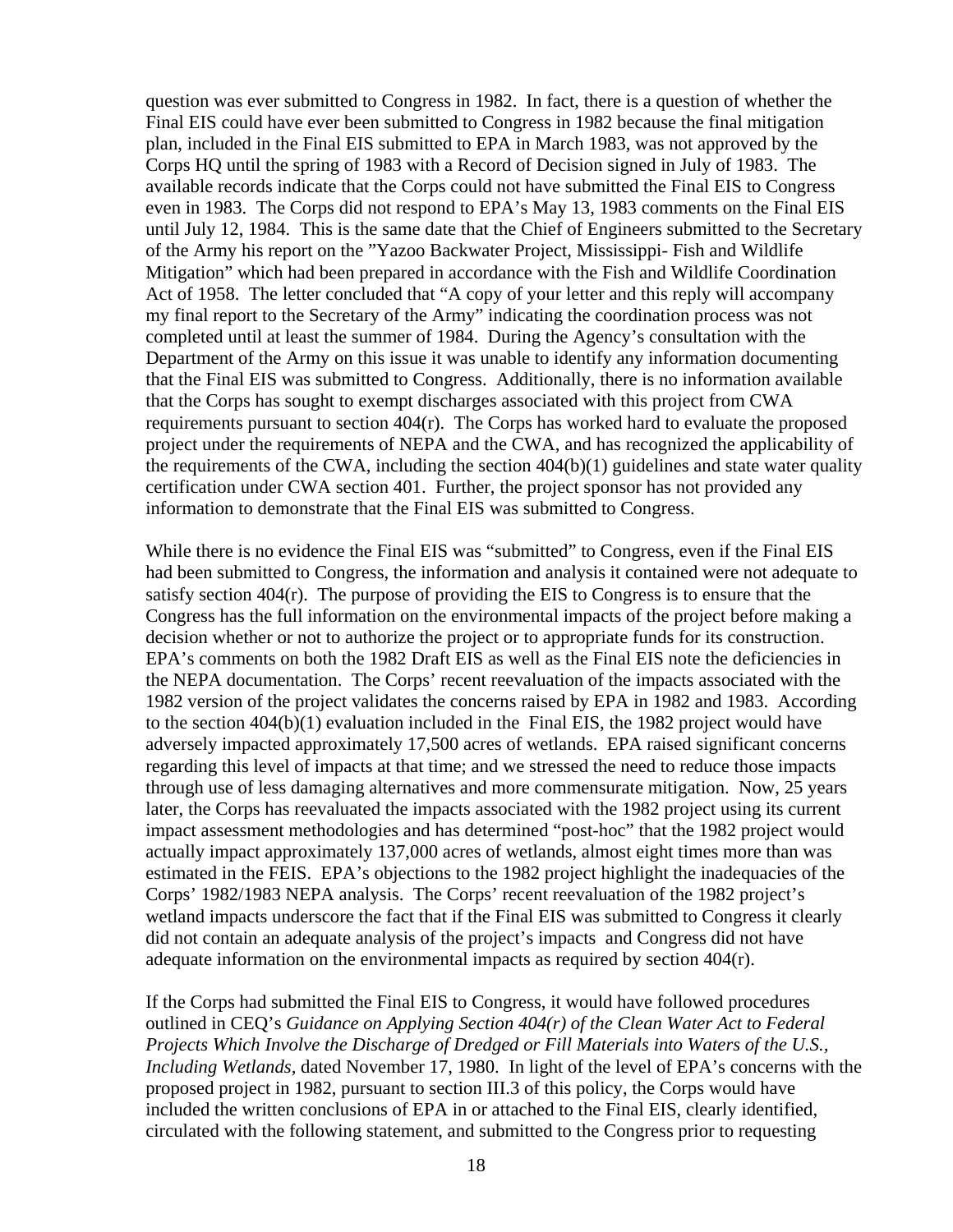appropriation of funds and prior to actual discharge.

"The EPA has determined that this project as proposed is not consistent or otherwise in compliance with the Section 404(b)(1) Guidelines of the Clean Water Act."

No information has been provided that the Corps took these actions consistent with the CEQ's 1980 guidance regarding 404(r). Contrary to what the project sponsor stated in its August 15, 2008 comments, EPA sees no reason why CEQ's 1980 guidance on applying section 404(r) does not apply to the Corps and EPA.

Additionally, even if all of the statutory requirements of  $404(r)$  had been met for the 1982 project, the project sponsor and the Corps have argued strenuously that extensive, substantive modifications have been made to the 1982 project and that the 2007 proposal represents a significantly different project. Significant modifications include large changes to the capacity of the pumping station, pump-on elevation and compensatory mitigation and addition of a nonstructural reforestation component. Further, the environmental and socio-economic context within which this project occurs has changed dramatically over the 25 years since the 1982 project was evaluated; necessitating the need for the Corps' expansive evaluation of the 2007 project published in the November 2007 FSEIS. All of these factors suggest that if  $404(r)$  is to apply to the project currently under evaluation, than consideration of an exemption pursuant to 404(r) should not be focused on the NEPA documentation associated with the substantially different 1982 project but rather on the 2007 project.

The project sponsor requested information from EPA regarding section 404(r) under the Freedom of Information Act (FOIA) on August 7, 2008. While EPA will respond to the project sponsor's request, the Agency does not feel it is necessary or appropriate to delay this Final Determination until EPA has responded to their request. Section 404(r), while having potential implications on the use of section 404(c) by EPA to review federal projects is not a part of the section 404(c) review process and in this case EPA has already determined that section 404(r) is not applicable to the proposed project. EPA cannot produce documentation to the project sponsor to prove that section 404(r) does not apply as the Agency cannot prove that an event did not occur, (i.e., prove the Corps did not submit the Final EIS to Congress), nor is EPA under any obligation to do so. Based on consultation with the Corps, the Department of the Army and review of all available information, EPA has no evidence that an EIS for the proposed project was ever submitted to Congress, let alone before the actual discharge of dredged or fill material in connection with the construction of the project occurred, and prior to either authorization of the project or an appropriation of funds for construction. Based on that determination EPA continues to believe, based on the information available, that the statutory preconditions that would have to be satisfied in order for the project to be covered by the limited exemption established at section 404(r) have not been met. Thus EPA has statutory authority under section 404(c) to prohibit the specification of the subject wetlands and other waters of the United States as described in the FSEIS as a disposal site for dredged or fill material for the purpose of construction of the proposed project.

10. Comment: The RD overreaches EPA's authorities under CWA section 404(c) and would preclude the project sponsor and Corps from implementing flood damage reduction features for the South Delta.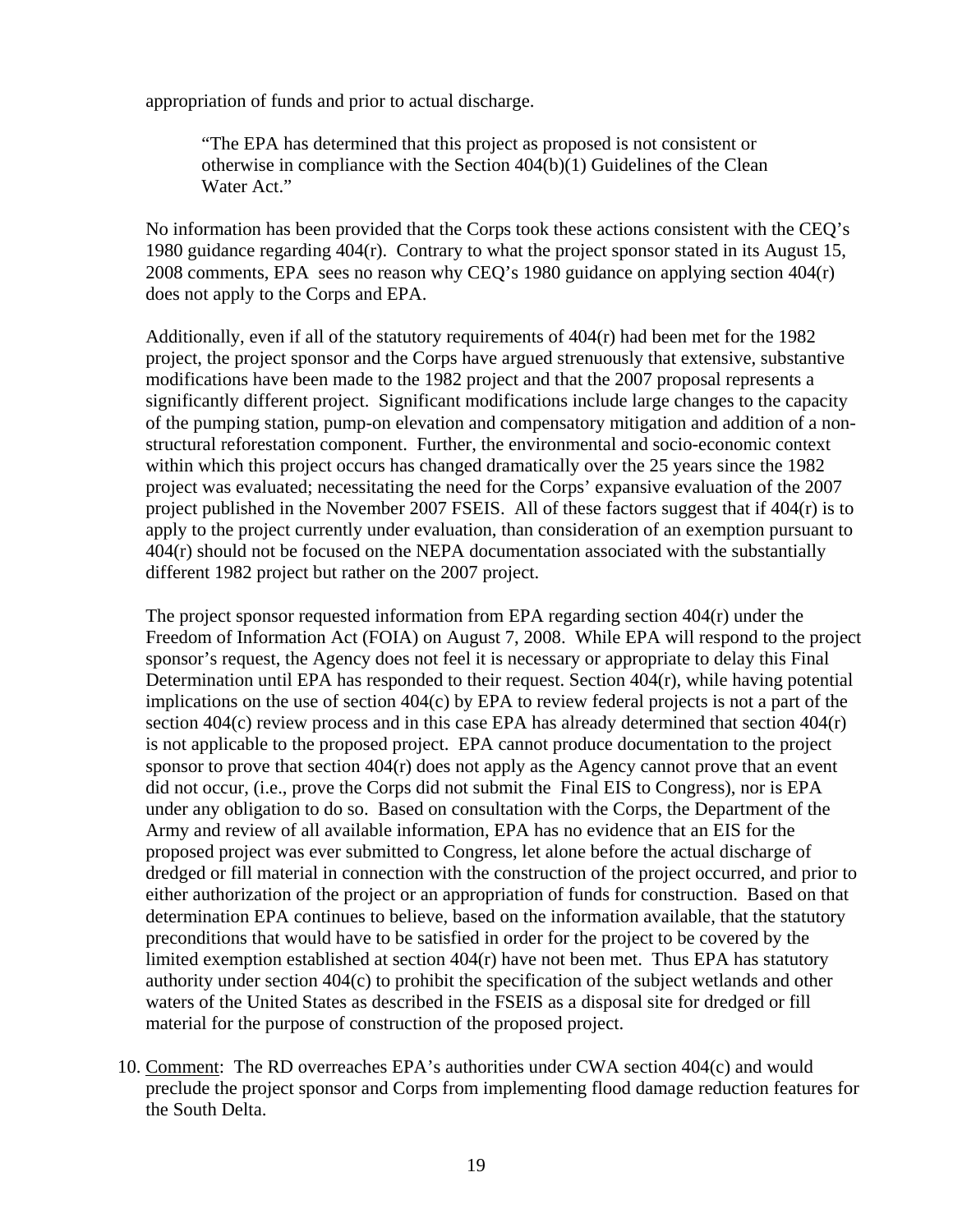Response: The prohibition included in the FD would not apply to all future flood control activities affecting waters within the counties identified. This prohibition extends to the discharge of dredged or fill material associated with the construction of the proposed Yazoo Backwater Area Pumps Project (i.e., FSEIS Plan 5), as well as FSEIS Plans 3, 4, 6, and 7, and Modified Plan 6, based on unacceptable adverse effects on fishery areas and wildlife.

While EPA has the authority to take action under 404(c) as recommended by EPA Region IV (i.e., a prohibition encompassing a six county area and "...any similar pump project...")<sup>3</sup> we have modified the scope of the RD because we recognize that the prohibited projects are feasible only within the geographic area identified by the FSEIS. The adverse effects associated with the prohibited projects are the result of a combination of operational factors including the capacity of the pumping station and its associated pump-on elevations. While this FD only prohibits the construction of FSEIS Plans 3 through 7 and Modified Plan 6, the data supporting this FD indicates that derivatives of the prohibited projects that involve modifications to the operational features or location of these proposals would likely result in unacceptable adverse effects and would generate a similar level of concern and review by EPA. Further, narrowing of the scope of the prohibition underscores our sincere interest to work collaboratively with interested parties to consider alternative forms of flood protection for the Yazoo Backwaters Area while ensuring effective protection for the area's valuable natural resource.

EPA's final action does not preclude the opportunity for discussions and coordination with state and federal interests to evaluate flood protection alternatives. We believe the section 404(c) process has helped to focus such discussions on those options that provide flood protection to Delta residents while protecting the area's valuable natural resources.

11. Comment: The RD overstates project impacts. The RD suggests that all 67,000 acres of wetlands that would be impacted by the proposed project are high quality wetlands and impacts to these 67,000 acres represent "total wetland destruction." The Corps' functional analysis indicates that project impacts to these wetlands are not significant.

Response: Both the RD and FD clearly acknowledge the current land use and quality of the 67,000 acres of wetlands that would be impacted by the proposed project. Table 5 of the RD (Table 6 in the FD), which contains data from the FSEIS, clearly indicates the land cover types of the 67,000 acres of wetlands that would be adversely impacted by the proposed project. Further Tables 2 and 9 of the RD (Tables 3 and 7 in the FD) provide the baseline and with project Functional Capacity Indices (FCIs) estimated in the FSEIS for each of the land cover types. The PD, RD and FD fully recognize that the baseline conditions of the 67,000 acres of wetlands that would be impacted by the proposed project differ depending upon land cover type and that the degree of the impacts to these 67,000 acres of wetlands will vary depending upon a number of factors including their location and elevation. EPA's consistent position is that the Corps has significantly underestimated the degree and nature of the impacts to these 67,000 acres of wetlands.

 <sup>3</sup> <sup>3</sup> Past section 404(c) actions completed by EPA have included waters within the entire project area that would be affected by the project and were not simply restricted to the waters that would be directly impacted by the proposed discharge of dredged or fill material or the specific activity proposed (see, for example, Bayou Aux Carpes; Lake Alma; Henry Rem, Marion Becker, et. al. and Senior Corporation; Russo Development; and M.A. Norden Company).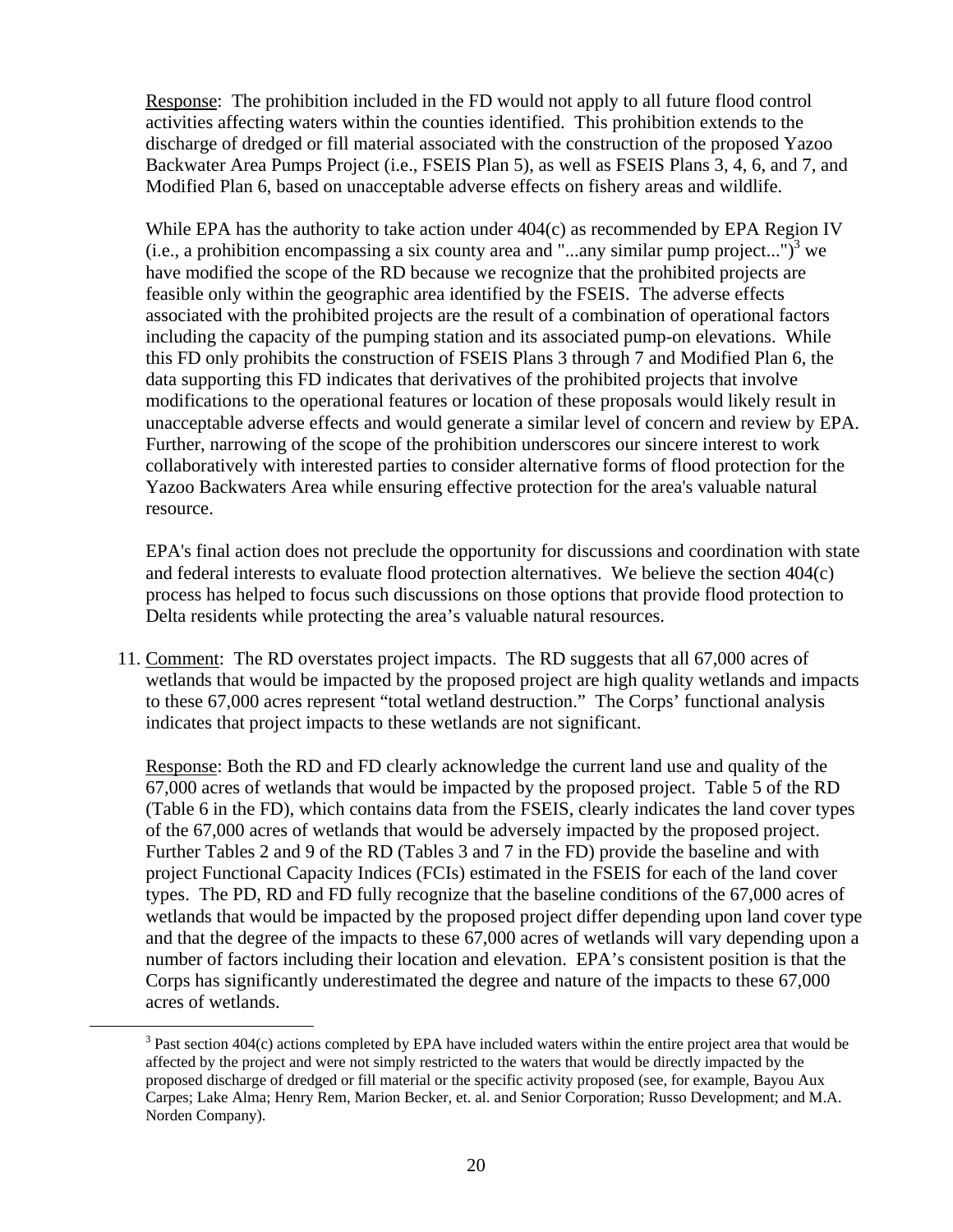These underestimates are due to modeling assumptions and other factors used by the Corps in its analysis with which we professionally disagree. These disagreements are highlighted in the PD, RD, and FD and have been extensively discussed with the Corps. Because the project's impacts have been underestimated, EPA does not believe that the proposed compensatory mitigation (i.e., 10,662 acres of reforestation) is adequate to offset impacts (See sections IV.D and E, as well as Appendices 6 and 8 of the FD for our complete discussion). In addition, the RD and FD note that the FSEIS does not evaluate potential impacts to approximately 24,000 acres of wetlands on the "without project" 2-year floodplain.

12. Comment: EPA's analysis becomes even more questionable when it attempts to add some 24,000 acres of wetlands that it says will be impacted by the project on top of the 67,000 acres estimated by the Corps. EPA's Environmental Monitoring and Assessment Program methodology (EMAP) is not linked to land use, and the RD does not indicate whether this acreage will see reduced wetland hydrology or eliminated wetland hydrology. It is not appropriate to compare or consider together the Corps' impact estimates with those generated by EMAP.

Response: EPA's PD, RD and FD are based on the 67,000 acres of effects on wetlands associated with the proposed project estimated by the Corps in the FSEIS. The RD and FD conclude that this level of impact will likely result in unacceptable adverse impacts to wetlands and their associated fisheries and wildlife resources in the Yazoo Backwater Area. The FD also clarifies that the impacts associated with FSEIS Plans 3, 4, 6, and 7 and Modified Plan 6 (between approximately 28,400 – 118,400 acres of wetland impacts) would also result in unacceptable adverse effects on wetlands and their associated fisheries and wildlife resources in the Yazoo Backwater Area. EPA is not basing its FD on any additional wetland impacts it believes may occur as a result of the proposed project. The RD and FD reference the potential for these additional impacts because we believe they are significant. As noted in the RD and FD, the specific EMAP evaluation is a conservative estimate of wetland impacts because it looks only at hydrologic impacts as a result of the change in flood frequency (e.g., in this evaluation EMAP did not evaluate hydrologic impacts resulting from changes in flood duration). Further, the EMAP evaluation was developed using the FSEIS' Flood Event Assessment Tool (FEAT)/Flood Event Simulation Model (FESM) modeled assessment areas so discussion and comparison of the EMAP results with those developed solely by the Corps is appropriate.

In conducting the impact assessment for the FSEIS, the Corps used the FEAT/FESM modeled 5 percent duration area (GIS polygon) to depict the extent of wetlands. The Corps analysis indicated that as a result of the pump, 67,000 acres from approximately 88.6' NGVD down to 87' NGVD would experience altered flood durations as a result of construction and operation of the proposed project. However, the 5 percent duration "polygon" did not experience a change in flood frequency. In other words, the FEAT/FESM wetlands still flood regularly but not for as long. This is well documented in the FSEIS.

EPA has maintained, based on the EMAP survey that wetlands occur outside the Corps FEAT/FESM 5 percent area. The EMAP survey statistically established this during the field survey in which the 3-parameter approach recommended in the Corps Wetland Delineation Manual was used to verify wetland status. A portion of the wetland acres found outside the Corps 5 percent boundary occur within the 2 year frequency floodplain. EPA looked at these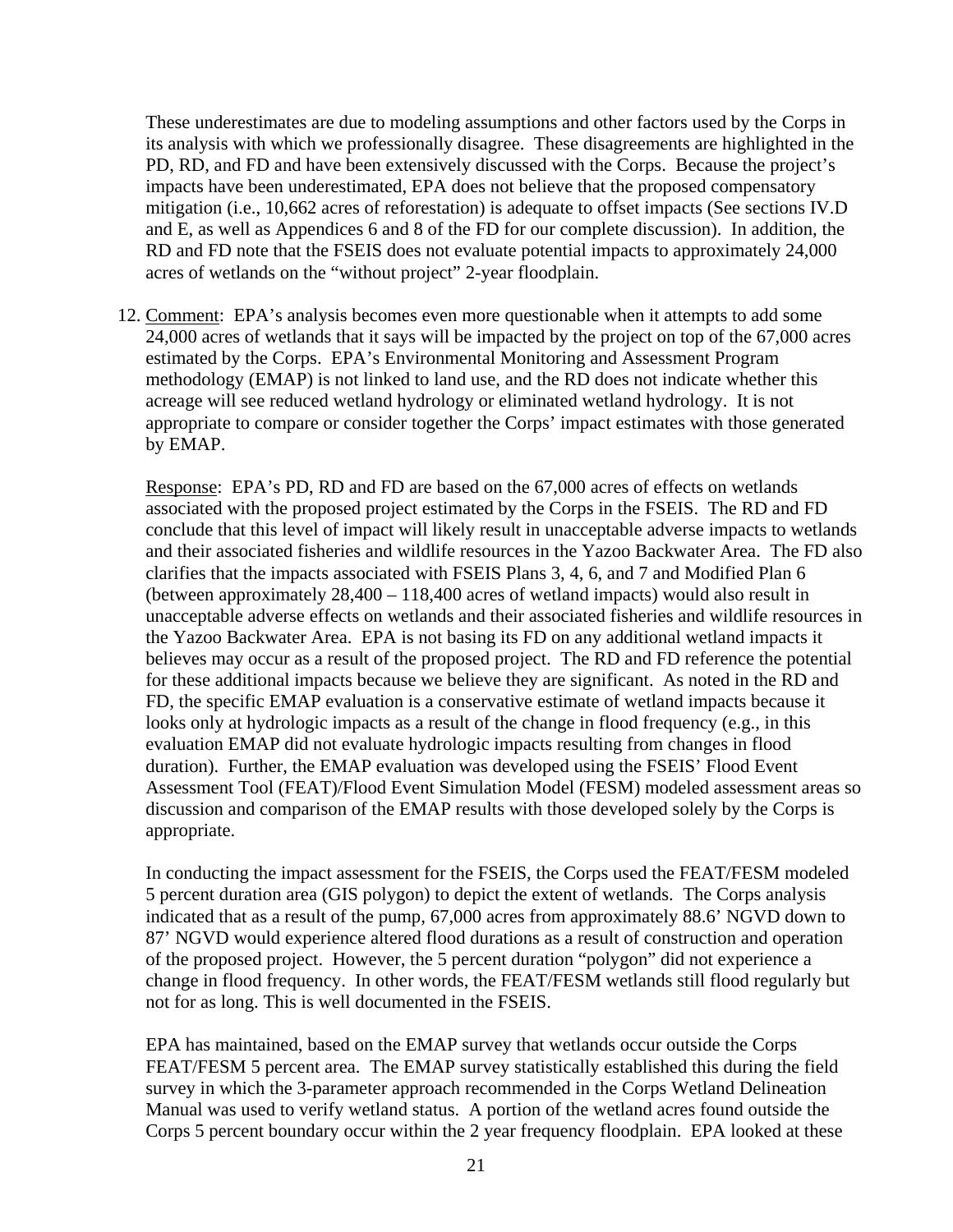additional wetland acres and compared the with- and without-project conditions to establish how many acres would lose the 2 year flood frequency. Table 8 in the RD (See Appendix 5 in the FD), and which appears again in the Corps' comments submitted on August 1, 2008, represents the number of acres losing the more frequent floods. This Table does not include the Corps' 67,000 acres of altered duration. Table 8 shows the change in flood frequency on wetland acres outside the Corps FEAT/FESM wetland boundary. Therefore the Corps estimate and the EPA estimate are separate. However, the EMAP estimated that 24,000 acres are located in the 2-year floodplain and were not evaluated by the Corps. As discussed in the RD and FD, impacts to these wetlands associated with the proposed project would eliminate or significantly degrade functions currently provided by these wetlands.

EPA's EMAP approach is linked to landuse in that the original samples were drawn using landuse/landcover maps. As discussed in meetings with the Corps both before and after field sampling in 2005, the landuse targeted for sampling was "forested". EMAP specifically targeted forested sites to place sample points within. As for the reduction in hydrology, the previous two paragraphs discuss the use of FEAT/FESM polygons which were used to show with- and without-project conditions. EPA's conclusion that up to 24,000 acres of wetlands were not evaluated by the Corps due to their location on the 2-year floodplain versus the FEAT/ FESM 5 percent duration polygon is based on the Corps flood data and EMAP sample points. EPA disagrees that it is inappropriate to compare the impact figures from EMAP to those from FEAT/FESM analysis as EMAP was integrated with FEAT/FESM from the beginning.

13. Comment: The PD made the argument that the 26,300 acres of land that the Corps estimates will "lose" wetland jurisdictional status will be cleared for agriculture. Since this argument (i.e., the claim that the project will induce new land clearing) was so "vehemently" forwarded in the PD, we are surprised that dropping the point "*sub silent[i]o*" in the RD has not changed EPA's position at all.

Response: As described in the PD, RD and FD, construction and operation of the proposed pumps would dramatically alter the timing, and reduce the spatial extent, depth, frequency, and duration of time wetlands in the project area are inundated. These large-scale hydrologic alterations would significantly degrade the critical ecological functions provided by approximately 67,000 acres of wetlands in the Yazoo Backwater Area, including those functions that support wildlife and fisheries resources. It is these hydrologic alterations and their associated impacts to fisheries and wildlife resources that are the focus of EPA's review. The potential for additional wetland acres to be converted to agriculture as a result of the project was mentioned, briefly, in the PD. Despite the fact that many of the public comment letters we received in response to the PD, including those in support of the project, indicated a belief that the project would result in further agricultural intensification in the Yazoo Backwater Area, the focus of EPA's final decision is the unacceptable adverse effects associated with the project's large-scale hydrologic alterations to 28,400 – 118,400 acres of wetlands (i.e., the range of wetland impacts associated with the prohibited projects) and their associated fisheries and wildlife resources.

14. Comment: The potential impacts of the pumps are more than offset by the Corps' proposed 55,600 acres of reforestation, which would provide additional fish and wildlife habitat and benefit water quality. EPA's uncertainty regarding the proposed mitigation and reforestation is unfounded.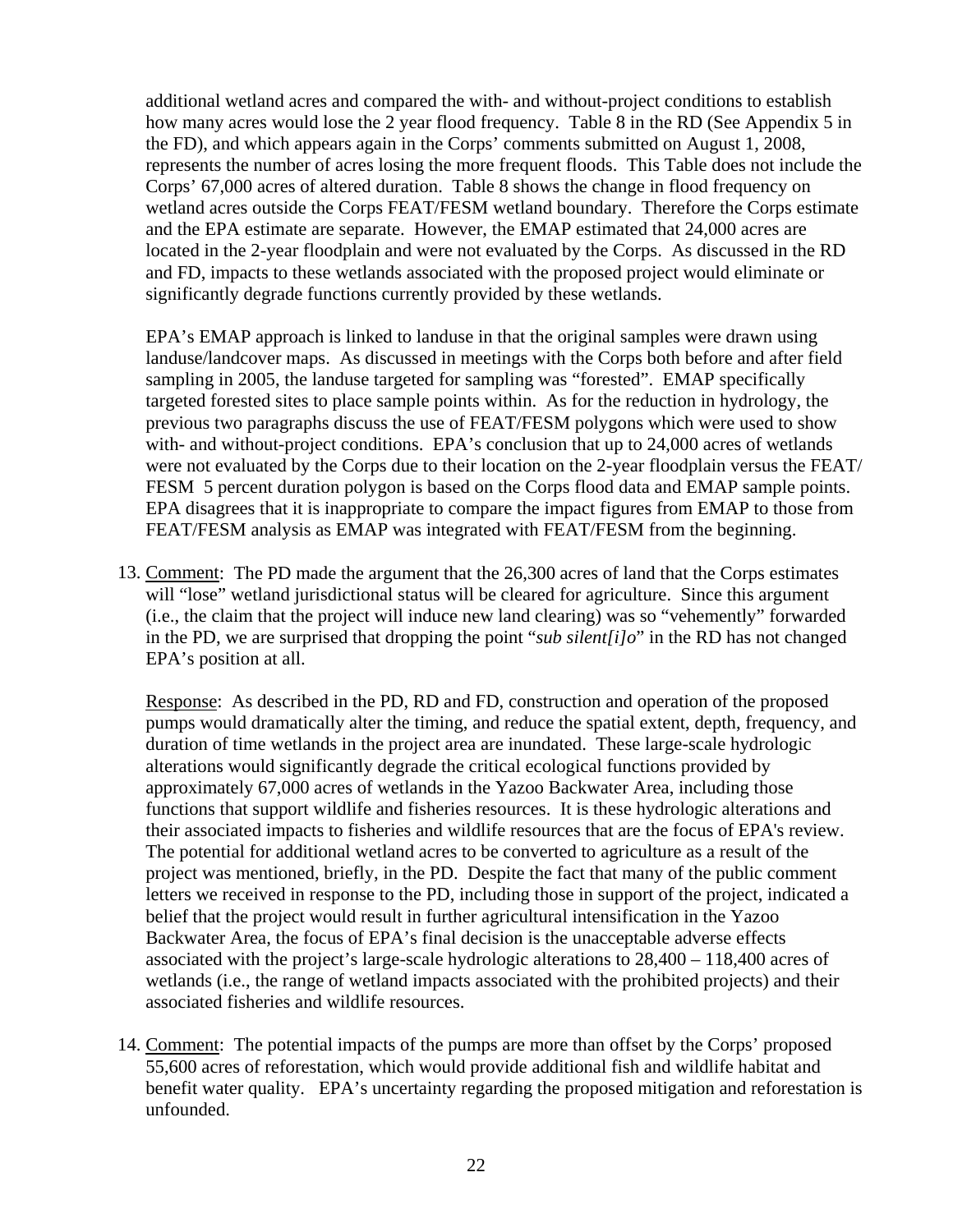Response: EPA disagrees. As thoroughly discussed in Sections IV.D and E, as well as Appendices 6 and 8 of the FD:

- The Corps has not demonstrated that the 67,000 acres of impacts to wetlands associated with the proposed pumping station could be adequately offset by the 10,662 acres of reforestation that the Corps has proposed as the project's compensatory mitigation.
- The environmental benefits associated with the 40,571 acres of reforestation that would serve as the non-structural component of the proposed project (i.e., up to 55,600 acres less the 10,662 acres the Corps proposes to use as compensation for this project and the 4,367 acres it proposes to use as compensation for impacts associated with already implemented aspects of related projects) have not been substantiated.

As discussed extensively in the RD and FD, EPA's concerns with the proposed compensatory mitigation and reforestation components focus on:

- The fact that the proposed pumping station would cause significant hydrologic alternations to the same locations that are targeted as potential mitigation/reforestation sites limiting or precluding successful wetland restoration and enhancement efforts;
- No mitigation/reforestation sites have been specifically identified, precluding effective evaluation of the merits of and planning for mitigation/reforestation efforts;
- If sites can be found, reliance on willing sellers would likely result in a noncontiguous patchwork of fragmented mitigation/reforestation sites that cannot deliver the ecological benefits predicted by the FSEIS;
- EPA does not believe that hydrology could be assured to replace wetland and wildlife habitat function lost as a result of the project. Since hydrologic impacts will occur in the 2-5 year floodplain as well as within the FEAT/FESM area, appropriate sites to replace lost or degraded wetland and wildlife functions will diminish. Without the appropriate hydrology, any amount of reforestation would not result in the "restoration" of wetland functions;
- The FSEIS states that if suitable sites in the target area cannot be found, sites elsewhere in the Delta Region or the state may be used. Thus, wetland functional losses may not be replaced within the same watershed where impacts occur, or even within the Yazoo River Basin, heightening concerns regarding significant degradation of the Yazoo Backwater Area aquatic resources;
- There are no plans to monitor or ensure that hydrology is reestablished at either mitigation or reforestation sites. The Corps has proposed to monitor the growth of trees for 1-2 growing seasons on a site specific basis and then monitor via remotely sensed data. The Corps has also proposed potentially having ERDC conduct an assessment of the reforested sites using HGM. However, the monitoring plans do not contain the specificity nor the level (or presence) of hydrologic monitoring required to document re-establishment of the functions for which the Corps is claiming benefit; and

• Potentially disruptive silviculture is allowed on reforestation sites. Further, significant portions of the reforestation feature (as much as 10 percent of the 55,600 acres) may not be replanted, but rather used for waterfowl management areas (e.g., as water impoundments or food plots. All of these concerns apply to the other prohibited projects as well.

15. Comment: The project sponsor has asked that the project be withdrawn. In light of that, why does EPA still believe it necessary to continue with the CWA section 404(c) process?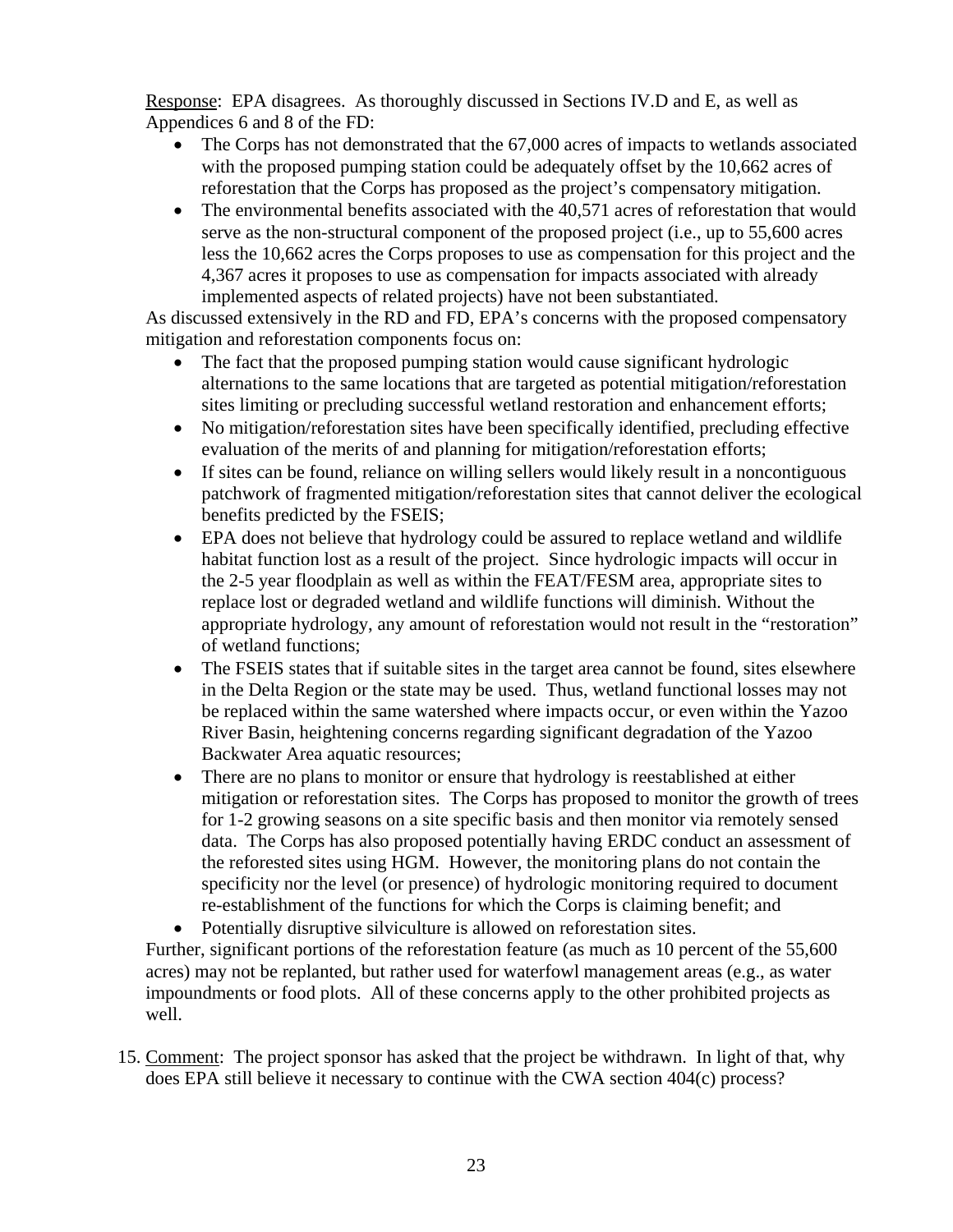Response: EPA initiated its review of the Yazoo Backwater Project under section 404(c) based on longstanding concerns about the project's anticipated adverse environmental effects and our belief that the FSEIS did not identify a recommended plan that would effectively achieve the goals of appropriate flood control and environmental protection. At the time the project sponsor offered to withdraw the project, after the section 404(c) Initiation Letter was forwarded to the project sponsor and the Corps, we believed that to be consistent with the Clean Water Act and our regulations it was necessary to continue with our section 404(c) review in order to provide the public with an opportunity to participate in the review of the project. We believe that public participation is critical to ensure that our review is fair, transparent, and timely. To this end, we published in the *Federal Register* a notice of our PD, which established a public comment period that extended to May 5, 2008. We also held a public hearing on our proposed section 404(c) action on April 17, 2008 in Vicksburg, MS.

EPA received approximately 47,600 comment letters including approximately 1,500 individual comment letters and 46,100 mass mailers. Of these 47,600 comments, 99.91 percent urged EPA to prohibit the proposed pumps project and approximately 0.084 percent supported construction of the proposed pumps project. In addition, approximately 500 people attended the public hearing. A total of 67 people provided oral statements, including one representative from the Corps' Vicksburg District and four individuals representing the project sponsor. Of the remaining 62 people who provided oral statements, 32 people spoke in opposition to the proposed pumps project, 29 spoke in favor of the pumps project and one person did not specify a position.

EPA believes that completion of the section  $404(c)$  review process has resulted in valuable information and discussions with stakeholders that will help inform and facilitate the preparation of timely recommendations for alternative flood control proposals. Completion of the section 404(c) process, EPA feels, has also helped to focus future discussions with stakeholders on options that will provide flood protection to Delta residents without unacceptable adverse effects to valuable natural resources in the Yazoo Backwater Area.

16. Comment: The Corps has taken an exhaustive look at nonstructural alternatives, including those proposed by EPA, FWS, and others, and all were considered to be impracticable. Yet EPA still argues that a nonstructural alternative with fewer environmental impacts exists.

Response: EPA acknowledges that the FSEIS carried forward a range of alternatives for consideration. However, EPA remains concerned over the absence of both an in-depth and balanced evaluation of the effects of both structural and non-structural alternatives. EPA acknowledges that such a solution would likely require participation by other organizations with expertise in floodplain management (e.g., FEMA) and may necessitate additional Congressional authorization and funding. EPA is fully committed to participating in discussions with other federal and state agencies, and the public, concerning the best way to provide flood protection while protecting wetlands and other natural resources.

17. Comment: If EPA prohibits the proposed project it should provide an alternative.

Response: EPA's primary responsibility is to utilize its expertise to review the proposed project to ensure consistency with the requirements of the CWA, including, in the context of section 404(c), determining whether there are unacceptable adverse effects on municipal water supplies, shellfish beds and fishery areas (including spawning and breeding areas), wildlife, or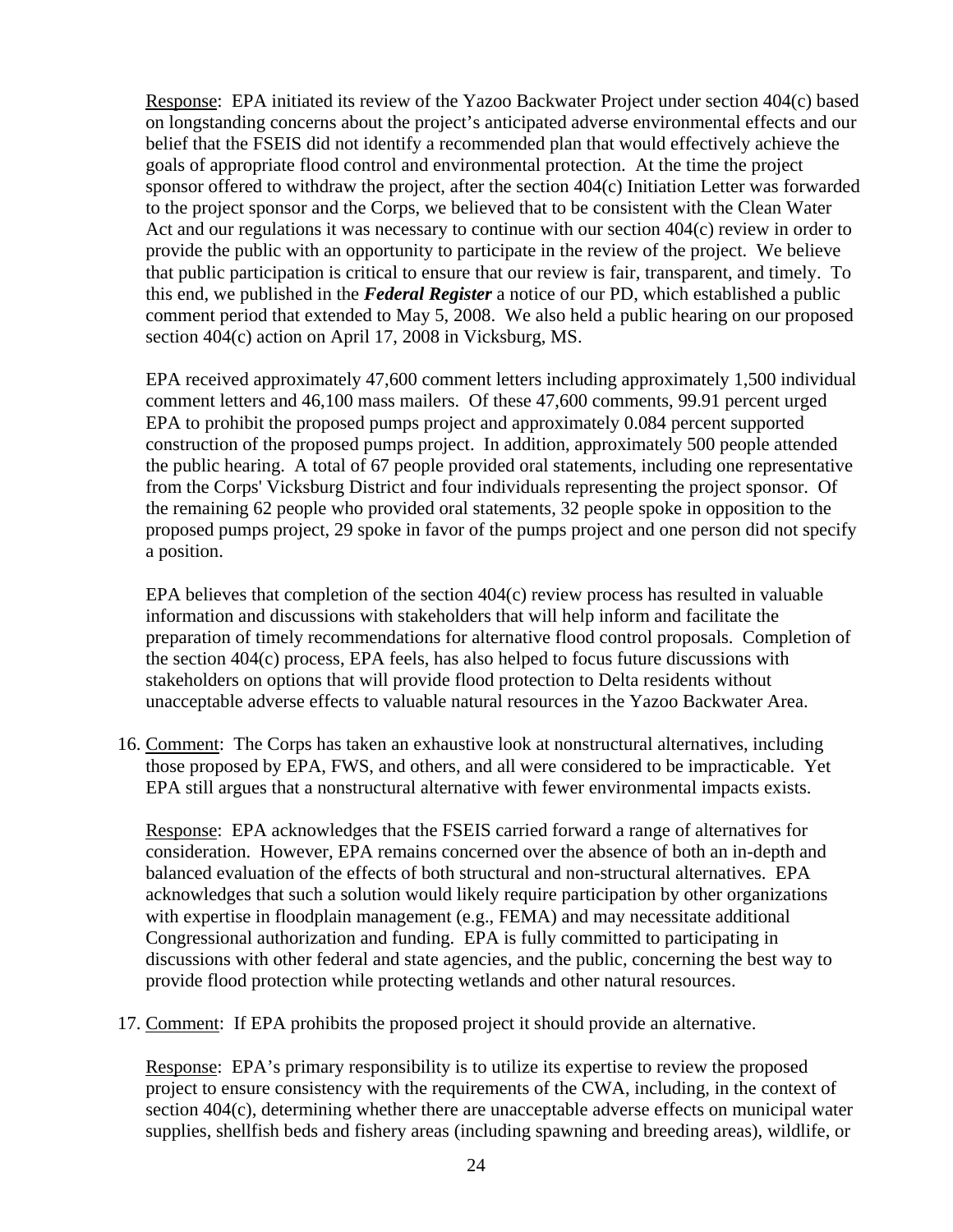recreation areas. A section 404(c) review does not involve a balancing of environmental benefits against non-environmental costs such as the benefits of the foregone project (See 44 FR 58078). EPA Headquarters has determined that the RD and administrative record developed in this section 404(c) review support the conclusion that the proposed Yazoo Backwater Area Project would result in unacceptable adverse effects on fishery areas and wildlife. EPA has based its FD solely on environmental harms to fishery areas and wildlife in the Yazoo Backwater Area and such a determination is appropriate given the structure and language of the CWA and case law (See James City County v. EPA, 12 F.3d 1330, 1335-1336 (4th Cir.1993)). In some cases, there may be no alternative available and utilization of 404(c) may prevent a project entirely; however, the adverse effect on municipal water supplies, shellfish beds and fishery areas, wildlife, or recreational areas may be so great as to still be "unacceptable" (See 44 FR 58078). This FD prohibits the construction of the proposed project(i.e., FSEIS Plan 5), as well as FSEIS Plans 3, 4, 6, and 7, and Modified Plan 6. It does not, however, apply to all future flood control activities affecting waters within the Yazoo Backwater Area. Further, EPA believes strongly that this final action does not preclude the opportunity to begin discussions and coordination with state and federal interests to evaluate alternative flood protection measures that are consistent with this FD. EPA remains fully committed to working with the Corps, the project sponsor, other federal and state agencies and the public to develop an alternative that provides needed flood control efforts and effective environmental protection. EPA supports the Governor of Mississippi's recommendation to convene an intergovernmental working group to explore alternatives to the current Yazoo Backwater Area Project that satisfy both flood control and environmental objectives. We believe this group should begin discussions as soon as possible. EPA believes that the information and analysis resulting from this section 404(c) review will be valuable to the working group and help to inform discussions and facilitate the preparation of timely recommendations.

18. Comment: There is no documentation in the RD to demonstrate that the wetlands and aquatic resources in the Yazoo Backwater Area are some of the richest in the Nation.

Response: The FSEIS states, "[t]he lands in the lower Mississippi Delta are noted for high value fish and wildlife resources. The area serves as an integral part of the economic and social life of local residents and sportsmen from around the Nation" (FSEIS, Main Report, Appendix 1 Mitigation, page 1-29). Further, the RD contains a lengthy description of the richness of the wetland and aquatic resources found in the Yazoo Backwater Area. This discussion has been clarified and can be found in Section III of the FD. It states, in part, that despite long-term man-made alternations and disturbances, comparison of the species richness (i.e., the number of species in a given area) in the Yazoo Backwater Area with that of larger southeastern United States and Lower Mississippi Valley bottomland hardwood ecosystems, demonstrate that the project area still includes some of the richest wetland and aquatic resources in the Nation. For example:

• The Coastal Plain of the southeastern United States, which encompasses portions of 11 states, including Mississippi, is documented to contain an estimated 575 terrestrial and semi-aquatic vertebrate species that occur in lowland communities (Echternacht and Harris, 1993). Of these species, 130 are amphibians, 112 are reptiles, 231 are birds, and 102 are mammals. By comparison, the Yazoo Backwater Area, which is a fraction of the size of the Coastal Plain of the southeastern United States, is documented to contain an estimated 363 terrestrial and semi-aquatic vertebrate species.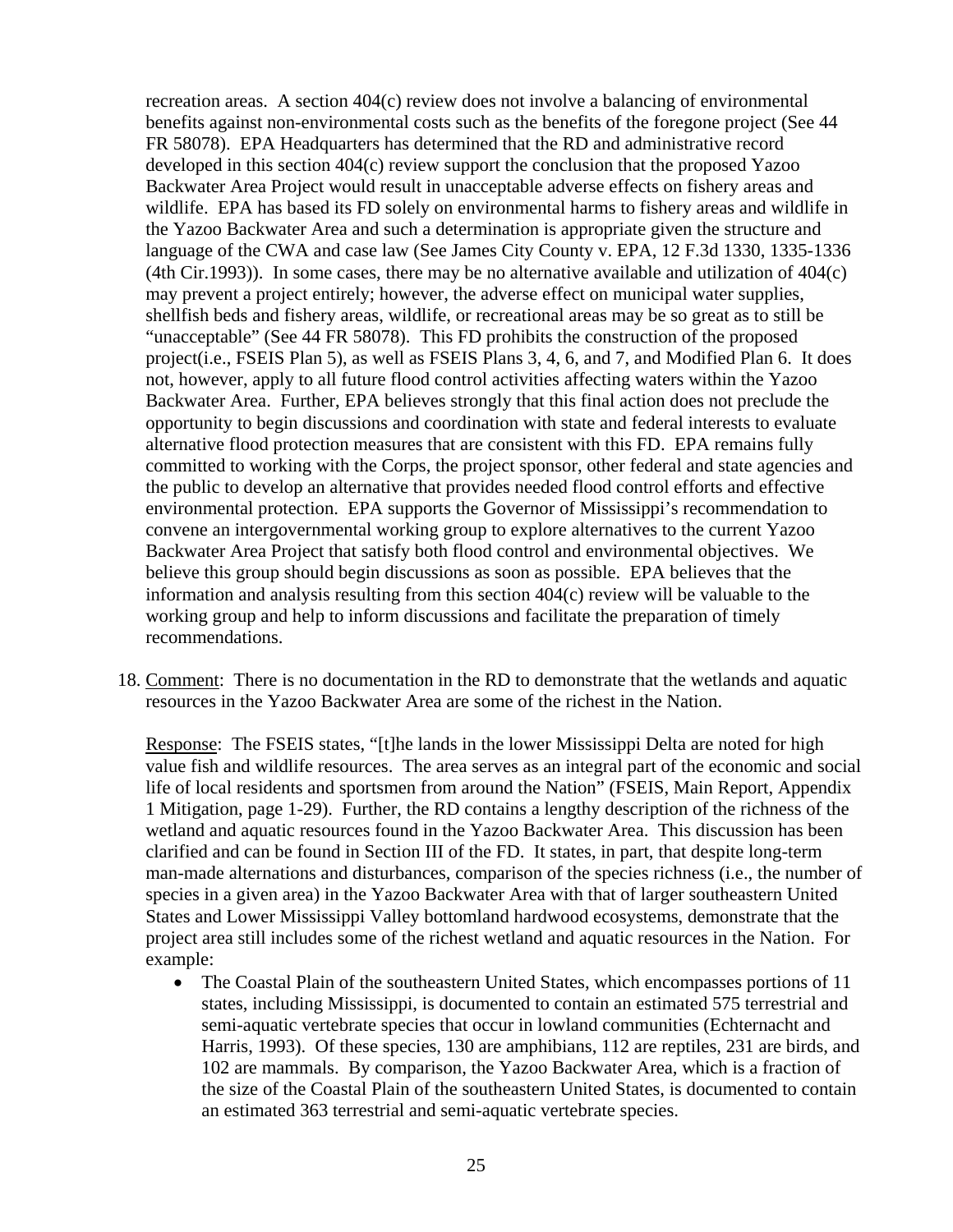- The Mississippi Lowland Forest ecoregion, which coincides with the LMRAV, is documented to contain an estimated 372 terrestrial and semi-aquatic vertebrate species, including 35 amphibians, 52 reptiles, 223 birds, and 62 mammals.  $4\overline{a}$  By comparison, the Yazoo Backwater Area which is a fraction of the size of the Mississippi Lowland Forest ecoregion, is documented to contain an estimated 363 terrestrial and semi-aquatic vertebrate species.
- 19. Comment: The PD and the RD do not make any linkage between use of the South Mississippi Delta by any of the species included in it species lists. Nor has it established that the proposed project would result and in any harm to those species.

Response: The species lists used by EPA in the PD, RD and FD clearly note which species have been documented in the project area. Section IV of the FD includes an extensive discussion of the proposed project's anticipated impacts on fisheries and wildlife. As discussed in section IV of the FD, the proposed project would degrade critical ecological functions provided by wetlands in the Yazoo Backwater Area including temporary storage of surface water, nutrient cycling, organic carbon export, pollutant filtering/removal, and maintenance of biologically diverse plant and animal habitat. The proposed project would alter the timing, and reduce the spatial extent, depth, frequency, and duration of time wetlands in the project area are inundated. These alterations would adversely impact the spawning, rearing and foraging habitat of approximately 58 species of backwater dependent fish identified by the FWS. The proposed hydrologic alterations would also adversely impact approximately 42 species of birds that FWS reports are dependent on bottomland hardwood wetlands and their associated flood regime for fulfillment of specific life requisites. These species utilize the flooded wetlands of the project area for feeding and nesting, as well as providing essential nutrition during migratory flights. Further, the proposed hydrologic alterations will adversely impact approximately 21 species of amphibians and 32 species of reptiles by disrupting their reproductive cycles and feeding opportunities and thereby reducing overall productivity. Whereas many mammals are not as dependent on the flood pulse as other species, reduction of flooding is likely to impact food resources for these animals (e.g., insects, crayfish, amphibians, acorns and fruits). In light of the cumulative impacts on bottomland hardwood wetlands in the project area, further degradation of resources for these animals is detrimental. EPA believes that impacts to these functions and species at the scale associated with this project will result in significant degradation (40 CFR 230.10(c)) of the Nation's waters, particularly in light of the extensive historic wetland losses in the lower Mississippi Valley and specifically the Yazoo Backwater Area. The FWS, the nation's authority on fish and wildlife resources, concurred on both EPA's PD and RD.

20. Comment: The RD contains extensive general descriptions of wetlands and their functions, with citations to many sources that, when examined, address locations other than the project area. The RD presents this general information regarding wetlands, wildlife and other matters to imply or "prove" that the proposed project will significantly impact those resources.

Response: The PD, RD and FD are based on EPA's review of the best available science, which includes information contained in the FSEIS as well as additional literature and technical documents describing wetland, fisheries and wildlife resources in the Yazoo Backwater Area

 $\overline{a}$ 

<sup>4</sup> World Wildlife Fund Mississippi Lowland Forest species list: http://worldwildlife.org/wildfinder/searchByPlace.cfm?ecoregion=NA0409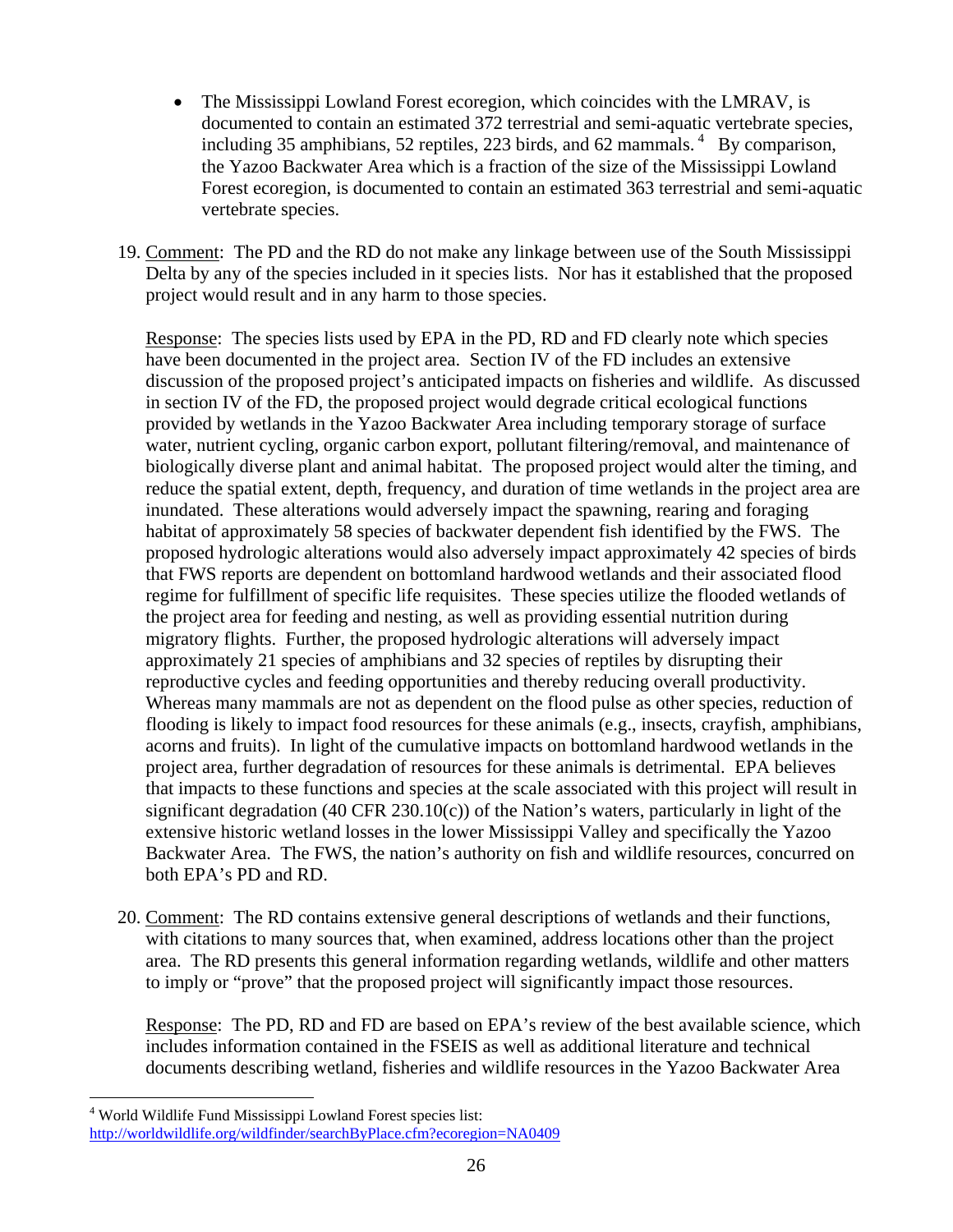and in similar riverine backwater wetland systems. Further, EPA's PD, RD and FD are based on site investigations conducted by EPA staff over the past 5 to 10 years. As described in detail in the PD, RD, FD and FSEIS, EPA participated in numerous site visits, technical meetings and forums, and reviews associated with the wetland and fish and wildlife resources found in the Yazoo Backwater Area and how these resources would be impacted by the proposed project since the 1980's. EPA participated in the field investigations associated with the development of the Yazoo Basin HGM Guidebook. Moreover, between 2003 and 2005, EPA, in conjunction with technical staff from the Corps, FWS and Natural Resources Conservation Service, conducted its EMAP study which involved extensive field investigations throughout the Yazoo Backwater Area.

21. Comment: EPA is being inconsistent by criticizing the project's conservation (i.e., reforestation) measures on the one hand and suggesting that there are less damaging "nonstructural" (i.e., conservation) alternatives available on the other hand.

Response: We disagree. EPA has and continues to support non-structural approaches to address flood management needs in the Yazoo Backwater Area. At the same time, EPA has significant concerns with the HGM and HEP impact analyses for the proposed project included in the FSEIS. EPA believes that certain modeling assumptions and other factors used by the Corps in the application of these assessment tools lead to a significant underestimation of the proposed pumping station's adverse impacts on the aquatic ecosystem, as well as a significant overestimation of the environmental benefits attributed to the project's conservation efforts. These concerns are discussed in detail in the FD (see section IV and Appendices 6 and 8).

22. Comment: EPA's PD and RD are misleading and flawed and EPA did not consider or include comments provided by the project sponsor or the Corps in the RD.

Response: The comments on the PD provided to EPA by the Corps and the project sponsor are part of the administrative record for the RD as required under 40 CFR 231.5(e). In total, EPA received approximately 47,600 public comment letters in response to the PD. All of these comment letters, including those provided by the Corps and project sponsor, were fully considered by the Regional Administrator in preparing the RD (see, for example, pgs. 12, 54, and 66), consistent with EPA's regulations at 40 CFR 231.4(a). EPA received numerous comment letters and supplemental information after the close of the public comment period, all of which were accepted and are included in the 47,600 figure, above, and are part of the administrative record as well. Of the 47,600 public comment letters received, 1,589 were individual letters and 97 percent of these letters support EPA's proposal to prohibit the project. One hundred percent of the approximately 46,000 mass mailers also support EPA's position.

EPA's FD is based on an evaluation of RD and careful review and consideration of the administrative record, including information in the Corps' FSEIS, public comments received in writing and at the public hearing, and submissions by other federal and state agencies. The FD also reflects the careful review and full consideration of written information that was subsequently submitted and made part of the record, as well as information conveyed to EPA by the Department of the Army and the project sponsor during the EPA Headquarters section 404(c) consultation process.

23. Comment: Ninety seven (97) percent of the comment letters received (46,100) were "spam generated (mass mailers) click & send generated e-mails from all over the world." These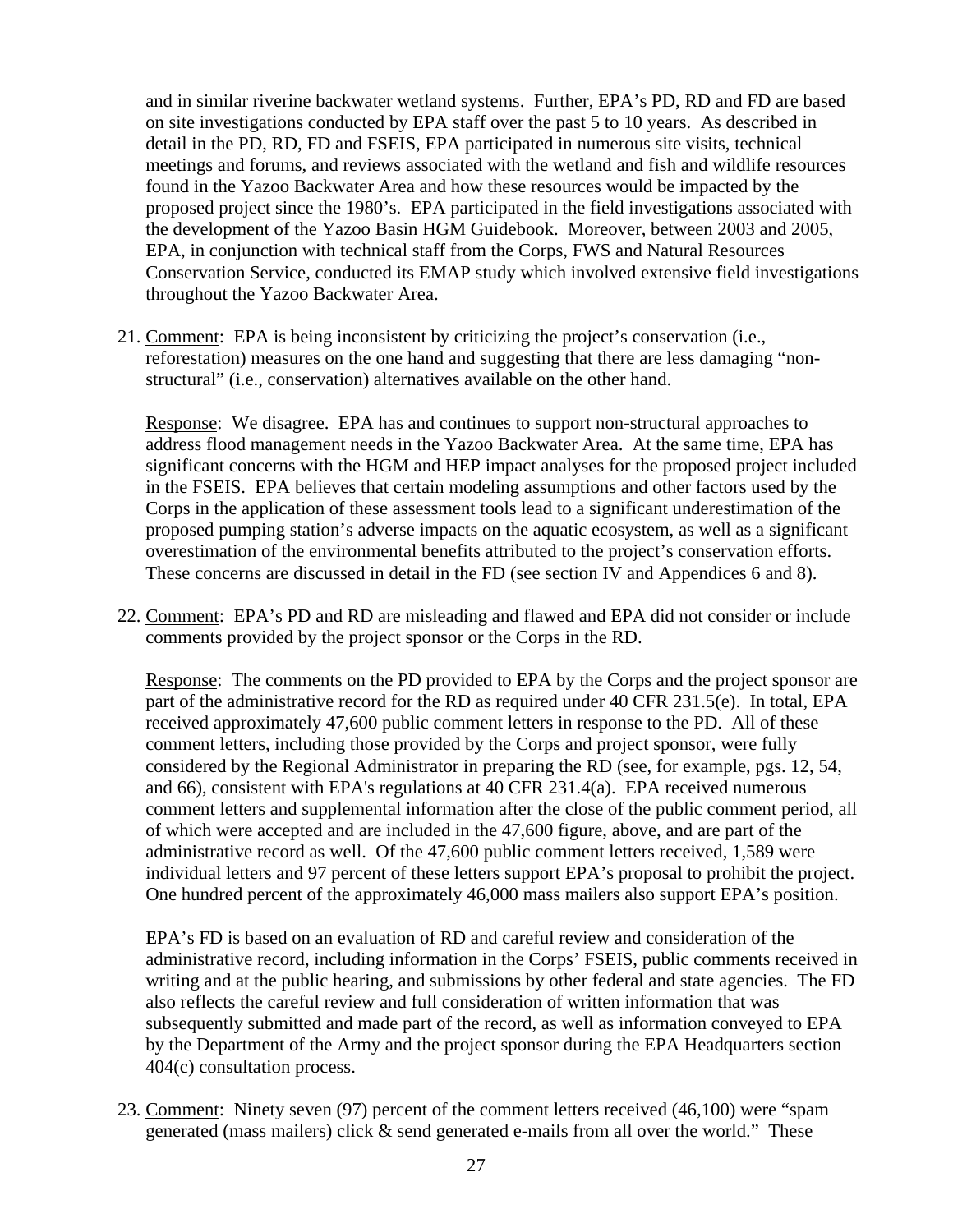people were deceived by misinformation and do not know the facts on the project. These comments should not be considered. Only comments with substance should be recognized.

Response: The section 404(c) procedures outlined in EPA's regulations at 40 CFR part 231 and utilized in this instance ensure an open, and transparent review process. It would not be appropriate for EPA to selectively dismiss or ignore comments provided based on commenting mechanism (i.e., mass mailer or form letter) or geographic origin within the United States. To the best of our knowledge, all of the mass mailers originated from within the United States. As noted in Section II of this document, all seven varieties of mass mailers raised issues of substance germane to our review of the Yazoo Backwater Area Project. Of the 1,589 individual letters received, 97 percent support EPA's proposal to prohibit the project. EPA has reviewed and considered all comments it received on the proposed section 404(c) action. EPA has given very careful attention to the issues raised in the 42 letters we received in support of the proposed project including those provided by the project sponsor and the Corps.

24. Comment: It is very "suspect" that EPA relies on a 2005 Draft Hydrologic Analysis developed by Nutter and Associates, Inc., which was not provided to the Corps before completion of the FSEIS. We remain concerned that we have not been provided with all of the pertinent documentation about this draft report….The data in Appendix 6 references the Draft Nutter Study. This study developed a stage duration curve without consideration that the 14 days of hydrology had to be consecutive during the growing season. We have previously commented that EPA erred in treating the available data differently than the Corps, by not accepting the documentation that the 1973 flood was a hundred year event. Use of altered flood frequency biases the remainder of the Draft Report. EPA is willing to use the Corps data, even though 35 years of the 55 year period of record was developed by the Corps using their hydraulic models, but then rejects the Corps' modeling of what constitutes a 100 year event. The Corps did careful modeling because it was 1978 before the Yazoo Backwater Levee was closed and actual stages of the landside of the Steele Bayou Structure were taken. EPA has failed to explain why it relied on Corps data but did not rely on the Corps' determination of flood frequency.

Response: As thoroughly discussed in our May 30, 2008, and June 19, 2008, correspondence to the project sponsor regarding this issue, EPA's PD, RD, and FD rely principally upon the information contained in the Corps' Draft and Final SEIS's for this project, on the EMAP study conducted by EPA in conjunction with the Corps and other federal agencies, and on our understanding of the project based on EPA/Corps discussions over many years.

EPA disagrees that it "rejected" the Corps' 100-year floodplain modeling. EPA has accepted the Corps' 100-year floodplain modeling and, in fact, used the Corps' delineation as the study area boundary for the EMAP survey. EPA has also relied on the Corps' determination of flood frequency and the change to that frequency as a result of the project. The Corps has based their hydrologic, and by association, their wetland "delineation" on the minimum hydrologic criterion from the Corps Wetland Delineation Manual of 14 days of continuous inundation required for fulfillment of the hydrology parameter of the 3-parameter approach. A flood analysis using the 14 day consecutive flooding criterion, allowed the District to remotely estimate wetland extent (FEAT/FESM assessment area). However, wetland functions, and their characterization, operate under varied flow durations, some shorter and some longer than 14 days. EMAP established, using all three parameters in the Corps Wetland Delineation Manual, that wetlands occurred outside of the modeled FEAT/FESM wetland boundary. These wetlands flood, according to analyses conducted by the Corps as well as EPA's contractor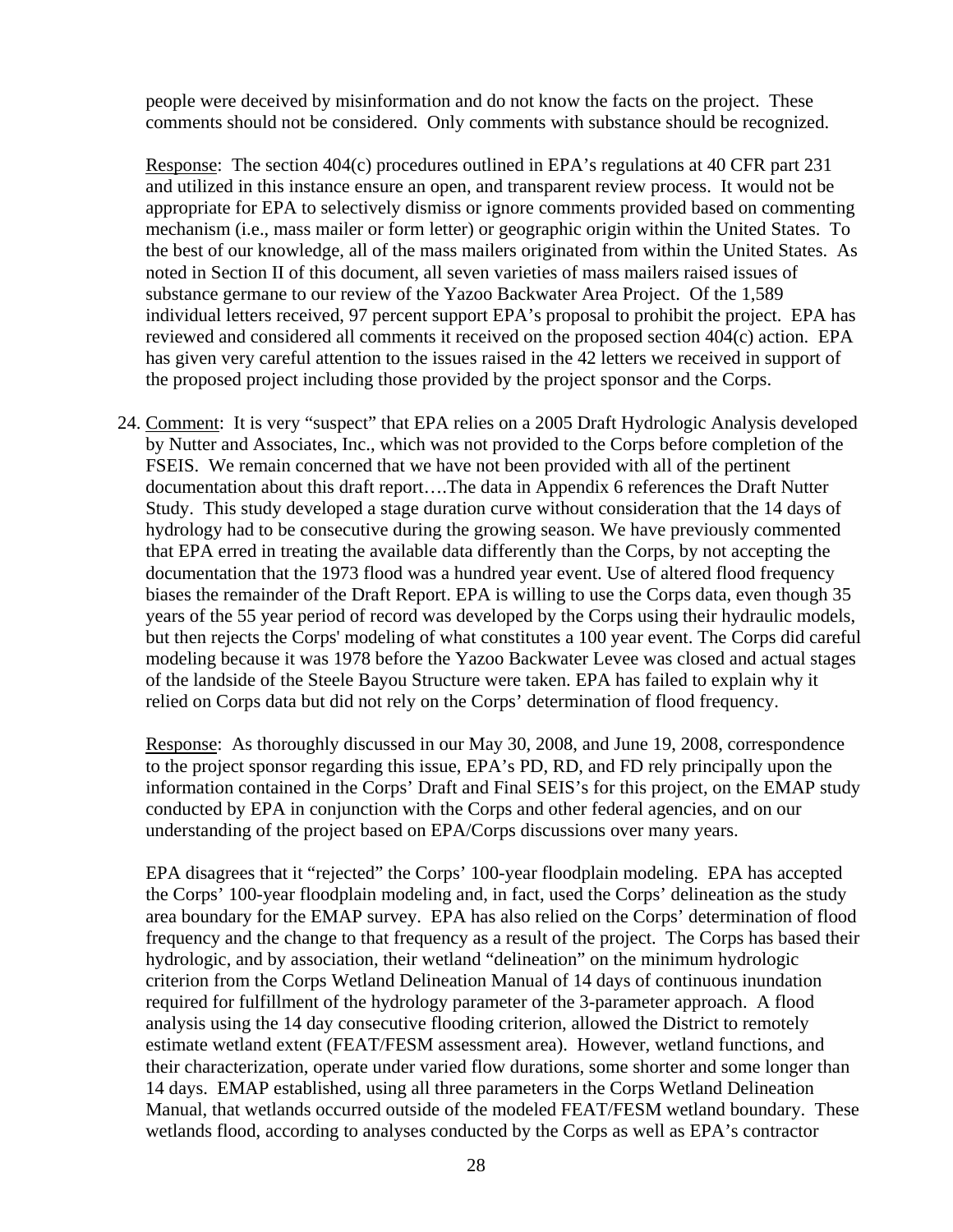(Nutter and Associates, Inc.), albeit perhaps not for 14 consecutive days. However, as a result of the flooding (for any duration), fish and wildlife species can gain access to the wetlands and materials from the wetlands can be transported downstream.

25. Comment: The PD does not mention the proposed project modification offered by the Corps and the project sponsor during the meeting on February 29, 2008.

Response: Both the PD and the RD mention the consultations that took place after EPA initiated the section 404(c) review of the proposed project. The PD and RD note that during the 15-day response period following the February 1, 2008, section 404(c) initiation letter (which was extended to March 3, 2008), EPA met with representatives from the Corps and project sponsor. In addition, EPA had a number of conference calls with the Corps during this consultation period to discuss specific technical concerns we had with the Corps' analysis (many of which are discussed in the PD and RD). The Project History section of the FD has been lengthened to include an expanded discussion of the two proposed alternatives provided by the Corps during initial consultation, some of which is included here.

EPA Region IV held a meeting with the Corps, the project sponsor, and the FWS on February 29, 2008, during the initial consultation period. At this meeting, the Corps proposed two alternatives to the project (i.e., FSEIS Plan 5) in an attempt to reduce project impacts to an acceptable level. One of these alternatives was Plan 6 from the FSEIS and the second was described by the Corps as a modification of Plan 6 (i.e., Modified Plan 6). As described in Table 1 of the FD, both new alternatives include the same 14,000 cfs pumping station as the proposed project. However, both of these alternatives include modifications to the pump-on elevation and amounts of proposed reforestation and compensatory mitigation as compared to Plan 5. Plan 6 also changes the Water Management feature while Modified Plan 6 changes the Mitigation Acquisition feature. As noted in the FSEIS, Plan 6 reduces impacts to wetlands from 67,000 to approximately 48,000 acres. While the Corps had not developed precise estimations of wetland impacts associated with its Modified Plan 6, it noted that this value would likely fall between 28,408 and 48,066 acres, the impact estimates for FSEIS Plans 7 and 6 respectively. EPA Region IV evaluated Plans 6 and 7 during its review of the FSEIS pursuant to NEPA and considered the Corps' Modified Plan 6 based on the information provided by the Corps during the February 29, 2008, meeting. However, EPA found that both alternatives proposed by the Corps during initial consultation generate the same concerns as Plan 5. These include the magnitude of the impacts to wetlands and their associated fisheries and wildlife resources, the inadequacy of the compensatory mitigation to reduce these impacts to an acceptable level and the uncertainty of the proposed reforestation to provide the level of environmental benefits contemplated by the Corps. The Regional Administrator was not satisfied that no unacceptable adverse effect would occur, or that adequate corrective action would be taken to prevent an unacceptable adverse effect. Thus, EPA Region IV took the next step in the section 404(c) process – publication of a PD in the Federal Register.

26. Comment: EPA analysis of public comments received on the PD fails to identify whether commenters (or how many commenters) reside in the Project Area. We suggest that if EPA reviews the Corps' record, and considers comments submitted there, it will find additional information and well-supported responses to comments "critical" of the Project.

Response: As noted in the RD and the FD, out of the over 47,600 comment letters EPA received on its PD, only 42 expressed support for the proposed pumps project. Within the state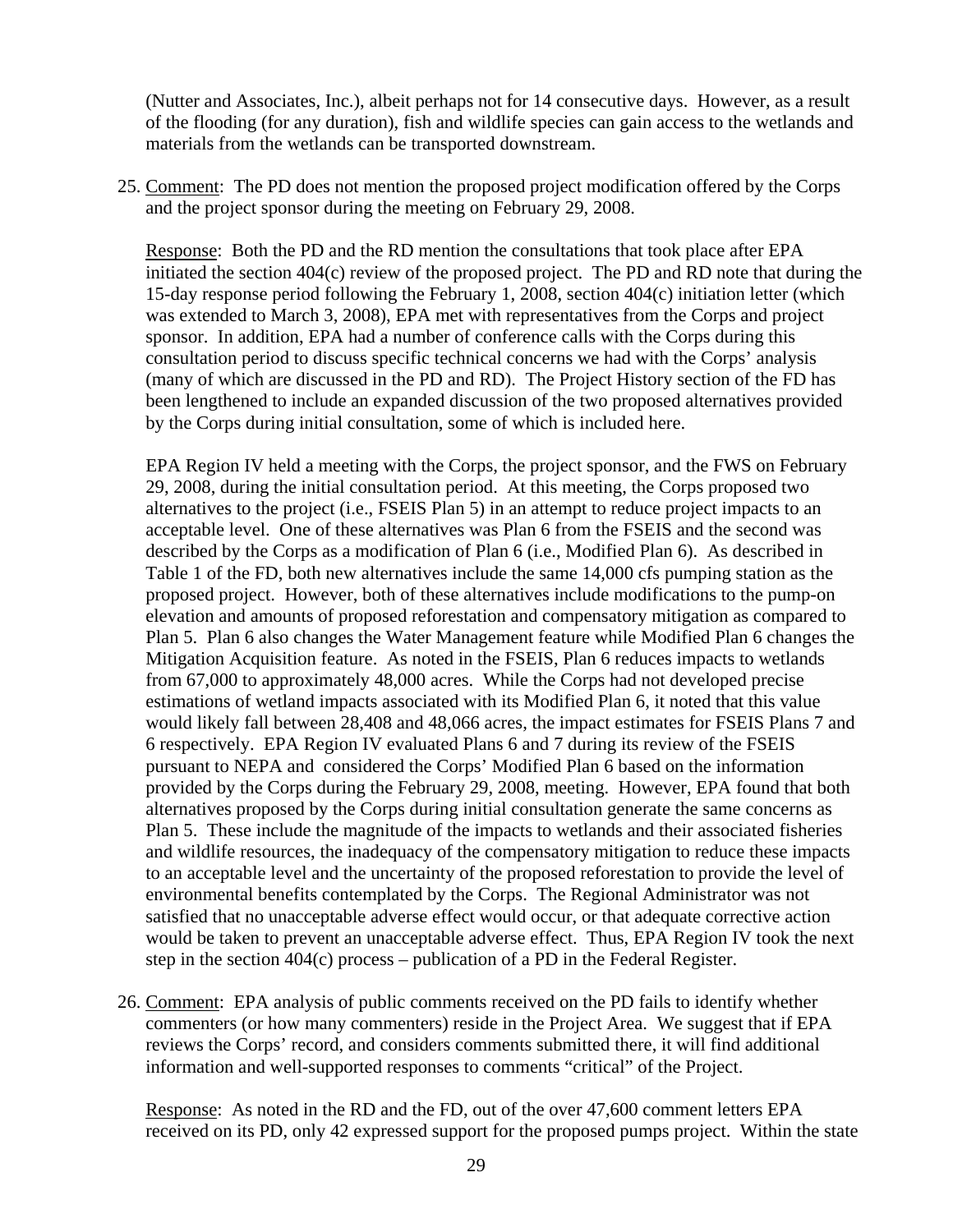of Mississippi, approximately 463 residents submitted written comments or spoke at the public hearing. Of these, 417 expressed support for EPA's proposal, 45 favored construction of the pumps, and one did not express a position. By analyzing zip codes and other address data, when available, we were able to determine that a total of 31 residents of the Yazoo Backwater Area expressed an opinion on the project either at the public hearing, in written comments, or both. Of these 31, four express support for EPA's position, 26 support construction of the pumps and one did not express an opinion. As previously noted, EPA has reviewed and considered all comments it received on the proposed section 404(c) action.

In addition to reviewing all of the material in the DSEIS and FSEIS, EPA requested a complete copy of the Corps' administrative record for the proposed project in a letter dated June 4, 2008. However, in its response, dated June 16, 2008, the Corps indicated that "to date we have not assembled an Administrative Record of the Yazoo Backwater project. Undertaking the preparation of the Administrative Record for the project would be very time consuming and is not undertaken until some type of litigation is filed."

27. Comment: The RD failed to explain why the project sponsor and the Corps had to meet the May 2 comment deadline on the PD and the FWS comments received sometime on or after June 11 were not only considered, but included as an appendix to the RD.

Response: EPA received a number of comments on the PD after the May 5, 2008, comment deadline. EPA considered all of these comments as it developed its RD and FD. The project sponsor continued to coordinate closely with EPA after the close of the comment period on the PD on May 5, 2008, providing additional written comments on the PD in letters dated May 15, 2008, June 10, 2008, and June 19, 2008. Further, following release of the RD, the project sponsor provided written comments on the RD in letters dated July 8, 2008, July 22, 2008, August 1, 2008, and August 15, 2008. In addition, the project sponsor met with the Assistant Administrator for Water and EPA staff, on July 25, 2008, where they expressed many of the views and concerns identified in their letters. The Corps also continued to coordinate with EPA on the section 404(c) review after the comment deadline on the PD. The Corps provided additional written comments on the PD in a letter dated May 21, 2008, and written comments on the RD in a letter dated July 15, 2008 (although this letter was later rescinded by the Vicksburg District, EPA responded to all of the issues it raised in our letter dated July 23, 2008, to the Assistant Secretary of the Army for Civil Works. EPA met with the Assistant Secretary of the Army for Civil Works to discuss the RD on July 23, 2008, and, on August 1, 2008, the Assistant Secretary of the Army for Civil Works submitted two letters to EPA in response to the RD. All of these comments provided by the project sponsor, the Corps, and the Assistant Secretary of the Army for Civil Works have been fully considered by EPA in the development of its RD and/or FD and are part of the administrative record.

Regarding the June 2008, FWS report, upon its receipt by EPA, it was placed in the project's docket at www.Regulations.gov, Docket Number EPA-R04-OW-2008-0179.<sup>5</sup> EPA included the June FWS report in Appendix 4 of the RD because we found the report to be germane to our review and because it confirmed our own analysis and findings concerning the level of impacts that would result from the proposed project, upon which EPA's section 404(c) determination is based.

 $rac{1}{5}$ See: http://www.regulations.gov/fdmspublic/component/main?main=DocketDetail&d=EPA-R04-OW-2008-0179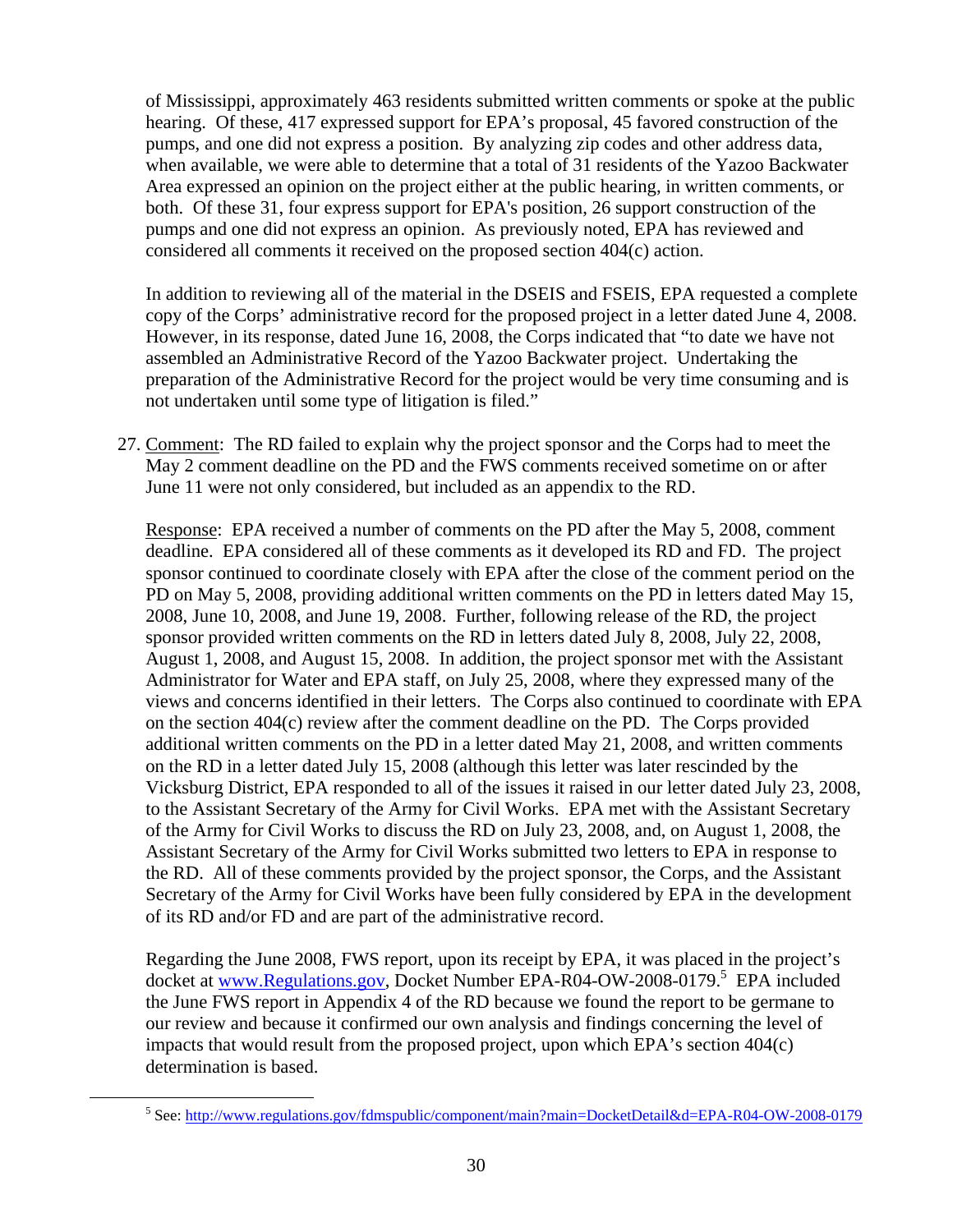28. Comment: The historical composition of the LMRAV is not being evaluated as part of this project nor does this make up the base condition for this evaluation.

Response: EPA's review of this project was conducted using the CWA Section 404(b)(1) Guidelines, which require that the project under review be evaluated within the context of cumulative impacts (40 CFR 230.11(g)). Thus, historic wetland losses in the project area, the entire Mississippi Delta, as well as the LMRAV are relevant and have been considered.

29. Comment: A review of the web site identified in footnote 4 (page 17 of the RD) where species numbers for the Mississippi Lowland Forest were taken reflects that this information includes parts of Missouri, Arkansas, and Louisiana all the way to the Gulf of Mexico.

Response: We are aware this information includes data from parts of Missouri, Arkansas, and Louisiana. The purpose for citing this data is to illustrate the high species richness of the Yazoo Backwater Area. The number of species found in the Yazoo Backwater Area is comparable to the number of species found in the much larger geographic range of the Mississippi Lowland Forest ecoregion.

30. Comment: The proposed project will change management of water in the Yazoo Backwater Area during times of low flow (i.e., maintain water elevations at the Steele Bayou Structure between 70.0 – 73.0 feet, NGVD). Retaining additional water behind the Steele Bayou Structure during low flow periods will benefit fish and wildlife.

Response: EPA agrees. However, construction of a pumping station is not necessary to achieve these benefits to fish and wildlife by operation of the Steele Bayou Structure. These benefits could be achieved by altering the management of the existing Steele Bayou flood gates.

31. Comment: The species list for amphibians, reptiles and other faunal groups were generated from the entire Mississippi Lowland Ecoregion and are not specific to the Yazoo Backwater Area.

Response: EPA disagrees. The FSEIS did not contain comprehensive species lists for the Yazoo Backwater Area; thus, EPA developed these species lists and included them in the PD, RD and FD. As noted in the master list of species compiled by EPA for the Yazoo Backwater Area (see Appendix 2 of the FD), this list of faunal species is based on collection or observation records in the Yazoo Backwater Area by the Corps, FWS, Mississippi Museum of Natural Science, and/or Mississippi Natural Heritage Program.

32. Comment: EPA has not considered the reality that flooding can also harm forests. Forestry owners in the project area claim flooding of timber resources impacts tree seedling survival and early summer floods adversely impact mature forests.

Response: EPA has considered both the potential positive and negative affects of flooding on forests in the Yazoo Backwater Area. As noted in the RD, the fauna as well as the flora of the Yazoo Backwater Area developed as a result of and are sustained by the cycles of periodic flooding which characterize riverine backwater wetlands such as those in the project area. When considered over longer time horizons, the positive effects of flooding that sustains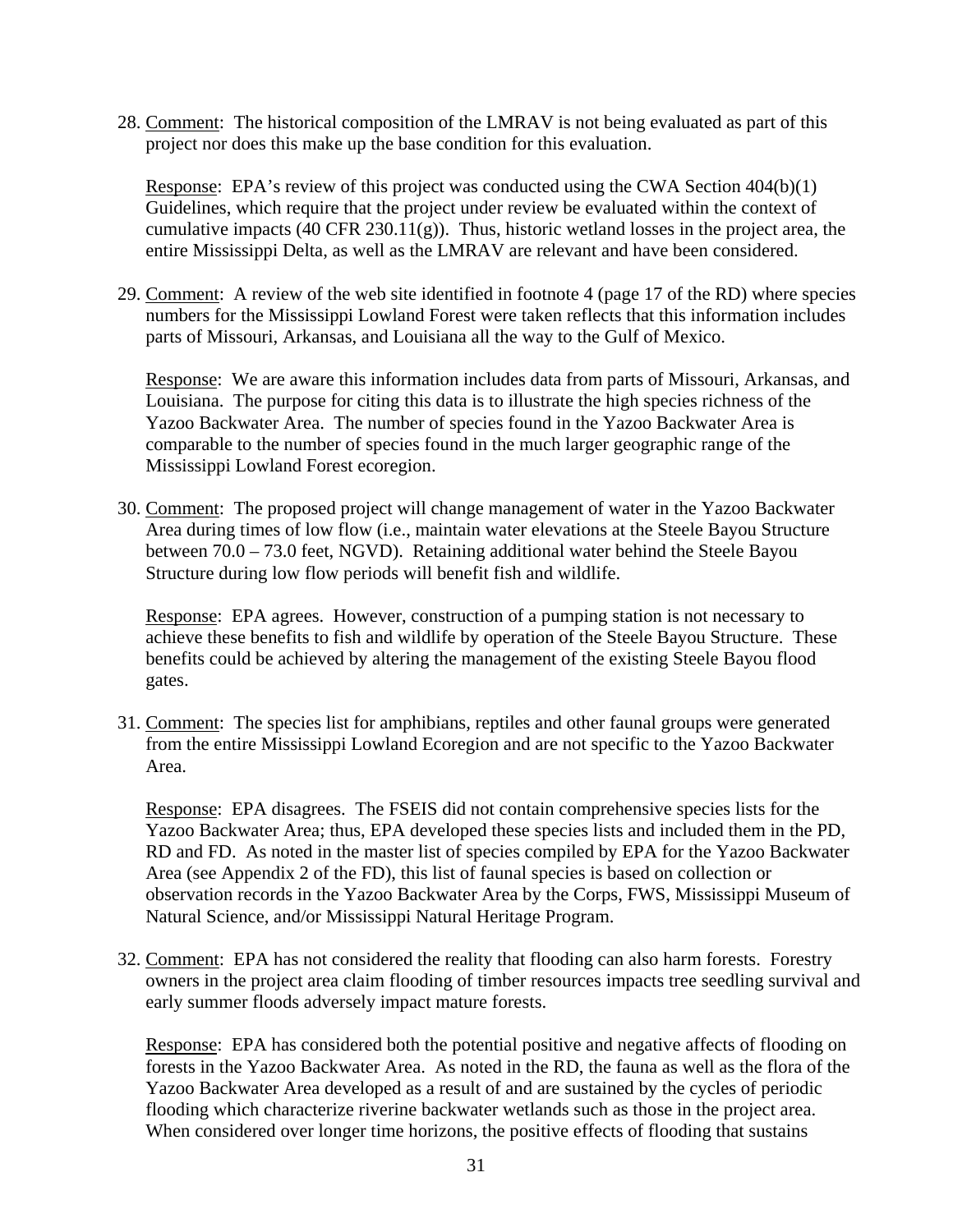riverine backwater wetlands outweigh shorter term negative effects. As noted in the RD and FD, the scientific literature strongly suggests that bottomland hardwood forests shift over time to more drought tolerant/less flood tolerant species composition when backwater flooding is significantly reduced or eliminated. This shift is important because a change in plant community not only signals a change in hydrology, but also in the habitat resources available to wildlife. For example, a shift from hard mast trees (e.g., oaks) to soft mast trees (sweetgum and red maple) represent a loss of the food value of acorns. The plants also provide the structure for animal habitat. A diverse habitat is one with many layers of plants (i.e., herbs, shrubs, young trees, old trees, dead trees, etc.). If the hydrology is altered the forest structure could be altered, which in turn would alter wildlife habitat.

33. Comment: All references to downstream flooding impacts are completely untrue and highly misleading. With all pumps running the maximum impact to the Mississippi River would be one inch at Vicksburg.

Response: The Corps has determined that construction and operation of the pumps would increase flooding downstream. The Corps' estimates suggest that these increases in downstream flooding may be small. However, many commenters on the PD noted that even small increases in downstream flooding should not be dismissed as inconsequential.

34. Comment: EPA's project review, PD and RD are scientifically flawed. The PD and RD lack objectivity, are inconsistent, ignore the findings of other agencies, and are not founded on appropriate science. EPA has based its conclusions on limited studies rather than the full body of scientific information available. EPA relies on scientific literature and technical documents developed outside the Yazoo Backwater Area.

Response: As noted in the RD and FD, in addition to the information provided in the FSEIS, EPA compiled and reviewed an extensive array of relevant scientific and technical documents in the development of its PD, RD and FD. The RD and FD and its' appendices cite over 80 scientific and technical documents and the administrative record for the RD contains over 100 additional scientific and technical reference documents. Many of the documents cited in the RD and FD, and listed as references in the administrative record, were developed by the Corps, FWS and other federal and state natural resource agencies. We also note that the FWS, the nation's authority on fish and wildlife resources, concurred on both EPA's PD and RD.

When the Corps developed its HGM Guidebook for the Yazoo River Basin, upon which the entire wetland impact analysis contained in the FSEIS is based, it relied upon the best available scientific literature from inside the Yazoo Basin and Yazoo Backwater Area as well as relevant documents from similar systems outside the project area. EPA's analysis in the PD, RD, and FD took the same approach and relied on similar and in many cases the same literature and technical documents.

35. Comment: The mitigation plan is more detailed than the two previous plans in the Yazoo Basin and is sufficiently detailed and robust.

Response: EPA disagrees with the characterization that the mitigation plan is suitably robust and detailed. As discussed in the PD, RD and FD, the Section 404(b)(1) Guidelines prohibit discharges that would cause or contribute to significant degradation of the waters of the U.S. As discussed in the RD and FD, we have shown that this project would cause or contribute to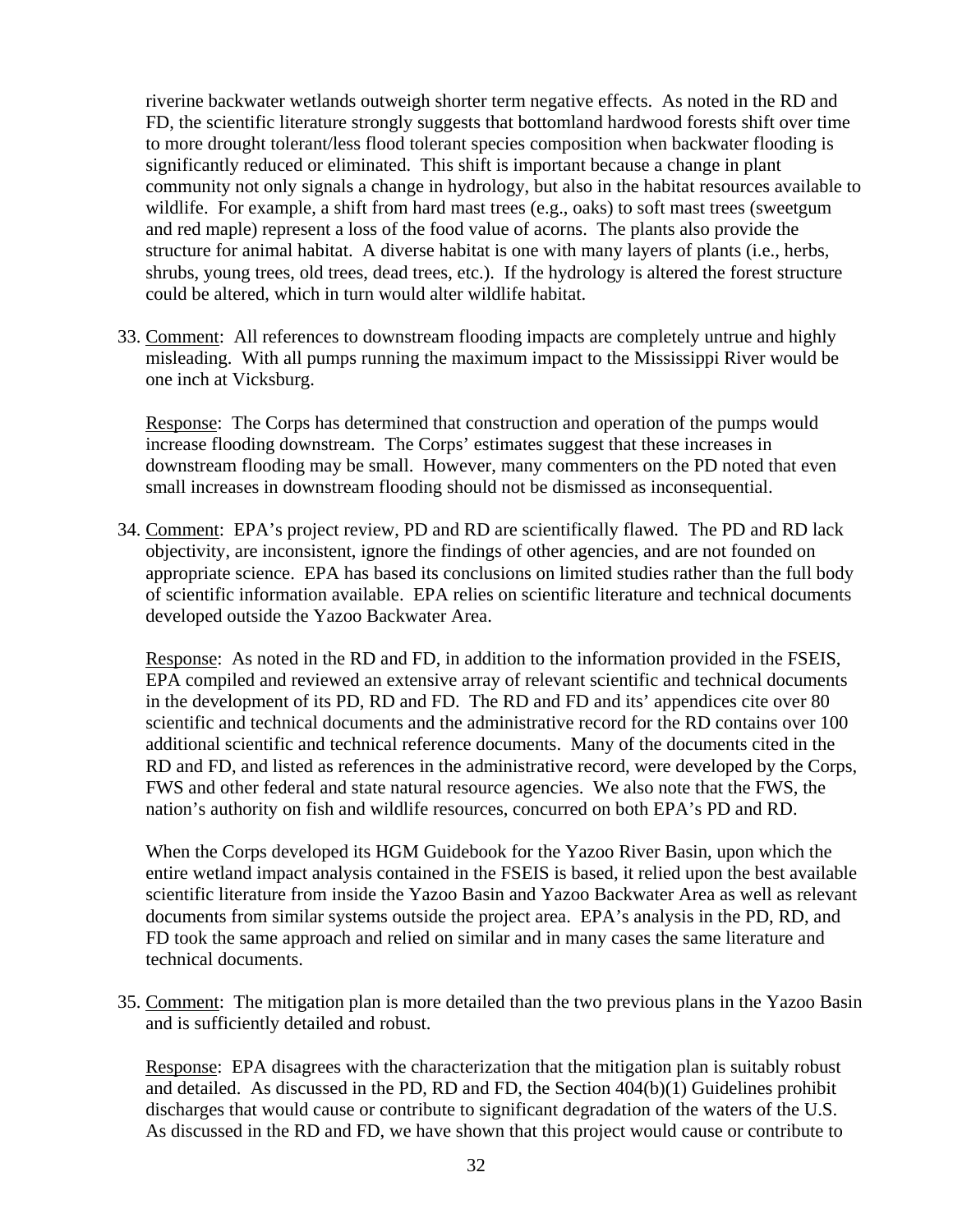significant degradation of wetlands and other waters of the U.S. If the project is going to rely on mitigation to reduce impacts to an acceptable level, there must be a very robust and detailed mitigation plan which would inform whether in fact the impacts could reliably be reduced to avoid significantly degrading the Nation's waters. These plans should include a number of critical details regarding the mitigation project(s) including: clearly articulated project goals and objectives; project site selection criteria; site protection instruments (e.g., conservation easements); detailed quantitative and qualitative baseline information describing both the impact and compensation sites; a detailed discussion of the mitigation project's credit determination methodology and results; a maintenance plan; ecological performance standards used to evaluate the degree to which the compensation projects are replacing lost functions and area; detailed monitoring requirements; a long-term management plan describing necessary long-term stewardship of the compensation sites and who is responsible for performing this stewardship; an adaptive management plan; and financial assurances to ensure project construction, implementation, and long-term management.

Another critical element of these plans is the site specific mitigation work plans. These plans include detailed written specifications and work descriptions for the compensatory mitigation project, including, but not limited to: geographic boundaries of the project; construction methods, timing, and sequence; source(s) of water, including connections to existing waters and uplands; methods for establishing the desired plant community; plans to control invasive plant species; the proposed grading plan, including elevations and slopes of the substrate; soil management; and erosion control measures.

Despite the extensive anticipated environmental impacts associated with the proposed project, no specific compensation project sites have been identified or secured. Thus, the mitigation plan included in the FSEIS lacks most of the aforementioned details. In particular, it lacks accurate information regarding baseline conditions at compensation sites, as well as substantiated information regarding potential environmental benefits likely to accrue at these sites if reforestation activities are successfully implemented. Without these details it is not possible to determine that the potential adverse environmental impacts of a project would be successfully minimized and compensated for to avoid significantly degrading the Nation's waters.

The information that is included in the FSEIS describing compensatory mitigation raises more concerns. The Corps commits to completing 10,662 acres of compensatory mitigation prior to initiating operation of the pumps and notes that this minimum may not be located in the target area or even the greater Yazoo – Mississippi Delta. This raises significant concerns that important wetland functions will not be replaced in the watershed. The FSEIS indicates that no requirements will be included to implement hydrological modifications or to otherwise ensure that the mitigation projects will result in fully functioning wetland systems. This is of particular concern since the Corps envisions mitigation projects being located in areas whose hydrology will be impacted by the proposed pumping station. This is inadequate and is one of many weaknesses in the mitigation plan, which makes it impossible to conclude that impacts will be reduced permanently below the threshold of significant degradation.

36. Comment: There's a demonstrated track record of successful mitigation in the Yazoo Basin, including a monitoring program since 2000.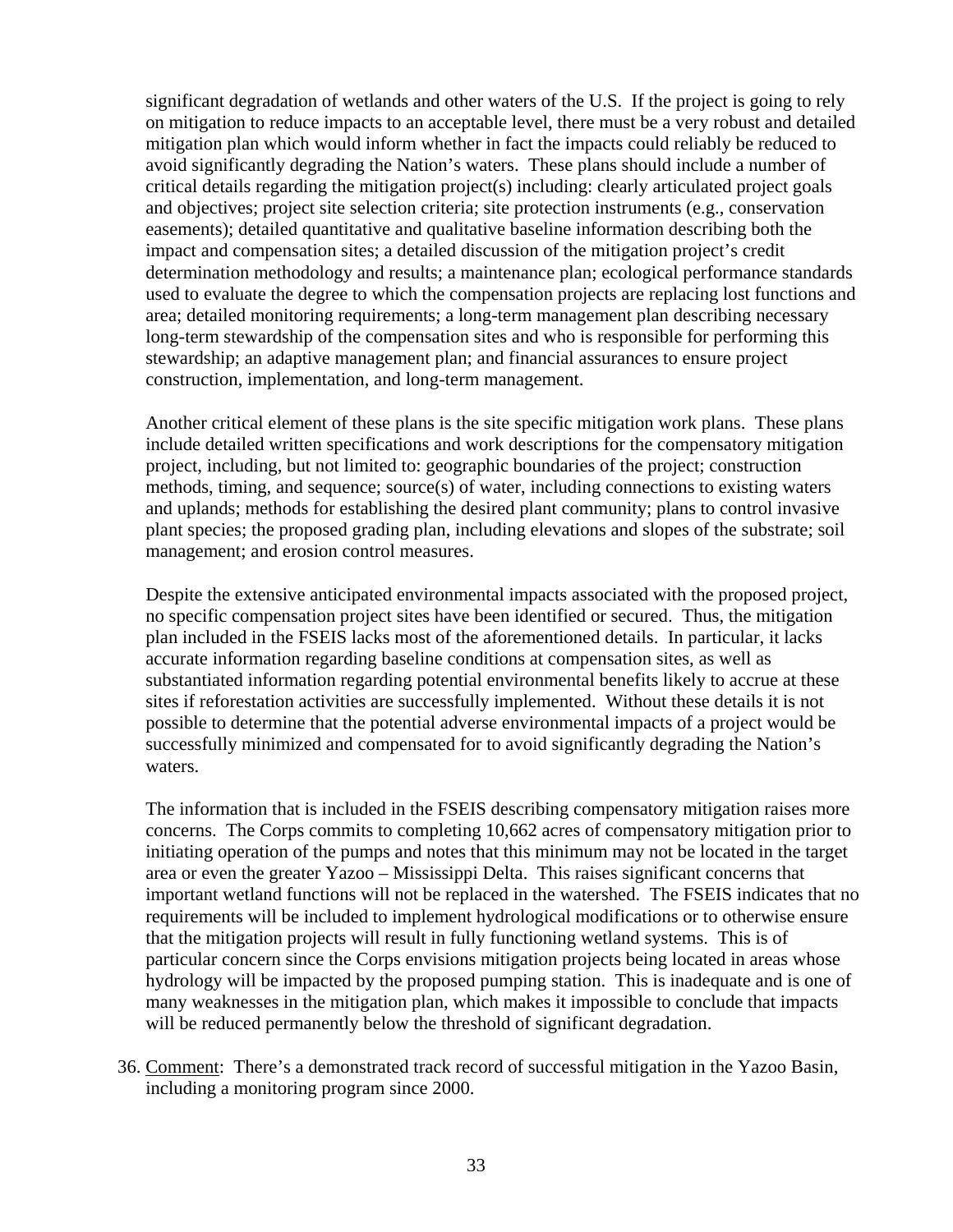Response: In response to our comments on the 2000 DSEIS, the Corps initiated a monitoring program of existing compensatory mitigation projects in the area. The limited data collected from this newly created monitoring program do not assuage the significant doubts raised by the lack of detail in the proposed project's mitigation plan. Moreover, the Corps' monitoring data lacks any field verification (e.g., monitoring wells) that wetland hydrology has been established at previous mitigation sites, which EPA believes is a serious omission. According to most evaluations of compensatory mitigation success, one of the most frequent reasons for project failure is failure to establish the target hydrologic regime at the compensation site (see: National Research Council. 2001, *Compensating for Wetland Losses Under the Clean Water Act*. National Academy Press).

37. Comment: EMAP identified 130,914 acres of wetlands in the FEAT area and the Corps identified 189,600 acres for the mitigation analysis. Since EPA lauds EMAP, it should acknowledge that the Corps' methods must be more conservative, since the Corps found more wetlands.

Response: As noted in the FSEIS, the RD and FD, the Corps estimates that the Yazoo Backwater Area contains between 150,000 to 229,000 acres of wetlands. EPA's EMAP analysis estimated this total to be approximately 212,000 acres, within the Corps' range. EPA's PD, RD and FD are based on the adverse impacts to wetlands identified by the Corps in the FSEIS.

38. Comment: We believe the plant species information included in Appendix 3 of the RD is not specific to the project area.

Response: The plant species data contained in Appendix 3 of the RD was collected at the EMAP sampling points in the Yazoo Backwater Area. This sampling data was collected by EPA, the Corps, FWS and NRCS in June 2003, and incorporated into the 2005 EMAP report. The 2005 EMAP report is included in both the FSEIS (Appendix 10, Supplement A) and the FD (Appendix 5).

39. Comment: More than half of the FWS National Wildlife Refuges shown on the map [i.e., Figure 3 of the RD] are outside the Yazoo Backwater Project area.

Response: RD Figure 3, as well as the text describing it, is very clear regarding the fact that four FWS National Wildlife Refuges are in the Yazoo Backwater Area.

40. Comment: The statistics related to hunting and angling revenue in the RD are state-wide and have no direct correlation to the Project Area or the impacts of this project. The economy of the Project Area is not supported by year around activity generated by the bottomland hardwood resource in the Project Area. EPA has ignored all of the data in the Corps' record concerning the economy of the Project Area, which is dependent on agriculture.

Response: EPA is aware that these are statewide statistics. These statistics were included to provide context. EPA has fully considered all of the information in the FSEIS. EPA does not cite impacts to recreation as a basis for the section 404(c) determination. Rather, EPA's FD is based on unacceptable adverse effects on wildlife and fishery areas in the Yazoo Backwater Area.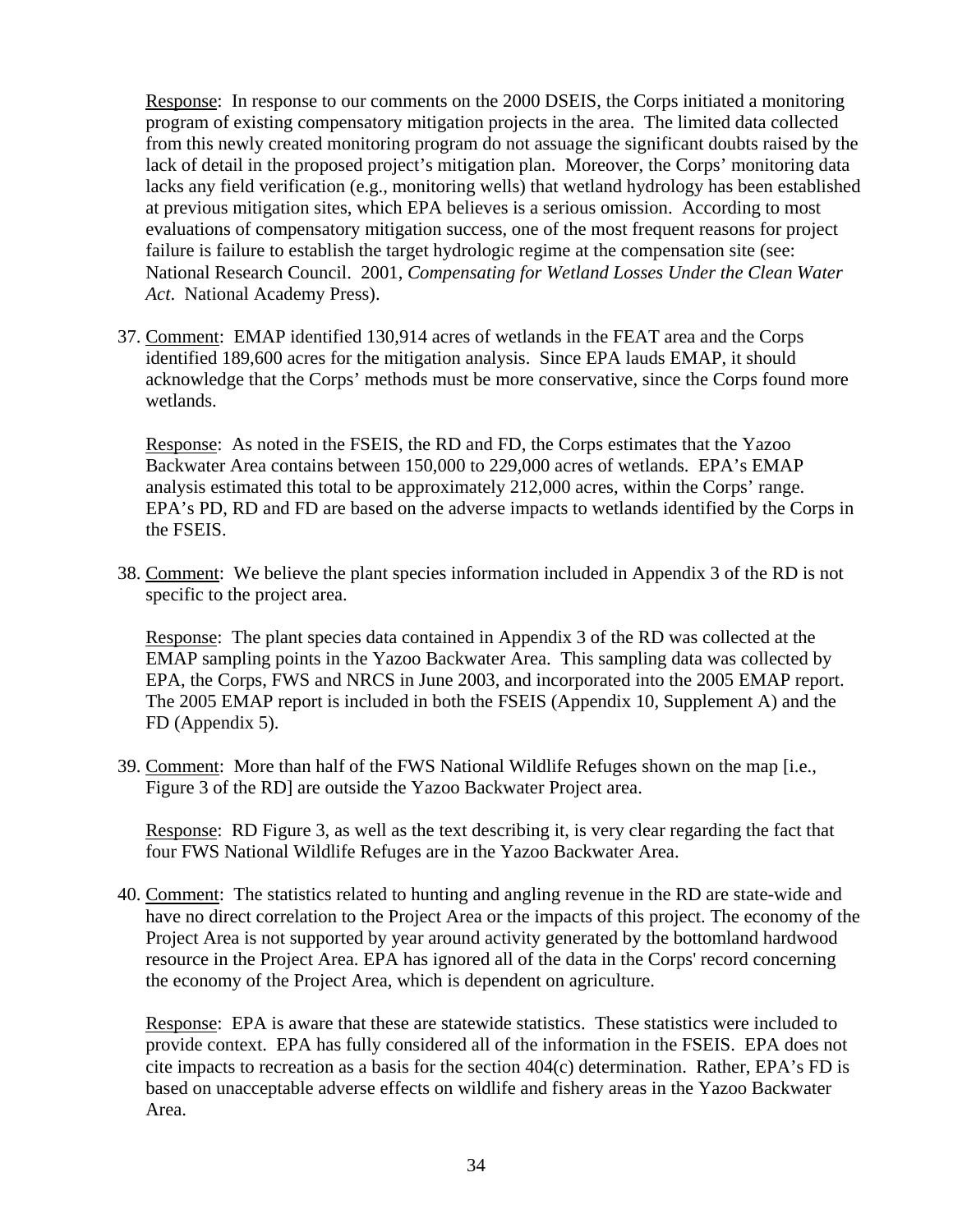41. Comment: EPA has failed to acknowledge that virtually every hunting club in the Study Area favors the completion of the Recommended Plan.

Response: EPA received seven comment letters from organizations who represent hunters and anglers who utilize the Yazoo Backwater Area and/or resources downstream of the Yazoo Backwater Area: five support EPA's position while two support the proposed project. Those supporting EPA's position cite mostly resource conservation concerns whereas those supporting the pumps project voice mainly flooding concerns.

42. Comment: Until the references for Table 4 of the RD are available for review, we cannot determine the accuracy of this list, other than by comparing this list to the species contained on the Yazoo National Wildlife Refuge (NWR) list and the unpublished 2002 report of the Yazoo NWR list.

Response: After release of the RD, the project sponsor did not make any subsequent requests for information from EPA. When EPA became aware that the project sponsor was interested in reviewing information cited in the RD, a CD was delivered to the project sponsor on July 22, 2008, containing all of the documents cited in EPA's RD as well as nearly all of the documents cited in the June 11, 2008, FWS report (Appendix 4 of the RD) (this correspondence also indicated that two of the sources were lengthy books available from local libraries and another was available on the internet and provided the specific website URL). In total the CD contained nearly 100 documents. The three remaining documents were delivered to the project sponsor via email on August 1, 2008.

43. Comment: The FSEIS overstated the amount of jurisdictional wetlands in the Corps' assessment area.

Response: The FD is based on the adverse impacts to between approximately 28,400 – 118,400 acres of wetlands in the project area, as described in the FSEIS and additional information provided by the Corps. However, we independently evaluated the HGM assessment in the FSEIS and found that it understated the degree and nature of adverse impacts to these wetlands and their associated fish and wildlife resources.

44. Comment: It is disturbing that EPA waited until after the release of the FSEIS to indicate they thought there were flaws in the HGM analysis. The Corps' documents reflect that EPA was a part of the HGM analysis team. The Vicksburg District and ERDC worked closely with Region IV EPA in the development of the HGM process and specifically how it would be applied to this project. It is very clear the EPA was not up front with the Corps in that they waited until after the FSEIS was completed to raise issues…as to what wetland functions should duration be considered.

Response: EPA has consistently raised concerns regarding the assumptions incorporated into the HGM analysis, providing input to the Corps' on this issue since 2005. In addition to concerns raised in meetings between the Corps and EPA, EPA transmitted concerns regarding the HGM Assessment to the Corps in a letter to the Vicksburg District in December, 2005. EPA was not apprised of how the Agency's comments would be incorporated into the FSEIS. Despite several requests to review an advance copy of the document, EPA did not have an opportunity to review the FSEIS until it was published in November, 2007.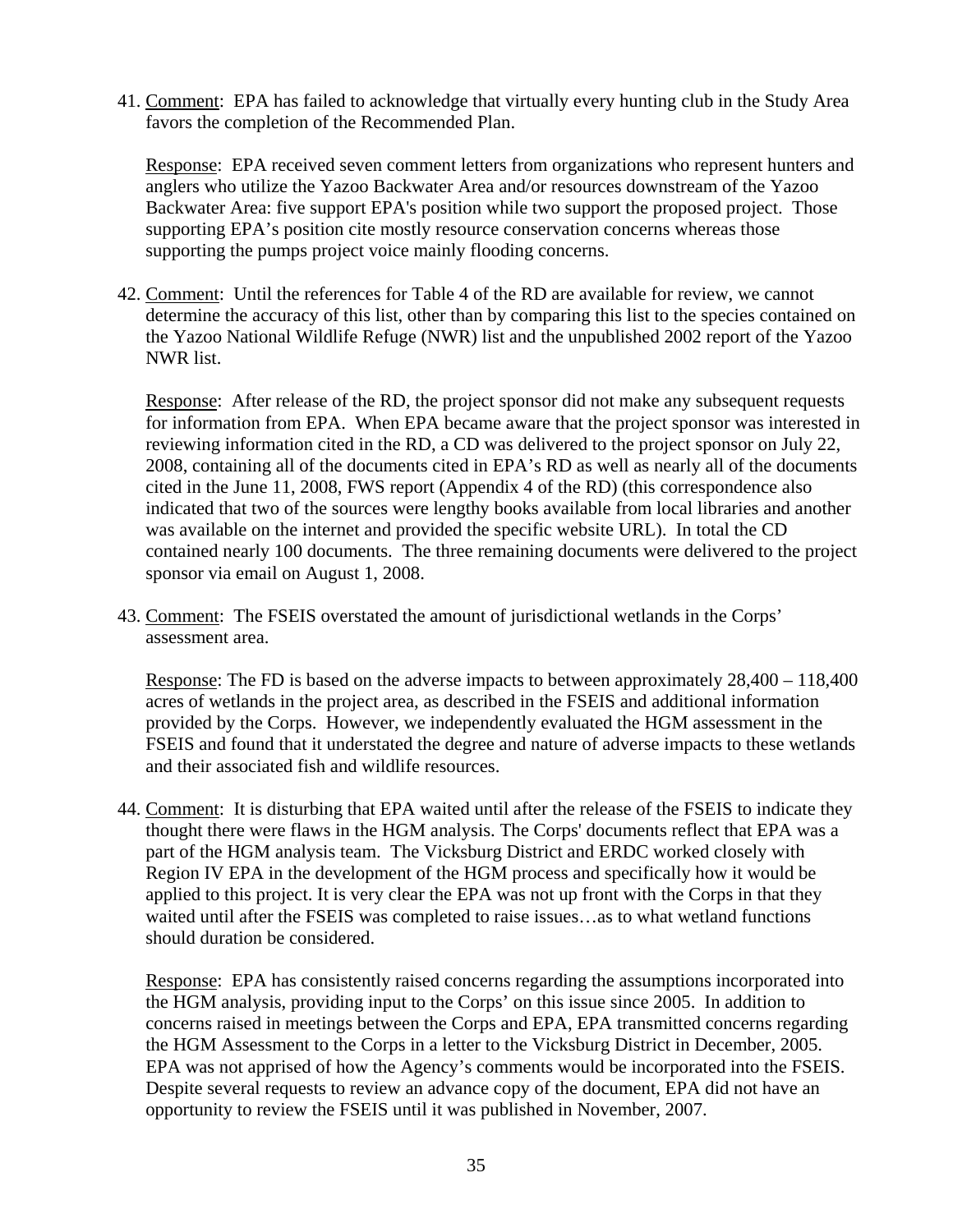45. Comment: We believe that the reference to Table 10-6 of the FSEIS Engineering Appendix is incorrect. Neither Table 6-6 and 6-10 of the FSEIS Engineering Appendix tabulates information about frequency of flooding of lands above the 1-year frequency flood. As noted elsewhere, EPA seems to be basing its interpretations of impacts to wetlands on data that does not indicate flooding for consecutive days during the growing season.

Response: The correct citation for the FSEIS Table cited on page 47 of the RD is Table 6-14 on page 6-44 of the Engineering Appendix of the FSEIS. It supports EPA's point that this Corps data indicates a change in flood frequency above the 1-year floodplain while the FSEIS's HGM data does not. Also, EPA's assessment of impacts is not contingent upon consecutive days of flooding. Although the 1987 Corps Delineation Manual uses consecutive days of inundation and/or saturation to establish jurisdiction, the performance of wetland functions is not bound by the same criteria.

46. Comment: All jurisdictional wetlands resulting from backwater hydrology will remain in the with-project 2-year frequency flood and will remain in the riverine backwater subclass.

Response: As clearly stated in the FD, EPA's determination is based in unacceptable adverse effects to between approximately 28,400 – 118,400 acres of wetlands and their associated fisheries and wildlife resources identified in the FSEIS and information provided by the Corps. As extensively discussed in the RD and FD, EPA maintains that there are approximately 24,000 additional acres of wetlands outside the FSEIS's wetland assessment area that are connected to backwater flooding and will be adversely impacted by the proposed project. If these wetland areas had flooding reduced to a 5-year or greater return interval, which is indicated by the Corps' hydrologic data, then these wetlands could shift from the riverine backwater wetland subclass to the *flats* wetland subclass (see Table 1 of the RD; Table 2 of the FD). This change in HGM subclass would result in the complete loss, by definition, of the functions performed by riverine backwater wetlands (i.e., temporary storage of surface water, organic carbon export and pollutant removal and sequestration functions). These functions are lost because the floodwaters no longer reach these areas with the regularity comparable to reference riverine backwater wetlands. Flat wetlands do not perform the functions associated with the regular inundation by floodwaters in riverine wetlands.

47. Comment: A review of Jones and Taylor, 2005 has found that many reptiles and amphibians require "well-drained substrate on which to nest."

Response: EPA reviewed and cited Jones and Taylor, 2005, in the RD and FD. EPA identified reptile and amphibian species which occur in the Yazoo Backwater Area and depend on backwater flooding to meet one or more of their life history requirements and would be adversely impacted by the proposed project.

48. Comment: It is disingenuous for EPA to advocate for the benefits of flooded agricultural land, when it previously supported the Project's efforts to reforest this same kind of land.

Response: The commenter is mistaken. EPA has not advocated for the benefits of flooded agricultural land.

49. Comment: Twedt et al (1997) documents that shorebirds depend on artificially flooded agricultural fields for wintering habitat. Migrating waterfowl and other birds are very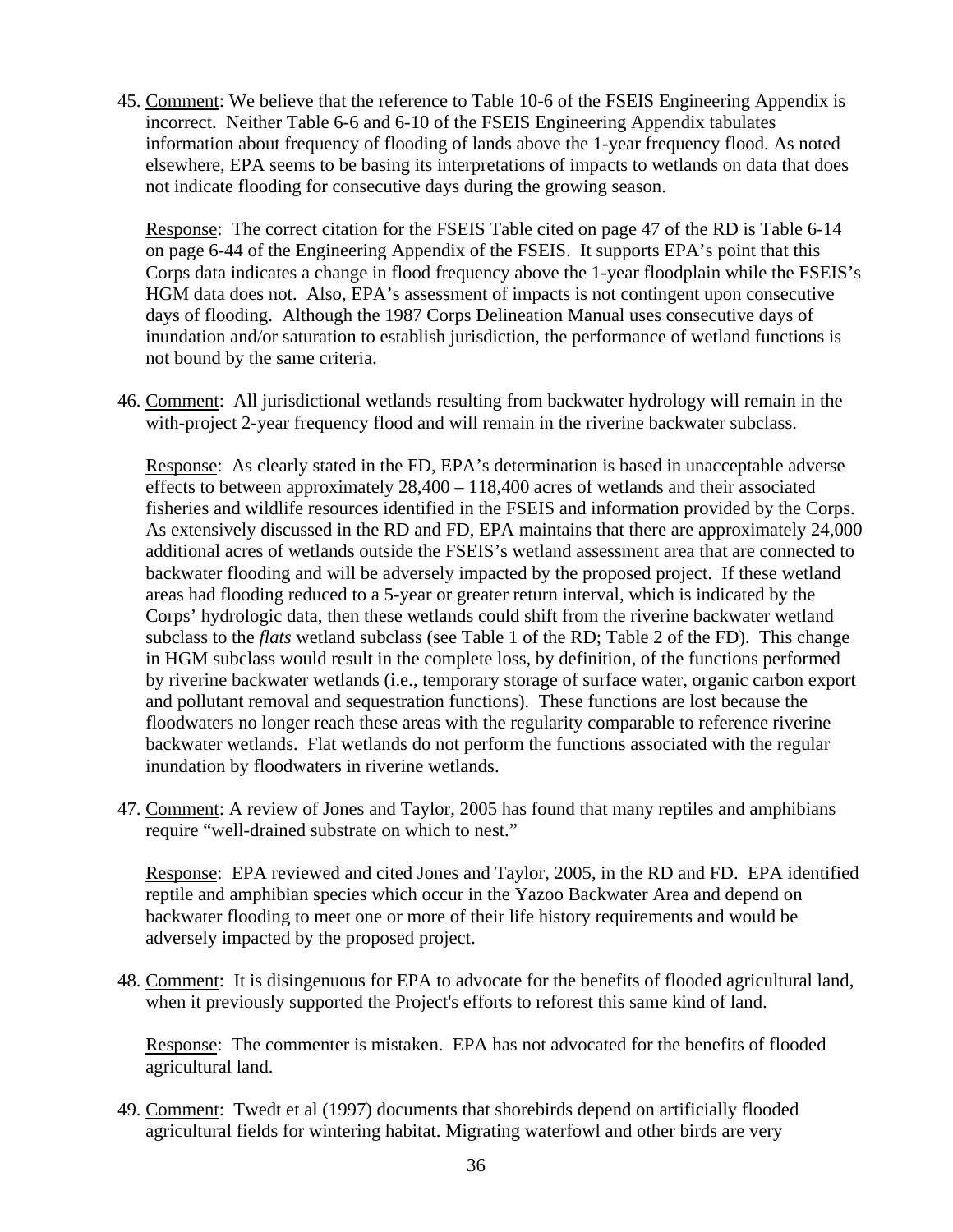dependent on flooded agricultural fields for foraging. The FWS private land program alone provides over 100,000 acres of artificially flooded agricultural fields as habitat in the Mississippi Delta.

Response: The RD describes the importance of wetlands in the project area to ducks and other migratory birds.

50. Comment: Junk et al (1989) reviews the Aquatic/Terrestrial Transition Zone (ATTZ). This report indicated that a moving littoral prevents prolonged stagnation resulting in high productivity. This would indicate that the long duration steady stages that accompany withoutproject conditions results in low productivity with a stagnant transition zone.

Response: EPA does not believe that the flooding which takes place in Yazoo Backwater Area will result in stagnation. In fact, Junk et al. (1989) discusses long- and short- duration flood pulses as driving river-floodplain ecosystems. Junk et al (1989) refers to long duration pulses as being typical of large rivers in unmodified watersheds and short-duration pulses being more typical of smaller or modified watersheds.

Historically, the lower Mississippi River has protracted flooding from February-July. Although some intermittency of floodplain inundation is possible in any given year, the height (many feet above bankfull) and the duration of the average hydrograph indicates the fish have evolved in a system with protracted floodplain inundation (4-5 months). Basic aquatic ecology principles challenge the statements about stagnant and hypoxic water. First, the floodplain inundation is appropriately described as a "moving littoral zone." As the floodwaters rise, the zone of inundation spreads across the floodplain. Initially, hypoxia is expected when the flow ceases and the organic matter decomposes. But after 1-2 weeks the standing water (rather than "stagnant" water) should begin to function like a lake, and phytoplankton will rapidly develop in the nitrogen- and phosphorus-rich water and produce ample oxygen. Thermal stratification is unlikely at the times and temperatures of inundation (April-May), so the entire water column can be expected to remain oxygenated.

51. Comment: The Mississippi Levee Board agrees with EPA that a total non-structural solution for the Yazoo backwater area would "require participation by multiple federal and state agencies, private industry, and non-governmental organizations, and may necessitate additional Congressional authorization." The Mississippi Levee Board totally disagrees with EPA that a "nonstructural approach could ultimately provide a better balance of federal objectives for addressing the needs of the Yazoo Backwater Area community for flood reduction and wetlands protection."

Response: EPA is committed to working with the Corps, the project sponsor, other federal and state agencies and the public to develop an alternative that provides needed flood control efforts and effective environmental protection. EPA supports the Governor of Mississippi's recommendation to convene an intergovernmental working group to explore alternatives to the current Yazoo Project that satisfy both flood control and environmental objectives. We believe this group should begin discussions as soon as possible. EPA believes that the information and analysis resulting from this section 404(c) review will be valuable to the working group and help to inform their discussions and facilitate the preparation of timely recommendations.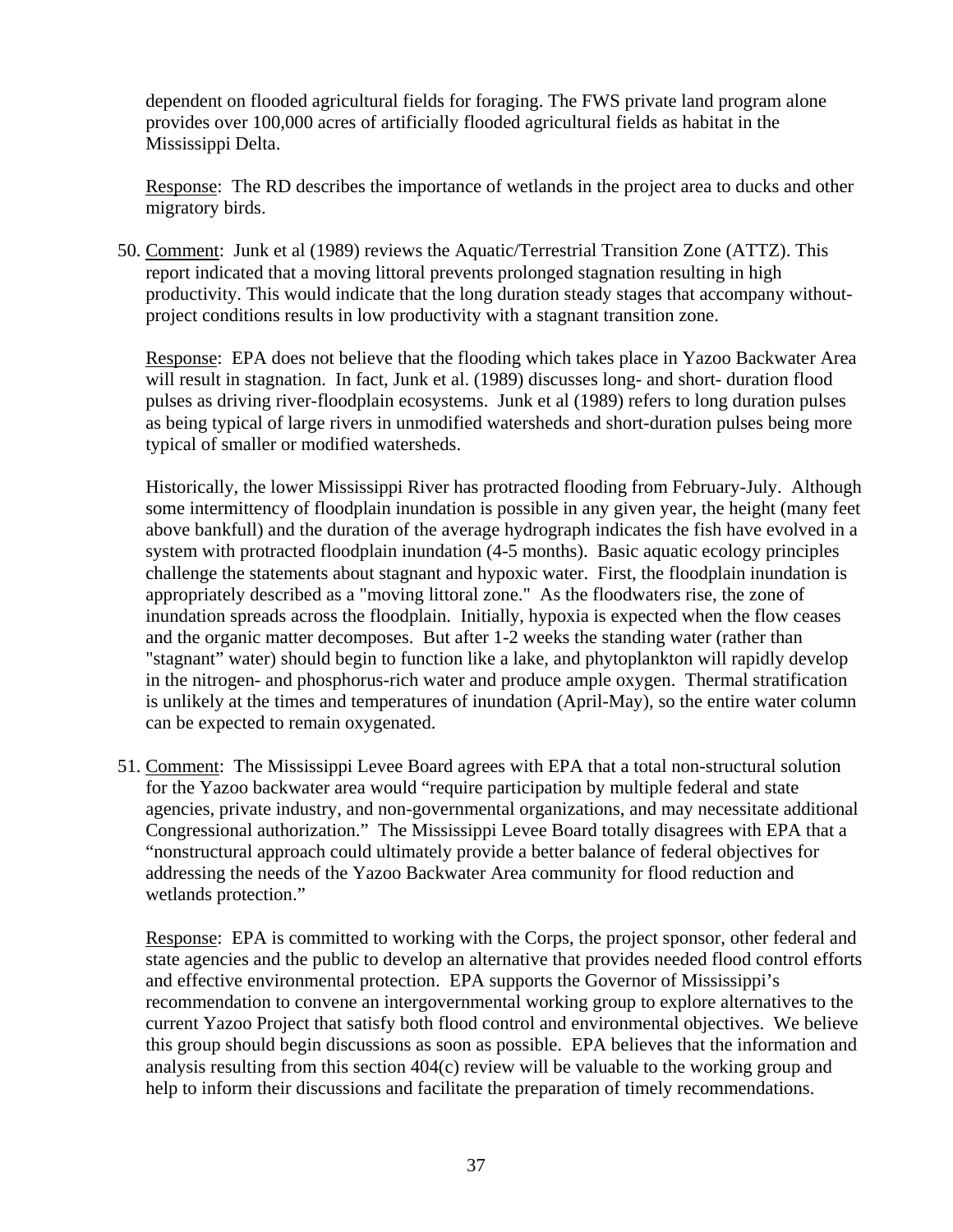52. Comment: The FSEIS provides a comprehensive evaluation of impacts to wetlands. The Corps evaluated impacts to jurisdictional wetlands impacted by backwater flooding (189,000 acres). At the request of the FWS the FSEIS also provides a functional evaluation of those lands in the 2-year flood plain with durations of 2.5 to 5 percent, which is outside the jurisdictional duration for hydrology. EPA has not taken this information into account.

Response: EPA has taken into account the change in duration from 5 percent to 2.5 percent in the Corps' assessment area. These areas were included in the Corps' assessment and showed the decrease in water quality and wildlife habitat functions. The Corps has predicted that duration would be decreased an average of 15 days. In areas depicted by the Corps as flooding pre-project for 5 percent of the growing season (14 days) the pump project would diminish flooding considerably. These areas constitute the 26,000 acres estimated by the Corps as being impacted by the project. The Corps did not depict areas which flooded for 2.5 percent duration pre-project, it only showed areas flooding for 2.5 percent duration after the project. These areas represent the change in duration of pre-project acres which flooded for at least 7.5 percent but with the implementation of project are predicted to flood 2.5 percent. These acres are also included in the Corps' impact estimate. EPA has accepted the Corps' wetland acre impact estimates (67,000 acres) within the FEAT/FESM assessment area.

53. Comment: The catfish is not a "Noturus hildebrandi." The Noturus hildebrandi has not been collected by the Corps of Engineers or nor is it backwater dependent based on literature (See Table 3 Pages 27-29 COE or BW-USFME).

Response: *Noturus hildebrandi*, the least madtom (a member of the catfish family) was not collected by the Corps, nor is it listed as being a backwater dependent species in the column recording US Fish and Wildlife Service's list of such species in Table 3. However, the least madtom was collected in Yazoo County by the Mississippi Museum of Natural Science. The fact that the species was not collected by the Corps of Engineers does not equate to lack of occurrence. However, based upon further review, *Noturus hildebrandi* has been removed from the list included in the FD.

54. Comment: The use of the 5-year frequency as an arbitrary return period by (Smith and Klimas, 2002) for review of the backwater hydrology resulted from the fact that was the only flood scene available that covered the 2 year flood plain. Had a 2-year frequency flood scene been available at the time it would have been used by Smith and Klimas in lieu of the 5-year (Personal Conversation, J. Wanamaker). EPA's implication that a 5 year frequency has some particular weight is not supported by the citation.

Response: The use of the 5-year frequency flood return interval is not an arbitrary hydrologic break-point driven by the availability of imagery. The 5-year flood return interval is an ecologically significant flood frequency, above which, inundation by flood water has less effect on the wildlife habitat and export functions of the wetland and where flooding as a predominant water source diminishes and the influence of precipitation increases. The wetland character of riverine backwater wetlands are, in large part, maintained by flooding which occurs, on average, on a 2-year return. Where flooding becomes less frequent, at a 5-year return or greater, the wetland characteristics change as do the occurrence of certain functions (i.e., temporary storage of surface water, physical and biological removal of elements and compounds, organic carbon export) as well as the performance of other functions (i.e., nutrient cycling, maintenance of wildlife and plant communities). This is evidenced and documented in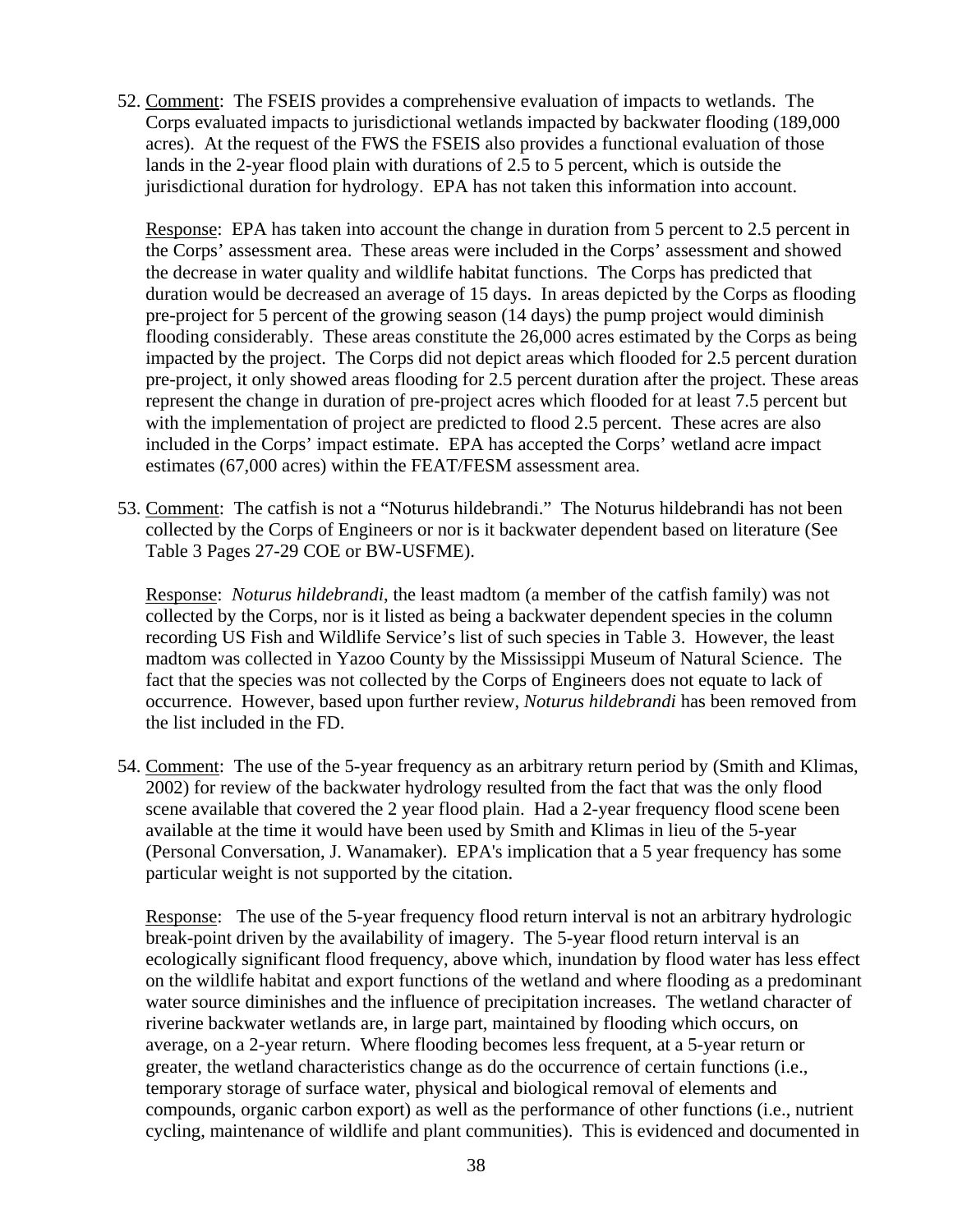the Yazoo HGM Guidebook by the distinction between the HGM riverine backwater subclass and the flats subclass. As a result of this change in predominant water source from flooding on a 2-year return to precipitation (the result of flooding less frequently) certain functions are lost and others are performed at different levels. The classification of wetlands in the Yazoo Backwater Area and the subsequent characterization of the functions performed are based largely on the predominant water source driving the ecology of those wetlands. The 5-year frequency flood represents the point at which the water source driving wetland function changes.

55. Comment: EPA states that the function "detains precipitation" is not expected to change significantly as a result of the Project. This function was evaluated and Table 2 indicates the functional value changes from 0.56 for agricultural land, peaking at 1.00 for middle aged forest and at 0.83 for mature forest. With the reforestation feature of the Recommended Plan, the project area will experience an increase in this functional value along with the other functions evaluated. We were unable to find your Table 2 at the location cited from the FSEIS.

Response: The detention of precipitation function is not expected to change as a result of the pumping portion of the project. Since this function is dependent on the presence of an organic soil horizon and microdepressional storage, EPA agreed with the Corps' HGM assessment of impacts that the effect of the proposed pumps would not cause significant changes in this function.

Regarding the location of RD Table 2 in the FSEIS: Table 2 (Pg 20 of the RD) uses the FSEIS HGM Assessment, as the basis. The baseline data in Table 1, page 18 of the Corps' HGM Report (Smith and Lin, 2007), is found as an Appendix to the Wetland Appendix (Appendix 10, Supplement B) in the FSEIS. Table 1 in the HGM Report set the metric values which are used to set the index values for wetland condition without the Project. Using this data, (which assumed that only one of the 19 indicators used in the HGM models (flood duration) would change as a result of the project), and calculating the Functional Capacity Indices (FCI) using the Corps' formulas from the FSEIS and the Yazoo Guidebook, would yield the values shown in Table 2 of the RD. The Corps did not show the baseline FCI values in their report. They showed many tables which incorporated the FCIs multiplied by acreage, yielding Functional Capacity Units (FCU= FCI X acres). The FCIs are very informative all by themselves. The Corps did not show FCIs all by themselves, therefore EPA took their data and calculated the baseline FCIs. The results are in Table 2. The citation of "FSEIS HGM Assessment" on Table 2 was meant to attribute the baseline data to the Corps' FSEIS, not the entire Table.

56. Comment: In the portion discussing Floodwater Detention EPA suggests that water returning to the channel without Project would be slower than with Project. The fact is that when the Steele Bayou Structure is opened following a flood event without Project, the water levels fall faster than with Project. That is, EPA does not recognize that gravity flow in the channels is far faster than the floodwater. The speed of the natural, gravity flow has sufficient force to draw the floodwater back into the channels and contribute to bank caving of channels and exacerbate head cutting of tributary streams, which can increase the sediment loading of these streams increasing the nutrient loading, etc. The slow rate of flood water reduction by pumping when the Steele Bayou Structure is closed will reduce the volume and head of flood water that will evacuate by gravity flow when the Steele Bayou Structure is opened, helping to reduce adverse impacts of gravity flow flood water evacuation.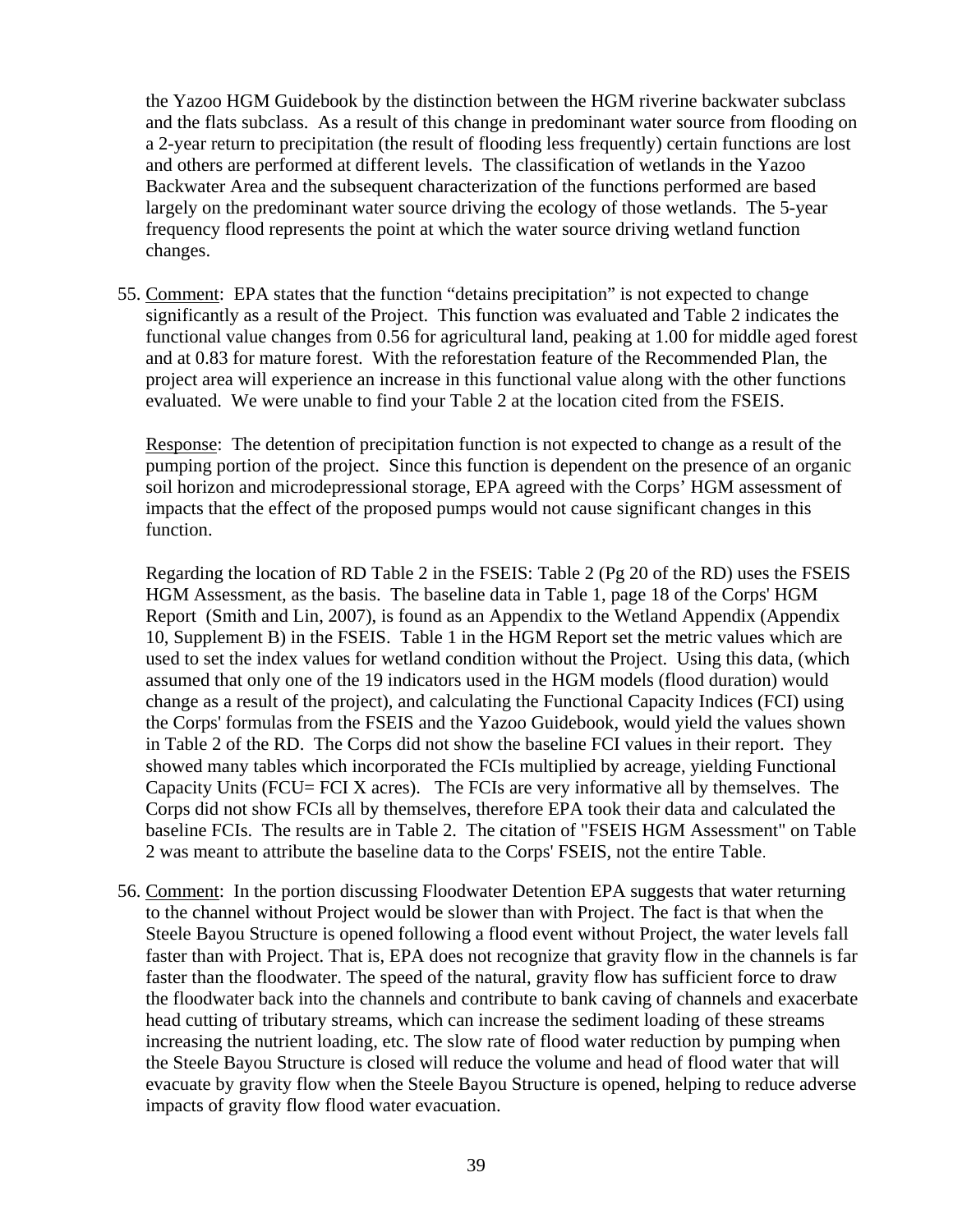Response: EPA believes that floodwater will be detained in riverine backwater wetlands, as well as flooded agricultural fields, while the flood gates are closed without the project. It is the current duration of flooding for which the riverine backwater wetlands are adapted and provide the ecological service of storing/detaining floodwaters. The purpose of the pumps is to decrease the length of time/duration that these backwater flood events remain on the land surface by beginning to siphon-off floodwater as it reaches 87' NGVD. The accumulation of flood waters in forested riverine backwater wetlands slows the return of those waters to stream channels. Not allowing the accumulation of those floodwaters in the backwater area passes that water flow on downstream faster with the pump. Therefore, taking into account storage time of the water (i.e., duration of flooding), the passage of floodwaters to downstream channels is slower without the project.

57. Comment: The detain floodwater function for riverine backwater flooding does not require the use of duration. Backwater wetlands do not have depressional storage, but detain floodwater by roughness from trees and bushes as water moves in and out of the wetland. It would be inappropriate to consider duration as part of this analysis.

Response: It is correct that the HGM Guidebook does not include duration of flooding as a variable due to the inability to estimate duration at the time of model development. However, the importance of flood duration to this function is indicated by the "independent measure of the function," or the measurement which could be used to verify the floodwater detention model, which can be found on page 48 of the Yazoo Guidebook. Specifically, the authors of the Guidebook indicate that a potential independent quantitative measure of this function is the volume of water stored per unit area per unit time  $(m^3/ha/\text{time})$ . The inclusion of time in the independent measure, and in the discussion on page 49 of the Guidebook, leads EPA to conclude that duration should have been included in the modified models prepared for this project. As also explained in the Guidebook, flood frequency and roughness are used in this model because of the relation to detention time and their ability to be rapidly estimated in the field.

58. Comment: The reference to the Sunflower River (which should be the Big Sunflower River) is highly misleading. Backwater flooding does not occur during periods of low flow on the Big Sunflower River. The Recommended Determination should not be mixing facts and issues that occur during non-flood periods of the year, with potential impacts of managing backwater flooding during other parts of the year.

Response: EPA is not suggesting that backwater flooding occurs along the Big Sunflower River during low flows. The RD's discussion of the effects of the pumps on the Floodwater Detention function is pointing out that reduction in the duration of flooding reduces the time water can infiltrate the soils. Water in soils can, albeit slowly, move to stream channels via subsurface flow and augment stream baseflows. As flood duration is decreased, water infiltration and shallow groundwater recharge is decreased, which means water delivered to channels, over time, is decreased. The Big Sunflower River was used as a documented example of a Backwater Area river which has reduced low flows.

59. Comment: Although pondberry is mentioned 4 times in the RD, there are no specific impacts to this plant mentioned that are not covered in the Endangered Species Appendix to the FSEIS. EPA's RD does not even acknowledge that the Corps has satisfied the Endangered Species Act consultation requirements.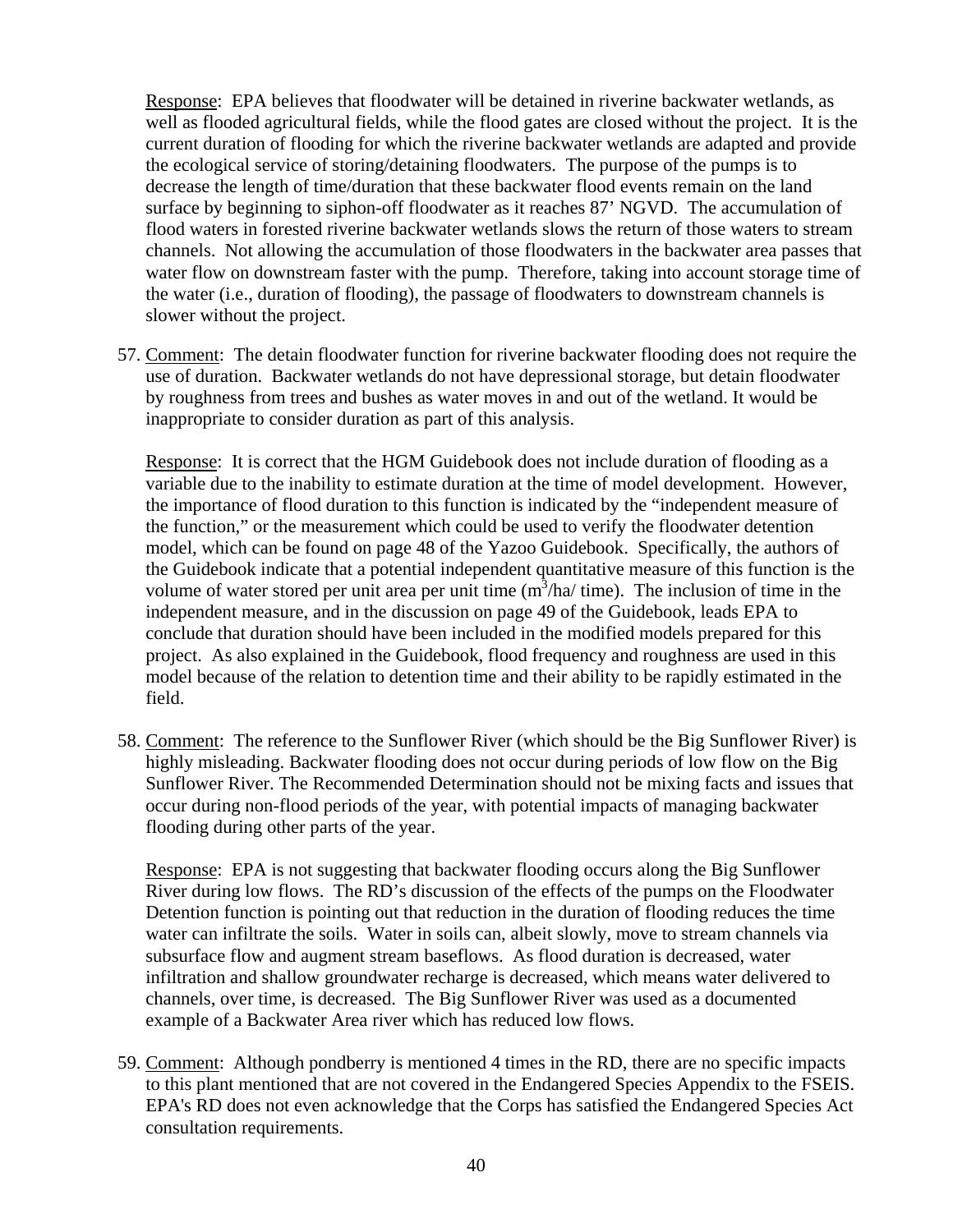Response: It is true that the RD does not specifically list impacts to the endangered pondberry. This is due to the lengthy discussion of the effects of this project in the FWS's Biological Opinion concerning the effects of the pumps on extant colonies of pondberry in the project area. EPA mentions the pondberry in the RD as an example of a plant species which is sensitive to the hydrologic regime and will, in the opinion of the USFWS, decline in areas where flood frequency is reduced.

60. Comment: The RD states that "reduced flood hydrology caused by the proposed project in late fall or early winter could delay and decrease detrital invertebrate populations." As noted elsewhere, it is wrong and misleading to suggest that the Project will have any impact on late fall or early winter hydrology conditions. Thus it is only hyperbole, far removed from fact, to state that the Recommended Plan would have "a cascading adverse effect on wetland functions."

Response: This conclusion is based upon Figure 6-51 from the Corps Engineering Summary (Appendix 6) which indicates the Steele Bayou floodgates can close and the pump could operate in December, January and February. In these late winter flooding situations, if the pumps were used, as predicted to occur by the aforementioned figure, wetland functions could be affected.

61. Comment: Neither the Levee Board nor the Corps made any claim that the Yazoo Backwater Levee and Steele Bayou Structure prevented the use of the backwater area for fish spawning and foraging. The comment made by the Levee Board was that these completed features prevented the backwater area from being used by the fisheries resources in the Mississippi River, which was the implication of the Proposed Determination. The Levee Board and the community are well aware of the fishery resources of the Project Area.

Response: EPA agrees with the project sponsor that fish are capable of moving into and out of the Yazoo Backwater Area freely when the Steele Bayou gates are open which may contribute to the diversity seen in species lists from the Mississippi Museum of Natural Science. However, EPA believes if flood waters are restricted during pump operation from extending out onto the floodplain by the pump, fish access to suitable habitat on these floodplains is restricted.

62. Comment: We have also pointed out earlier that the majority of the population impacted by this project is low-income minorities. These individuals cannot afford flood insurance now much less an expanded insurance program. This is a factor that EPA failed to address in its text on "Environmental Justice."

Response: An expanded flood insurance program is one of many flood control or flood damage mitigation options that were suggested by EPA as possible alternatives. As we have stated throughout our section 404(c) review, EPA fully supports the goal of improved flood protection for residents living and working in the Mississippi Delta, including those members of communities with potential environmental justice (EJ) concerns. EPA remains fully committed to participating in discussions with other federal and state agencies, and the public, to identify a solution for reducing flood damages in the Mississippi Delta.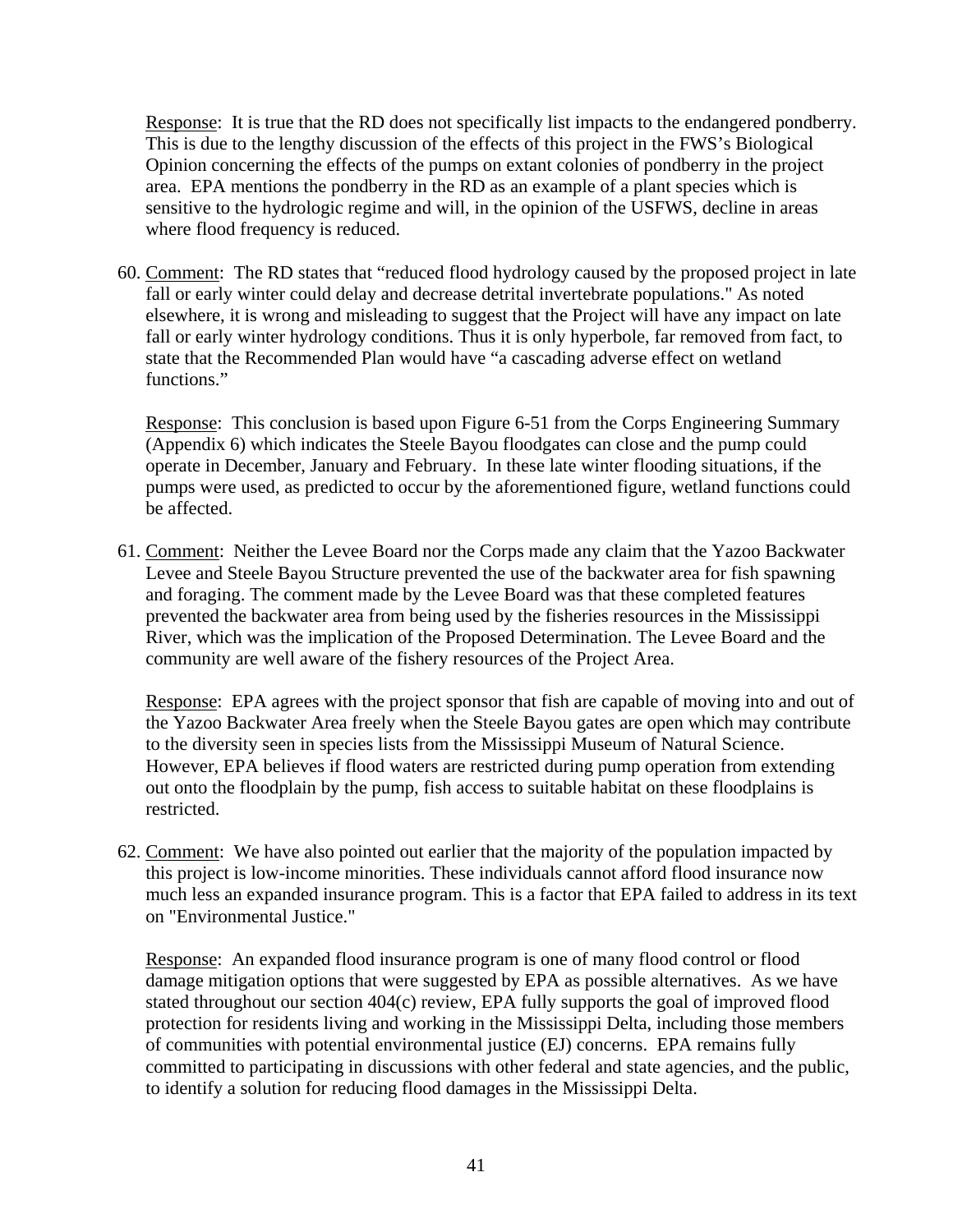63. Comment: The RD prohibits the construction of any pump in six counties, rather than "would effectively prohibit construction of the pumps as proposed" as stated in the section on Environmental Justice. EPA must clarify, particularly in addressing Environmental Justice, that the RD would leave the area flooded without structural relief.

Response: After evaluation of the RD and the full administrative record the Assistant Administrator for Water determined the discharge of dredged or fill material in connection with the construction of the proposed Yazoo Backwater Area Pumps Project (i.e., FSEIS Plan 5), as well as FSEIS Plans 3, 4, 6, and 7, and Modified Plan 6, would have an unacceptable adverse effect on fishery areas and wildlife. Based on these findings, the FD prohibits, pursuant to section 404(c) of the CWA, the specification of the subject wetlands and other waters of the United States as described in the FSEIS as a disposal site for the discharge of dredged or fill material for the purpose of construction of FSEIS Plans 3 through 7 and Modified Plan 6. Again, EPA remains fully committed to participating in discussions with other federal and state agencies, and the public, to identify a solution for reducing flood damages in the Mississippi Delta. The Agency supports the Governor of Mississippi's recommendation to convene an intergovernmental working group to explore alternatives to the current Yazoo Project that satisfy both flood control and environmental objectives.

64. Comment: It seems the only consideration EPA gives to Environmental Justice is the impacts to subsistence fishing.

Response: The Agency considered, to the greatest extent practicable and permitted by law, any "disproportionately high and adverse human health or environmental effects" that may result from undertaking a section 404(c) action in the context of the Yazoo Backwater Area Project. This included an examination of the impacts, if any, of EPA's section 404(c) action on municipal water supplies, shellfish beds and fishery areas, wildlife and recreational areas in the Yazoo Backwater Area. EPA fully considered the EJ analysis included in the FSEIS.

65. Comment: Both studies cited (Brown, Xu, and Toth, 1998) and (Brown and Toth 2001) were based on surveys made prior to the issuance of a fish advisory by MDEQ in June 2001. None of this data can be applied to the use of subsistence fishing by minorities today.

Response: EPA disagrees with the project sponsor that none of the data from the Brown, Xu, and Toth, 1998 and Brown and Toth 2001 studies are relevant to determining whether members of communities with potential EJ concerns in the Mississippi Delta participate in subsistence fishing. EPA received numerous comments from conservation organizations, private citizens and the FWS that members of communities with potential EJ concerns utilize the Yazoo Backwater Area for subsistence fishing and/or hunting. FWS, in its comments on EPA's PD, stated: "[i]n 2007, 3,000 visits were associated with fishing within the affected area of Panther Swamp NWR. Most of this is subsistence angling by economically disadvantaged people in the local area. Further degradation of the fishery anticipated as a result of the project is expected to reduce quality fishing opportunities on Panther Swamp NWR and this will have a dramatic impact to the local anglers." Based on the public comments, it does not appear the 2001 MDEQ fish advisory has stopped subsistence fishing in the Yazoo Backwater Area. The 1998 and 2001 studies on subsistence fishing and hunting in the Mississippi Delta provide evidence that subsistence fishing by minorities has historically occurred and supports EPA's conclusion, based on the comments received by the FWS and several conservation organizations and individuals, that subsistence fishing does in fact occur presently in the Yazoo Backwater Area.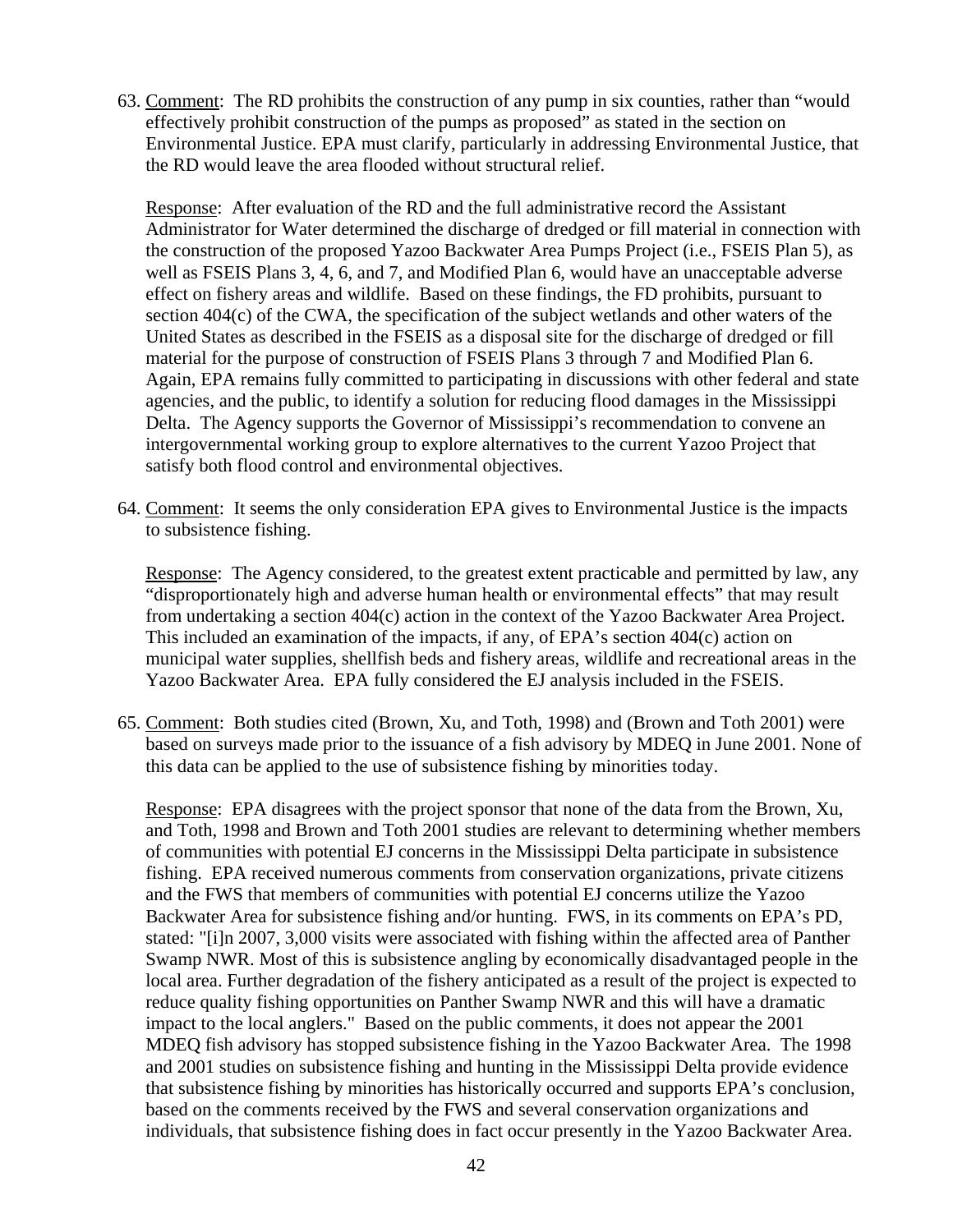66. Comment: Fishing, including subsistence fishing, likely will be further impacted by increases in methyl mercury in fish studies conducted following the 2008 backwater flood.

Response: As discussed in more detail below (see response number 92), it cannot be concluded that the proposed project will indeed improve methyl mercury concentrations in fish tissue.

67. Comment: Unlike the PD, in this RD EPA states that it must independently comply with E.O. 12898. It purports to meet that duty with two paragraphs of the RD. This is insufficient compliance, as there is no evidence that EPA considered the nature of the population that will be impacted by its action. The failure to construct this Project (i.e., an EPA veto) will have a disproportionately high and adverse impact on low-income and minority populations. To the extent that EPA is relying on information about the population from the Environmental Justice study prepared by the Corps, EPA cannot conclude that its veto does not have a "disproportionately high and adverse" effect on low-income and minority populations. The Corps' data reflects that the population impacted by loss and damage of flooding is low-income and minority. The EPA veto denies this population protection from these flood impacts. The only evidence in the record is the Corps' Environmental Justice analysis, which confirms this conclusion. (Pg. 24-25 in MS Letter)

Response: An EPA action pursuant to CWA section 404(c) should also consider the EJ impacts of the Agency's action under E.O. 12898. Given the Agency's commitment to environmental justice, during the section 404(c) process it examined, to the greatest extent practicable and permitted by law, any "disproportionately high and adverse human health or environmental effects" that may result from undertaking a 404(c) action in the context of the Yazoo Backwater Area Project.

EPA does not disagree with the conclusion in the Corps' analysis that there are members of communities with potential EJ concerns that reside in the Yazoo Backwater Area. However, we do not feel that the analysis in the FSEIS adequately describes which communities in the Yazoo Backwater Area will be protected and which will remain subject to flooding if the project is completed. Thus, EPA questions whether there would be substantial economic development or flood control benefits that would specifically go to members of communities with potential EJ concerns in the Yazoo Backwater Area and disagrees that there will be a disproportionately high and adverse impact on low-income and minority populations from its action of preserving the fish and wildlife resources of the Yazoo Backwater Area by protecting important habitat.

Under CWA section 404(c), EPA is authorized to prohibit, restrict, or deny the specification of a defined area as a disposal site for the discharge of dredged or fill material into waters of the United States only when it determines that the discharge would have an unacceptable adverse effect on "municipal water supplies, shellfish beds and fishery areas (including spawning and breeding areas), wildlife, or recreational areas." Thus, when EPA examines whether there are any "disproportionately high and adverse human health or environmental effects," in the context of a section 404(c) action, EPA examines the potential effects prohibiting the discharge will have on the "municipal water supplies, shellfish beds and fishery areas, wildlife and recreational areas" ("404(c) resources") of the project area. EPA then examines whether those effects, if any, of the section 404(c) action on the 404(c) resources will have a "disproportionately high and adverse human health or environmental [effect]" on "minority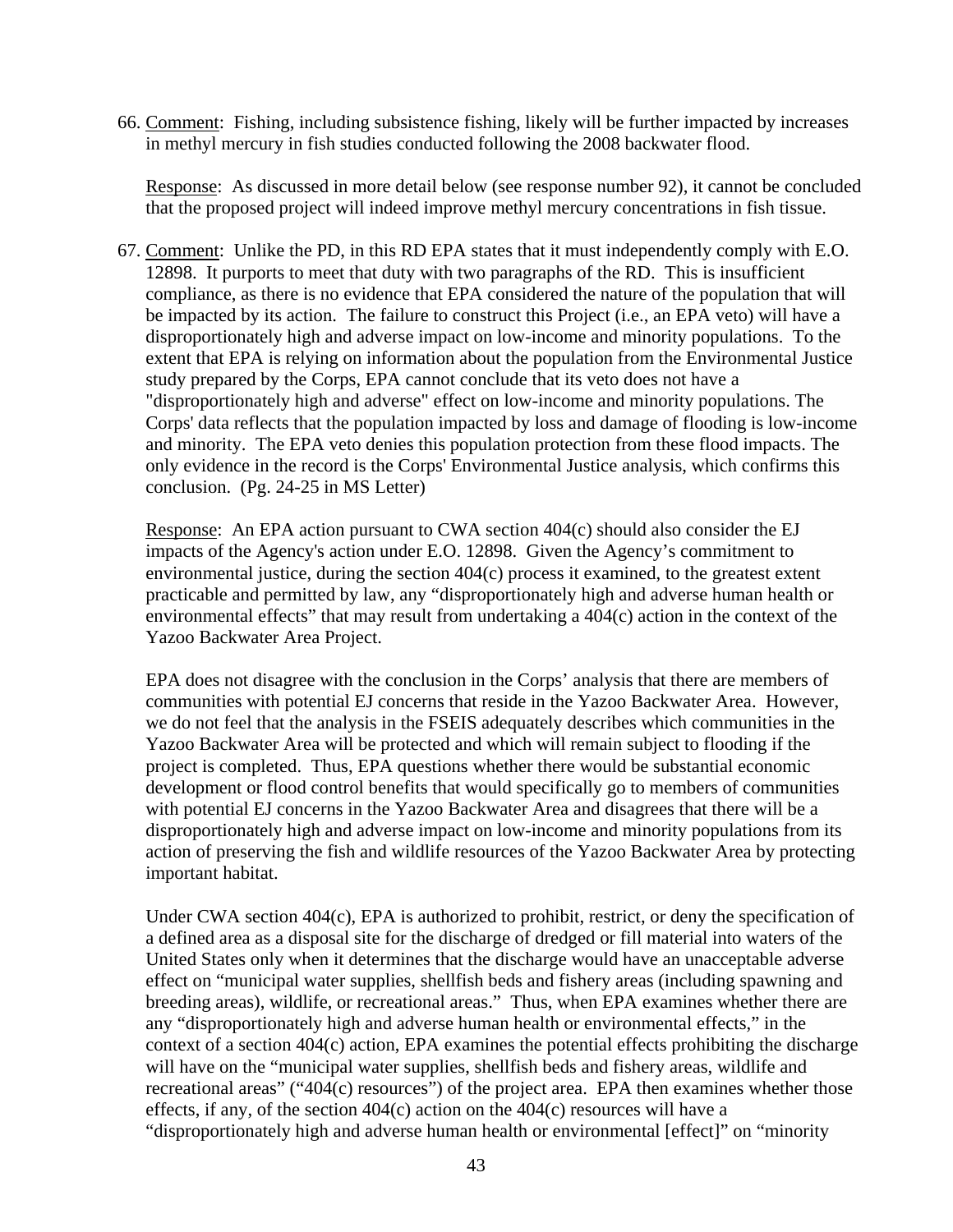populations and low-income populations" of the project area. EPA examined the potential effects of prohibiting the proposed project on the 404(c) resources that are located in the Yazoo Backwater Area and what affect that would have, if any, on members of communities with potential EJ concerns. EPA's section 404(c) action, by prohibiting the project, is preventing any impact to the 404(c) resources. With no project and no impact to the 404(c) resources, there is no disproportionately high and adverse human health or environmental effects on the minority or low-income populations of the project area as the environment of the Yazoo Backwater Area is maintained in its current state.

As stated above, EPA has questions on whether there would be substantial economic development or flood control benefits that would specifically go to members of communities with potential EJ concerns in the Yazoo Backwater Area. However, even if there were, economic development and flood control are outside the scope of 404(c) and thus outside the scope of EPA's EJ review under EO 12898. EPA's authority under 404(c) is limited to prohibiting, restricting, or denying the specification of any defined area as a disposal site for the discharge of dredged or fill material into waters of the United States whenever it determines that the discharge would have an unacceptable adverse effect on 404(c) resources. A section 404(c) review does not involve a balancing of environmental benefits against nonenvironmental costs such as the benefits of the foregone project (See 44 FR 58078). EPA wants to make clear that while economic development and flood control are outside the scope of section 404(c), and thus an EJ review conducted in the context of section 404(c), the Agency acknowledges the importance of providing improved flood protection to all community members in the project area, including members of communities with potential EJ concerns. As previously stated, EPA remains fully committed to participating in discussions with other federal and state agencies, and the public, to identify a solution for reducing flood damages in the Yazoo Backwater Area.

68. Comment: Adverse effects of the pumps will be relatively small. Using only acres does not provide an accurate measure of impact because it doesn't account for the quality of the wetland or the magnitude of impacts. Corps' functional analysis indicates small relative adverse effects.

Response: EPA agrees that a functional assessment is a more desirable method for evaluating and describing the level of project impacts than simply referring to the number of acres impacted. EPA encouraged the use of the HGM assessment method and HEP as tools to help evaluate wetland/aquatic resource functions for the FSEIS evaluations, and still supports the use of those tools. However, EPA's consistent position is that the Corps has significantly underestimated the degree and nature of the impacts to affected wetlands identified in the FSEIS and by the Corps. These underestimates are due to modeling assumptions and other factors used by the Corps in its analysis with which we professionally disagree. These disagreements are highlighted in the PD, RD, and FD and have been extensively discussed with the Corps (See FD section IV and Appendices 6 and 8).

69. Comment: The PD is based on inaccurate estimates of the acres of wetlands impacted by the proposed project.

Response: EPA based the PD, RD and FD wetland acreage impacts on information contained in the Corps' FSEIS for the Yazoo project. The FD clearly states that the determination is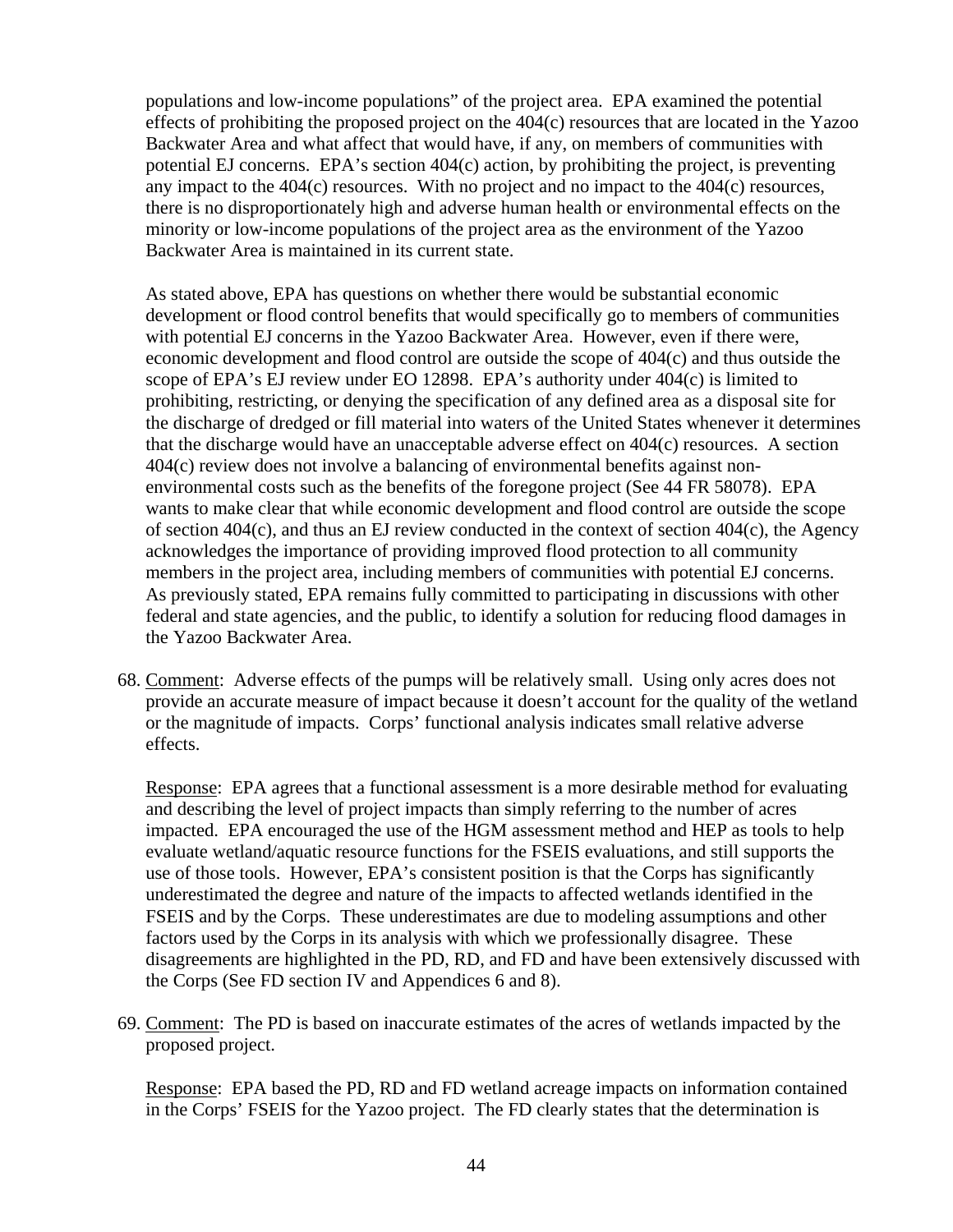based on the adverse impacts to approximately 28,400 – 118,400 acres of wetlands and their associated fisheries and wildlife resources identified in the FSEIS and by the Corps.

70. Comment: The fish species selected for the HEP assessment are representative of fish species whose life cycles would be affected by the proposed project.

Response: We disagree with the assertion that all species in the HEP analysis utilize the floodplain for spawning and foraging. For example, as indicated by Appendix 11 of the FSEIS, ghost shiners and speckled chubs spawn primarily in rivers. Threadfin shad generally spawn in open river channels.

71. Comment: Sufficient lands are available for the proposed reforestation, the majority of which are adjacent to existing bottomland hardwoods (i.e. the proposed reforestation will not result in fragmented habitat).

Response: EPA recognizes that a great deal of agricultural land in the project area could be reforested. However, the critical factor is the re-establishment of the hydrologic regime to those reforested acres to "fully" mitigate for lost wetland functions. The project does not ensure re-establishment of appropriate wetland hydrology but rather precludes it due to its large-scale hydrologic alterations to the Yazoo Backwater Area. Reforestation without reestablishment of wetland hydrology will not result in wetland restoration. A detailed discussion of this issue is provided in Appendix 8 of the FD.

72. Comment: The proposed conservation easements are the same as the very successful WRP in the Yazoo basin.

Response: Assuming that sites can be found, the conservation easements used to provide longterm site protection described in the FSEIS will not require landowners to ensure that sites are or will retain wetland characteristics and will allow potentially ecologically disruptive silvicultural practices in these areas. We also note that in its August 1, 2008, comments on the RD, the project sponsor raises questions regarding the success of WRP sites in the project area.

73. Comment: The veto action is unfair. The Yazoo pump station is relatively small when comparing capacity to drainage area. No other large pumps within 200 miles of the proposed Yazoo pumps have been vetoed.

Response: EPA has based its determination to prohibit the discharge of dredged or fill material associated with the construction of the proposed Yazoo Backwater Area Pumps Project (i.e., FSEIS Plan 5), as well as FSEIS Plans 3, 4, 6, and 7, and Modified Plan 6, based on unacceptable adverse effects on fishery areas and wildlife. The size of the proposed pumps relative to other pumps in other locations was not a factor in this determination.

74. Comment: The reason the green tree reservoirs may have a lower invertebrate population than a more naturally flooded area is probably because the flooding that occurs in these type of areas usually occurs annually and for long periods of time which probably reduces the primary productivity of these type forested areas as compared to forested areas that are not flooded annually on purpose. The adverse effects to vegetation that result in greentree reservoirs is one of the chief reasons these type impoundments have not been recommended in recent years. This project will not produce static flooding.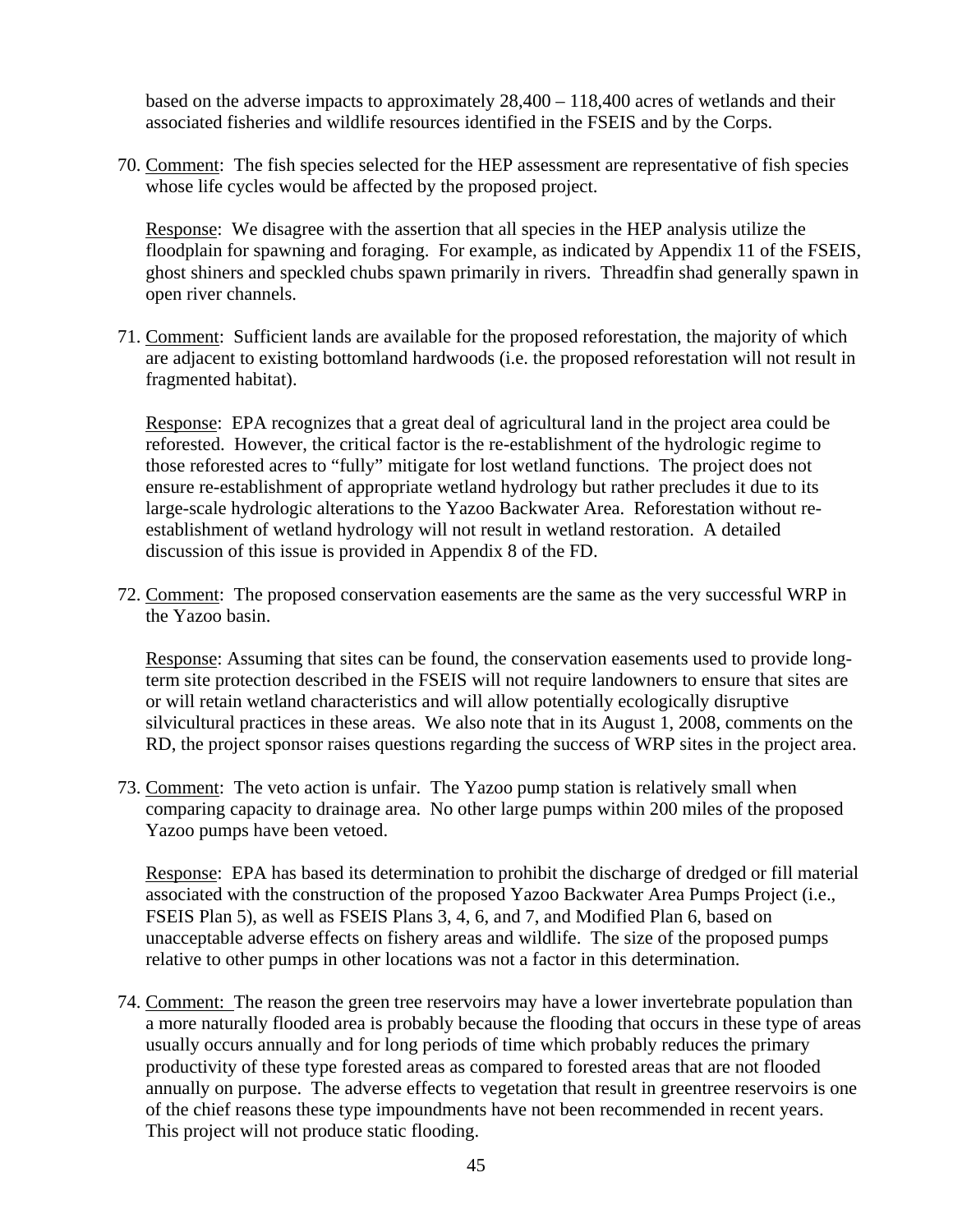Response: EPA agrees that inadequate water management in greentree reservoirs has lead to vegetational declines and lower invertebrate biomass. The authors of the cited studies comparing invertebrate populations between naturally flooded forests and greentree reservoirs between the winters of 1989-1991, considered areas in the Delta National Forest (not within greentree reservoirs) to be "naturally" flooded. They conclude, as do other authors cited in the RD and FD, that a variable hydrologic regime is conducive to viable invertebrate populations. This "natural" hydrologic regime is the current hydrologic regime and is not producing "static" flooding conditions as evidenced by not only the production of invertebrate biomass but also fishery productivity.

75. Comment: In discussing hydrology related to invertebrates, EPA compares flooded forests in the Delta National Forest to greentree reservoirs, omitting the fact that the time of the year that greentree reservoirs are flooded is during waterfowl hunting season, not during the spring and early summer when backwater floods are more common.

Response: EPA referenced studies related to greentree reservoirs to emphasize the point that invertebrate populations are generally more productive in conditions where the flooding regime is more variable. The proposed project will not only reduce the extent and depth of flooding but will also significantly reduce the variability of the flood regime. The studies cited in the RD controlled for the time of year (i.e., all samples were collected during the same season) to make comparisons accurate.

76. Comment: We believe FWS has provided only selective data to the EPA. For example, why did the FWS not provide the data from the annual bird counts taken at the specific refuges in the Project Area?

Response: EPA obtained relevant bird species information from the FWS list of bird species utilizing wildlife refuges in the Yazoo backwater Area: http://www.npwrc.usgs.gov/resource/birds/chekbird/r4/yazoo.htm. EPA used this information to compile a comprehensive list of bird species likely to occur in the Yazoo Backwater Area.

77. Comment: The Corps expressed concern regarding the evaluation of flood frequency and flood duration conducted by an EPA contractor based on daily stage data provided to the contractor by the Corps. The Corps states that their hydrologic analysis accounted for error and expressed the opinion that EPA did not read the report. The Corps continues to point out differences between the analysis technique employed by the EPA contractor and that used by the Corps. Despite the differences between the two techniques the Corps agrees with EPA that one technique corroborates the other.

Response: EPA staff did read and review the Corps' Hydraulics and Hydrology Appendix very carefully and recognizes the Corps' knowledge and familiarity with the hydrology in the project area. That is why EPA utilized much of the information generated by the Corps in drawing our conclusions that the project will affect the frequency and duration of flooding throughout the project area. As expressed in a June 19, 2008 letter to the Mississippi Levee Board regarding this same issue, the EPA contractor analysis did not introduce any new data but rather was conducted to inform EPA's evaluation and interpretation of the Corps' hydrologic information. Both the Corps' and EPA's analyses used the same period of record daily stage data and reached the same fundamental conclusion that the frequency and duration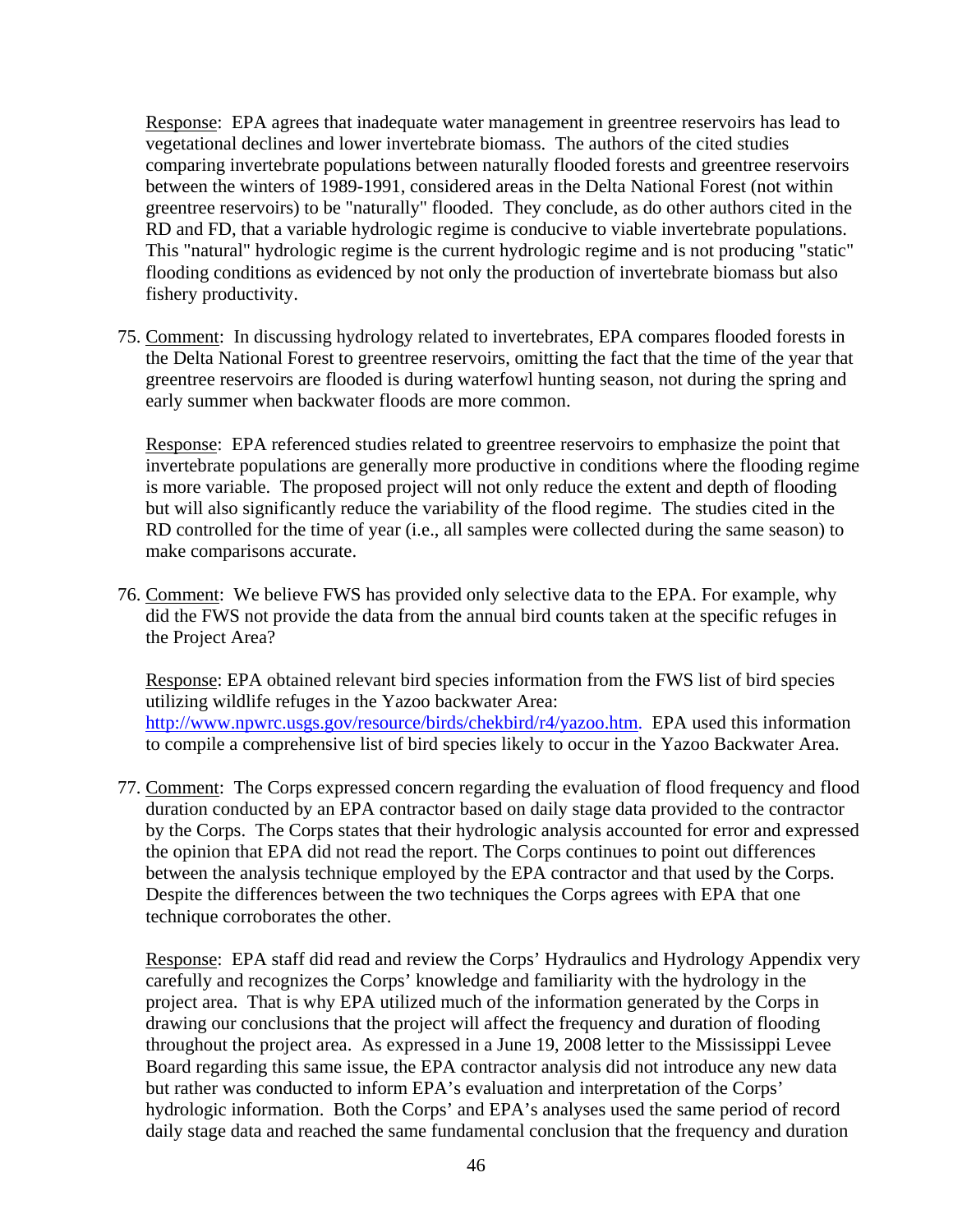of flooding will change as a result of this project. The RD discusses EPA's interpretation of the ecological ramifications of the Corps' hydrologic analysis.

78. Comment: The Corps comments that primary production (plant productivity) is the base of the food chain and that reforestation of frequently flooded agricultural land (55,600 acres) will improve the primary production and enhance conditions for the invertebrate community associated with these sites. The Corps goes on to postulate why greentree reservoirs do not produce the invertebrate populations of more naturally flooded forests, concluding it may be due to the static flooding conditions encountered in greentree reservoirs.

Response: EPA agrees that reforestation will produce more organic material and provide more material for carbon cycling and consumption. However, if the reforestation does not occur on frequently flooded land, the trophic interactions between the plant material and the invertebrate community is altered and has a cascading effect on the food chain. Further, as discussed in the RD and FD, the environmental benefits attributed to the proposed reforestation of up to 55,600 acres have not been substantiated.

79. Comment: The Corps asserts that the project will not affect the 21 species of amphibians and 32 species of reptiles which benefit from the current flood pulse.

Response: As discussed in the RD, the 53 herptofaunal species require water for their life cycles. Dispersal of these species is also facilitated by flood waters. When flood waters are restricted from accessing areas on the floodplain as envisioned by the proposed project, these herptofauna will be adversely affected.

80. Comment: The Corps asserts that EPA's description of the flood regime of the Backwater Area does not take into account the artificial nature of prolonged flooding caused by past Corps projects. The Corps goes on to state that floodwater could be retained for months causing the potential for stagnation and hypoxic conditions which in turn would produce physiological stress in fish. Further, the Corps contends that upon recession of these long ponded waters that fish could be stranded in remaining pools and could be subject to die-offs and/or predation. The Corps believes extended flooding is detrimental to fish.

Response**:** This assertion appears to be in contradiction to the assertions made by the Corps in Attachment E of its August 1, 2008, comment letter which stipulates (page E-4) that riverine backwater wetlands do not store water for long periods of time. If the comment on page E-4 is accurate then the fishery concerns may be inappropriate. However, as EPA points out in the RD and as the Corps acknowledges in their comments, fish are capable of moving within the floodplain and stream system at various flood stages and taking advantage of the hydrologic (including temperature and flow) and topographic diversity on the floodplain and species specific requirements. Thus, when hypoxic conditions develop, intolerant species will move away from the adverse conditions and seek more suitable habitat. Further, the Corps' position regarding stagnant and hypoxic conditions does not address temporal (i.e., seasonal) and spatial variability. "Stagnant" water is not necessarily hypoxic (or adverse as the term "stagnant" suggests) even late in the season (i.e., summer and fall). Lentic environments throughout the region (e.g., ponds, oxbow lakes, sloughs, even semi-permanent depressions) have still water and do very well with regard to supporting viable fish stocks. "Stagnant" (e.g., non-flowing) water is in fact important in many ways for fish and fisheries on floodplains.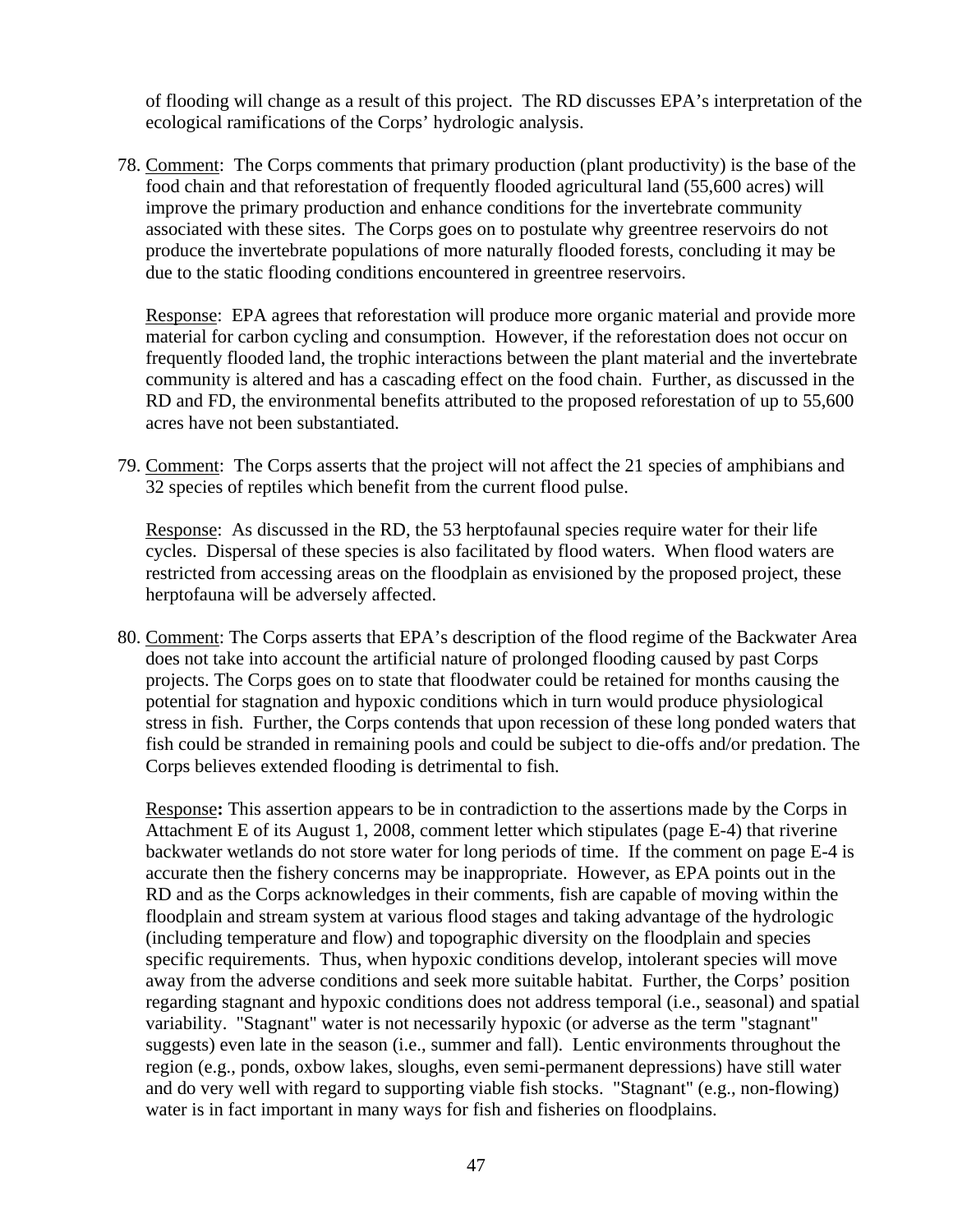Stillwater allows suspended materials to settle, thereby increasing water clarity out on the floodplains. This can promote plankton production. Early in the year (late winter  $\&$  spring), particularly in the shallow areas, the relatively more clear water also assists with warming of water (because sunlight can pass through to substrates and a portion is even reflected back by those substrates increasing the warming). This warmer water stimulates spawning of many fishes out on the floodplain and can also help increase production of aquatic invertebrates (that can be forage for fishes).

Early-spawned fishes tend to have better survival and recruitment. The more water spreads across the landscape, and the longer it stays there, the more opportunity (in terms of time and place) there is for development of forage items (e.g., plankton and other invertebrates) for the fishes, particularly young, recently-spawned fish. Additionally, the shallow water is actually a safer place for young fish than is deeper water. There are fewer aquatic predators (e.g., large piscivorous fishes). The small individuals of many fish species in fact tend to stay in those shallow areas as long as they can. However, those fish that may become isolated in drying depressions are indeed more vulnerable to predation by birds, reptiles, and mammals. These stranded fish provide a very valuable seasonal resource for these other animals (e.g., black bear, otter, osprey, bald eagle, and alligator).

81. Comment:The Corps believes that EPA's estimate of 116 species of fish that occur in the Backwater Area is inflated. They point out that numerous species listed were based on records that may have been collected in the past or have never been collected in the Backwater Area. The Corps also asserts that the listing of the 2 Ammocrypta darters, half of the Etheostoma darters (6), and seven species of cyprinids (minnows, shiners, and chubs) were of "unsubstantiated occurrence". Thus the Corps asserts that the list of fish species in the Backwater Area should fall below 100 species.

Response: EPA obtained the list of potential fish species occurring in the Yazoo Backwater Area from the Mississippi Museum of Natural Science (Museum) database. The database was queried for fish species occurring in Sharkey, Issaquena, Yazoo, and Humphreys County. Fish species from each county were compiled into the single list (Table 3, page 27 RD) against which the Corps collection records "COE" and the Fish and Wildlife Service's selection of backwater dependent species "BW-USFWS" were compared. As the title of Table 3 of the RD indicates, the 116 species from the Museum represented potential species which could occur in the Yazoo Backwater Area. Several of the species listed above (i.e., Ammocrypta darters and several Etheostoma darters) were collected along the Big Black River in Yazoo County. EPA is aware, and the Corps acknowledges, that fish species can and do move and travel distances that could take them well outside the project area. However, given the distance between the Big Black River and the Yazoo Backwater Area, changes to the species list have been evaluated and the total estimate of fish species that potentially occur in the Yazoo Backwater Area has been reduced from 116 to 95. Based on EPA's review of the list there are still at least 58 species which are dependent on backwater areas.

82. Comment: The Corps also takes issue with the comparison of the Yazoo Backwater Area with wetland/floodplain habitats and hydrologic regimes along the Cache and Atchafalaya Rivers.

Response: EPA is fully aware of the cumulative impacts to forested wetlands and the hydrologic regime of the Yazoo Backwater Area as a result of past flood control projects and the effects those actions have had on the existing fauna. However, the Cache and Atchafalaya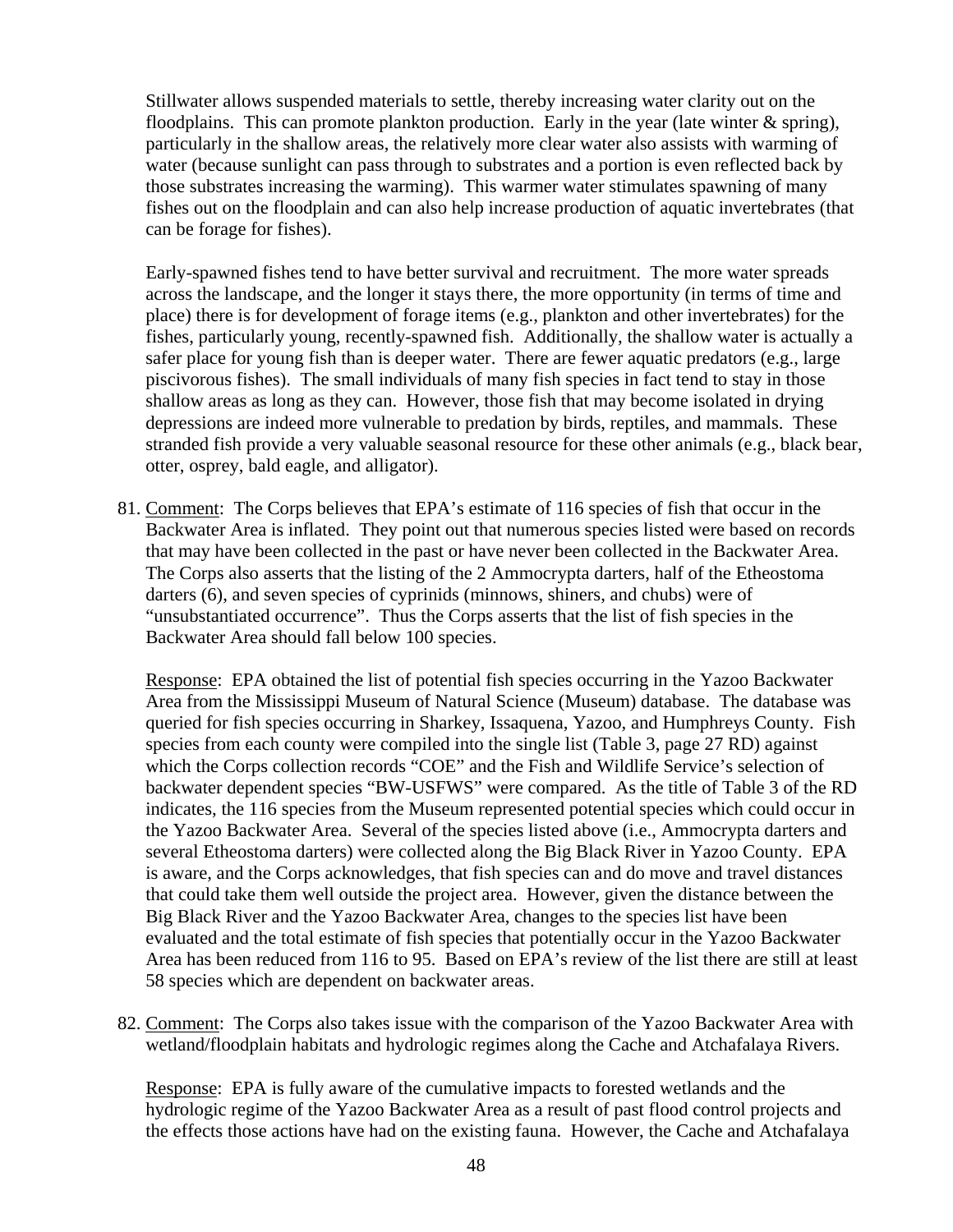Rivers offer insight into the reference conditions under which backwater dependent fish species interact with forested floodplains during backwater events in the lower Mississippi River Valley. EPA did not intend to characterize the Yazoo Backwater Area as being the same as the Cache or Atchafalaya Rivers (the FD has been modified to clarify this point), only as a means to elucidate the importance of, and the way in which, fish species utilize backwater events to access the floodplains. Further, the studies indicate how forested floodplains influence the productivity of the fishery.

83. Comment: The Corps also takes issue with EPA's use of the terms, "other floodplain areas" and "decoupling" in describing the effects of the Project on flooding in the project area.

Response: As the hydrograph produced in "Synopsis of 2008 MS River Spring Flood Event In the Vicksburg District" on page 17 indicates, the proposed project would have limited flood waters from reaching 92' NGVD during this last flood event. Therefore, 122,000 acres including forested wetlands, agricultural fields and scrub-shrub wetlands, would not have flooded for the 55 days the gates were closed. Thus, with project floodplain inundation would be restricted, and EPA would consider lands which no longer have the current hydroperiod to be ecologically "decoupled," or having reduced wetland processes supported by floodwaters. The more water spreads across the landscape, and the longer it stays there, the more opportunity (in terms of time and place) there is for development of breeding habitat and forage items (e.g., plankton and other invertebrates) for the fish, particularly young, recently-spawned fish.

84. Comment: The Corps states that EPA misinterpreted the Corps' statement regarding the Corps' use of the term "prevented" when referring to the levees and Steele Bayou Structure and the prevention of fish movement throughout the Backwater Area.

Response: EPA agrees with the Corps that fish are capable of moving into and out of the Yazoo Backwater Area freely when the Steele Bayou gates are open which may contribute to the diversity seen in species lists from the Mississippi Museum of Natural Science. However, as explained before, EPA believes that the proposed project will restrict flood waters from extending out onto the floodplain, restricting fish access to suitable habitat on these floodplains.

85. Comment: The Corps asserts that the 8 day spawning period used in the HEP analysis is reasonable due to the propensity of larval fish to move to deeper water, or move with the hydrograph to avoid stranding.

Response: Different fish species spawn at different times. Even within a species, there are individuals that spawn at different times. Protracted spawning allows fish in highly variable environments to maximize chances of producing a viable cohort that will ultimately recruit into the adult population (and the fishery). It should be noted that the Corps was troubled by the possibility of prolonged flooding causing minimal dispersal and yet feels that the spawning period of 8 days is reasonable because larval fish have a propensity to move to deeper water to avoid stranding. This appears to be a contradiction within the Corps' comments.

86. Comment: The Corps asserts that the recommended project would enhance the habitat for over one-third of the upland birds that use the study area without significantly affecting the others.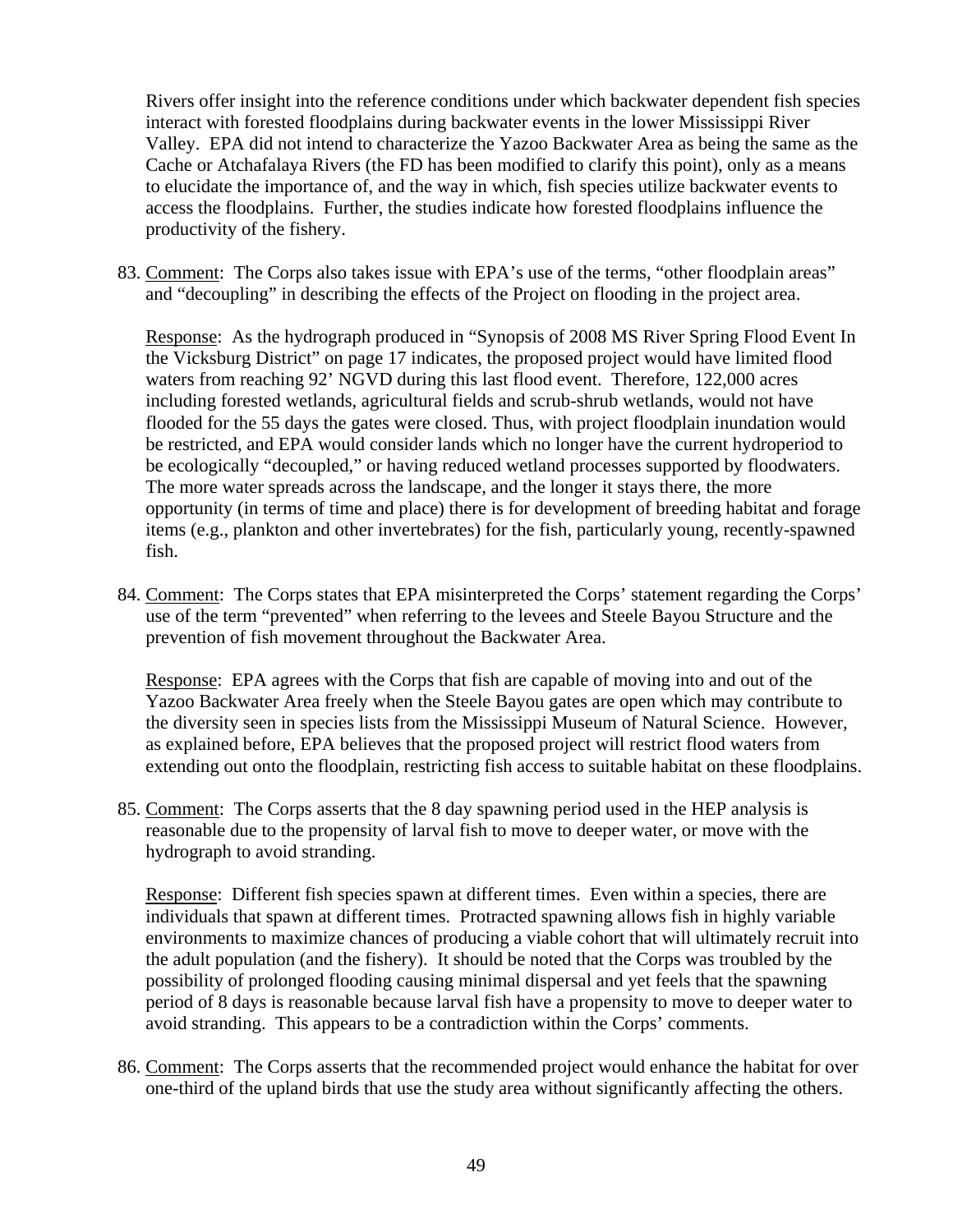Response: EPA recognizes the diversity of upland bird species which occur in the state of Mississippi and which occur in the Yazoo Backwater Area and agree that less flooding could improve habitat for upland game birds. The diversity of bird species discussed by the Corps affirms EPA's position that the area is biologically diverse. The RD discusses the effects of reduced hydroperiod as a result of the proposed project on bottomland hardwood wetlands and the waterfowl and wetland birds dependent upon them. Reduction of the flood pulse and the extent of flooding will reduce the available foraging habitat and breeding habitat for some bird species. In fact, in the Corps' comments they estimated 23 percent of the land currently flooded would not be flooded with the project. This estimate is slightly lower than the 35 percent estimate of the acreage which would not flood with the implemented project in the Synopsis of the 2008 Mississippi River Spring Flood Event. Either estimate is a significant amount of acreage representing potential losses of wetland dependent bird foraging and breeding habitat.

87. Comment: The Corps asserts the project will adversely affect 5 species of wetland-dependent mammals.

Response: EPA concurs.

88. Comment: The Corps asserts that fish species richness in the Yazoo Backwater Area is not as great as reported in the RD and that the impaired water quality, in some streams in the Yazoo Backwater Area, reduce the productivity and diversity of the fishery resource.

Response: EPA obtained the list of potential fish species occurring in the Yazoo Backwater Area from the Mississippi Museum of Natural Science (Museum) database. The database was queried for fish species occurring in Sharkey, Issaquena, Yazoo, and Humphreys County. Fish species from each county were compiled into the single list (Table 3, page 27 of the RD) against which the Corps collection records "COE" and the Fish and Wildlife Service's selection of backwater dependent species "BW-USFWS" were compared. As the title of Table 3 of the RD indicates, the 116 species from the Museum represent potential species which could occur in the Backwater Area. Several of the species listed above (i.e., Ammocrypta darters and several Etheostoma darters) were collected along the Big Black River in Yazoo County. EPA is aware, and the Corps acknowledges, that fish species can and do move and travel distances that could take them well outside the project area. However, given the distance between the Big Black River and the Yazoo Backwater Area, changes to the species list have been evaluated. Based on EPA's review of the list there are still 58 species which are dependent on backwater areas.

EPA still maintains that the fishery in the Yazoo Backwater Area is very productive under the current hydrologic regime. The Corps is correct in stating that the majority of fish in the Yazoo Backwater Area are adapted to the extreme variations in temperature, dissolved oxygen and water elevations. It is indeed this environmental variability and the ability for fish in the area to live and thrive in this variability that makes this type of ecosystem so incredibly productive. Allowing floodwaters to spread across the landscape and allowing fish access to interact with this flooding and highly variable landscape increases the productivity of area fisheries. The interplay of landscape variability with hydrology, climate, and physical/chemical conditions of the water on the floodplain becomes the driving force for fisheries in floodplain river ecosystems. It is true that the fishery has been reduced in many streams and wetland areas due to the extensive land use changes, hydrologic and geomorphic alteration of the Yazoo Basin;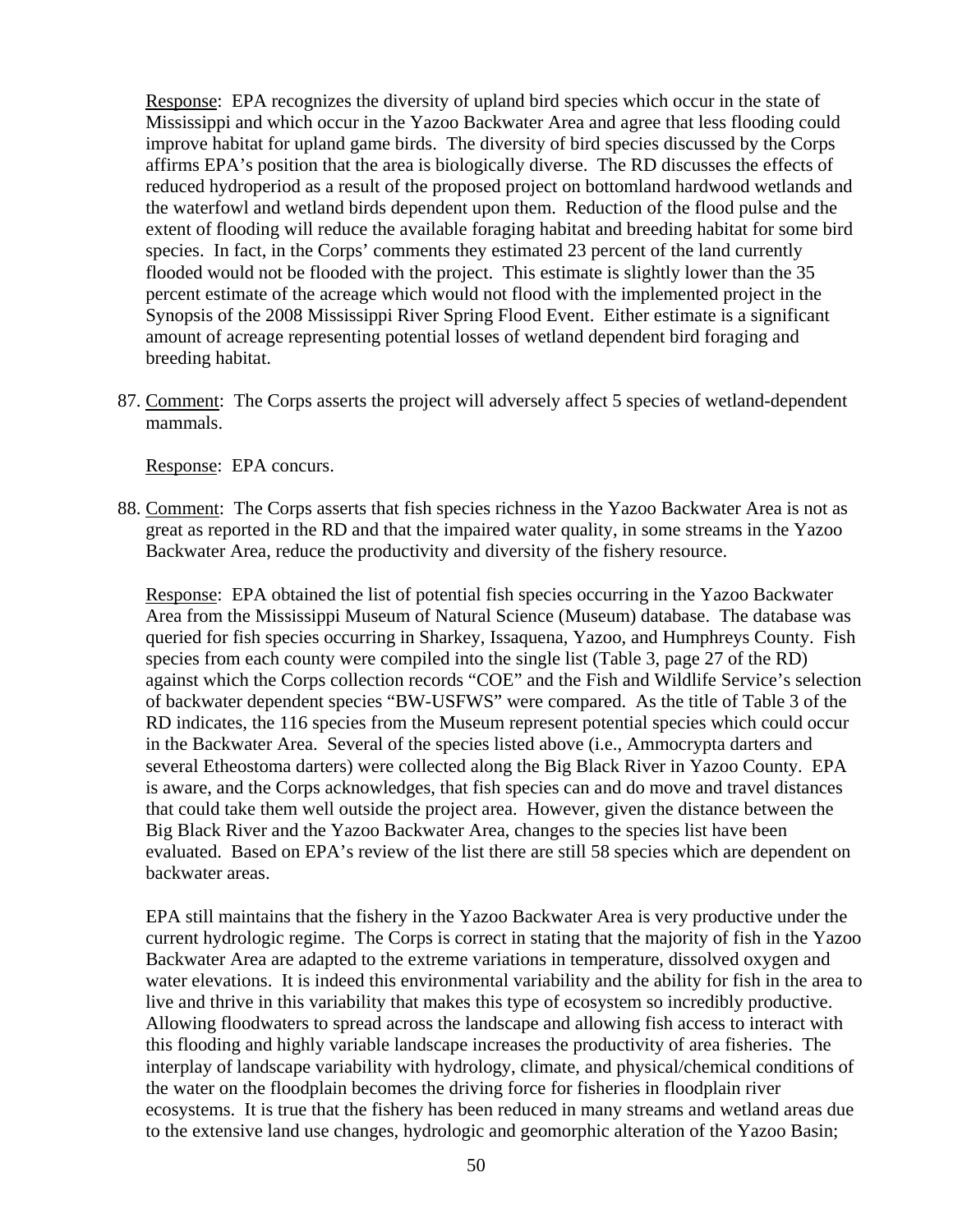however, as shown by the extensive species list, a large number of species of fish still exist in the overall project area. Additionally some harvestable species are quite productive and provide for subsistence and recreational fishing opportunities. Further adverse impacts to the fishery from the proposed project could be expected due to increased stresses from additional alteration of the existing hydrology of the project area. This could hamper recovery of the fish community in impacted streams when future restoration activities are undertaken.

- 89. Comment: The Corps asserts that the Mitigation Assessment described in Appendix 9 of the RD is flawed because:
	- the HGM calculator was designed for site specific comparisons,
	- arbitrary hydrologic conditions were used, and
	- high failure risks were assigned without scientific support.

Response: EPA utilized the Corps' HGM calculator because it can provide comparisons of impact site conditions to expected mitigation site conditions based on the quality of the two situations. The calculator compares functional capacity index scores from the impact site to those expected at the mitigation site at the beginning of mitigation and at maturity of the compensation site. This approach is important because it clearly illustrates the change in each of the project area's eight functions. The Corps is correct in their statement that the calculator was designed for site specific comparisons, but that is true of the HGM assessment approach used in the FSEIS as well. EPA utilized the Corps' HGM landscape data from the FSEIS for the with- and without-project conditions for forested wetlands. As stated in the Corps' HGM Assessment, included in the FSEIS and discussed in the Compensatory Mitigation section of the PD, RD, and FD, there was very little information regarding actual mitigation sites to be used for the compensation analysis for this project. The FSEIS's HGM Assessment used a long list of assumptions regarding conditions on mitigation sites. EPA utilized all of those assumptions as well in the calculation of the ratios. The only variance from the FSEIS's HGM assumptions were the modification of hydrologic variables (frequency and duration of flooding) to more accurately depict the impacts of the project.

As for using "arbitrary" hydrologic conditions, the Corps maintains that a 6.25 pecent duration is arbitrary and does not occur. However, the Corps goes on to explain in their comments that durations on the 2 year floodplain range from 1 to >34 days. The 6.25 percent duration (17 days) is well within the 1-34 day band prescribed by the Corps and was ascribed to the mitigation sites. Assigning more than a 5 percent duration for flooding (as suggested by the Corps in their comments) favors the lift provided to the mitigation sites. This 6.25 percent duration is also found in the Corps' HGM Assessment (Table 1) as the mid-point duration chosen to represent the band between 5 percent and 7.5 percent duration floods in the assessment of baseline conditions. Therefore, the use of 6.25 percent is reasonable and not arbitrary.

Just as the Corps used "no duration" to represent anticipated conditions on the mitigation sites, EPA used 0 percent duration to represent the effect of the project on areas typically flooded more frequently which will flood less frequently as a result of the project. For example, if flood waters are restricted from reaching the 2 year floodplain but every 5 years, then wetland areas typically flooded every other year will not be flooded as often. For those wetland functions and habitat characteristics which require frequent flooding, the flooding will not occur as often. If flooding at the typical or reference standard frequency doesn't occur, that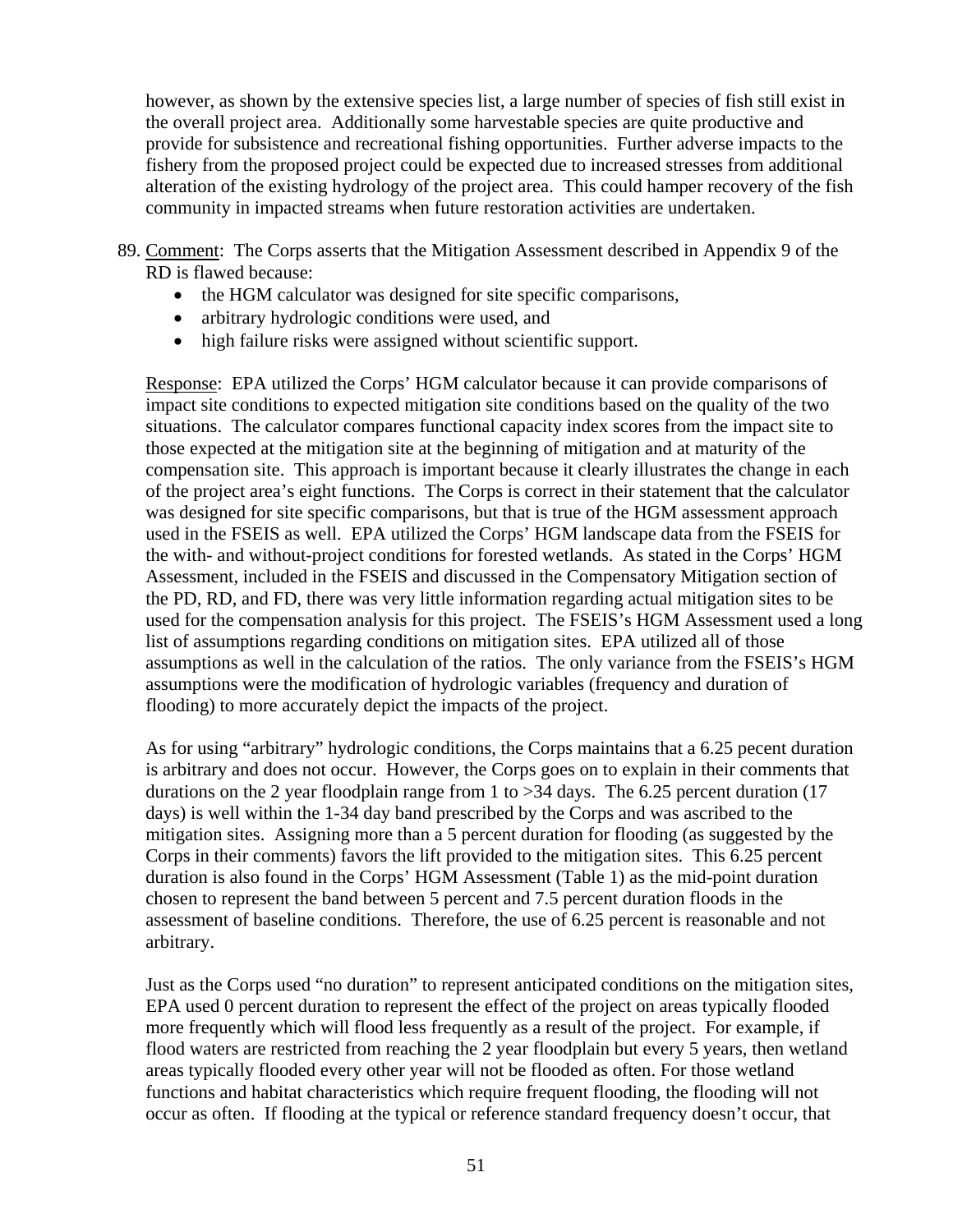area has no flooding, this is represented by 0 percent duration. In other words, if a wetland, accustomed to flooding on a 2-year return, doesn't flood during that typical time period because of the effects of the proposed pumps, it has no flooding (0 percent duration) during that typical 2-year time frame.

As for high failure risks, the National Research Council's (NRC) report on Compensating for Wetland Losses under the Clean Water Act (2001) found that often wetland area and particularly wetland functions were not being replaced. They provided recommendations for improving wetland mitigation under the Clean Water Act. The majority of these recommendations involve improving mitigation project site selection, developing more detailed mitigation plans, developing site specific performance criteria to measure restoration progress, and conducting comprehensive monitoring of sites to determine if they are achieving stated goals and objectives. In the absence of these recommended measures (which the Corps and EPA have since spelled out in national guidance and more recently codified into regulation at 33 CFR part 332 and 40 CFR part 230 subpart J), EPA feels it is appropriate to assign risk factors to mitigation sites. Studies reviewed by the NRC, in preparing its report, indicate that mitigation projects which lack the key measures outlined above, as is the case with the proposed project (see PD, RD and FD), exhibit very high failure rates (up to 80 percent failure was noted).

90. Comment: The Corps disagrees with EPA's EMAP estimate that up to 24,000 additional acres on the 2 year floodplain are impacted by the project.

Response: In conducting the impact assessment for the FSEIS, the Corps used the FEAT/FESM modeled 5 percent duration area (GIS polygon) to depict the extent of wetlands. The Corps analysis indicated that as a result of the proposed project, 67,000 acres from approximately 88.6' NGVD down to 87' NGVD would experience altered flood durations. However, the 5 percent duration "polygon" did not experience a change in flood frequency. In other words, the FEAT/FESM wetlands still flood regularly but not for as long. This is well documented in the FSEIS.

EPA has maintained, based on the EMAP survey, that wetlands occur outside the Corps FEAT/FESM 5 percent area. The EMAP survey statistically established this during the field survey in which the 3-parameter approach recommended in the Corps Wetland Delineation Manual was used to verify wetland status. A portion of the wetland acres found outside the Corps 5 percent boundary occur within the 2 year frequency floodplain. EPA looked at these additional wetland acres and compared the with- and without- project conditions to establish how many acres would lose the 2 year flood frequency. Table 8 in the RD, which appears again in the Corps' 8-1-08 comments, represents the number of acres losing the more frequent floods. This Table does not include the Corps' 67,000 acres of altered duration. Table 8 shows the change in flood frequency on wetland acres outside the Corps FEAT/FESM wetland boundary. Therefore, the Corps' estimate and the EPA estimate are separate.

91. Comment: The Corps also takes issue with EPA's assertion that wetland impacts have been underestimated, because of EPA's failure to understand the Corps basic assumption.

Response: That assumption was "that all water required to meet wetland demands was provided by backwater flooding and that precipitation did not factor in the maintenance of basic wetland functions." EPA does understand that assumption which is why we agreed with the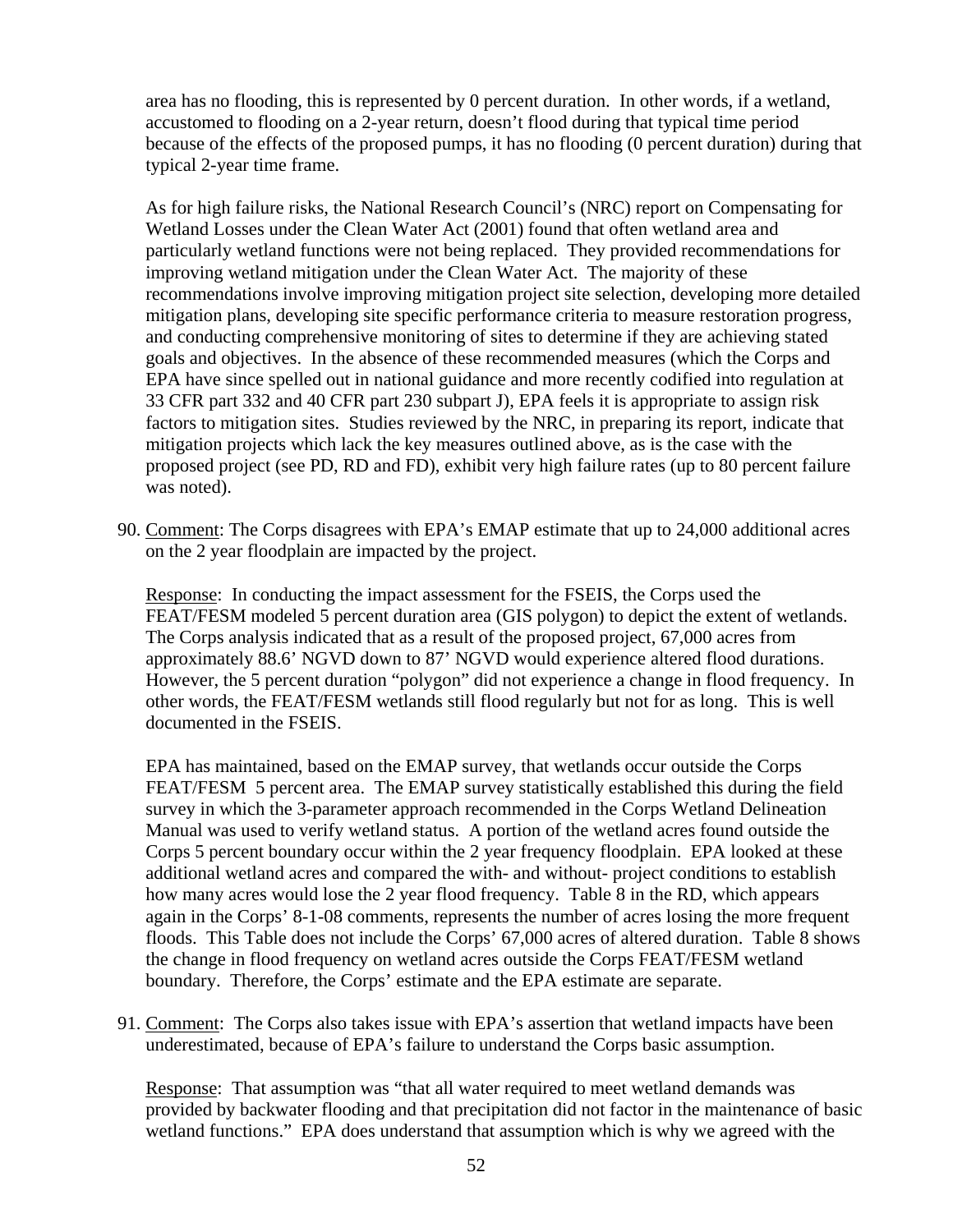HGM classification of the 5 percent duration flood polygon as "riverine backwater." EPA does understand this assumption which stipulates that wetland function is driven by flood frequency and duration, which is why when this flood regime is removed from currently flooded wetlands their HGM subclass would likely change as a result of the alteration of the water source. For example, riverine backwater wetland's predominant water source is backwater flooding. The functions ascribed to this wetland type are in large part determined by the water source and hydrodynamics. When that water source changes, i.e., flood water is no longer the dominant source, wetland jurisdictional status may be maintained by precipitation and/or subsurface water, but the functions performed by that wetland change. Regardless of the classification, EPA understands that wetland function is altered as a result of change in flooding even if the jurisdictional status of the system is maintained by precipitation.

92. Comment: The Corps contends that the project as proposed will decrease the amount of methyl mercury in fish tissue by not allowing these wetlands to inundate during portions of the year and thereby, interrupting the methylation cycle. Their evidence of this conclusion is two fold - 1) literature documentation of similar projects and 2) empirical evidence from the Steele Bayou area.

Response: On the first point, EPA believes the analysis is inconclusive as to whether or not this specific project will cause a decrease in fish tissue concentrations. The Corps bases their contention on the premise that not wetting these areas will not allow conditions to set up that are conducive to methylation and thereby, decrease the amount of methylmercury in fish tissue. While the body of evidence supplied may support this conclusion, it is unclear how this system will react once the project is in place. Merely having these areas wet less often may not decrease methylation significantly due to other considerations in the remainder of the waterbody i.e., predicted methylation rates, normal organic bedload, oxygen content, and microbial community dynamics.

In light of this, EPA similarly believes that the apparent cause-effect relationship between days of inundation and increased methylmercury in fish tissue from Steele Bayou argued by the Corps' is inconclusive. While there is a possible connection, the Corps admits that this relationship may also be due to controls on air emissions in the last 15 years which have decreased overall air deposition loadings. Because these two things may be autocorrelated in this case, placing a cause to the effect is difficult in either case and yields an inconclusive result. Therefore, picking one line of the relationship does not assure success in mitigating the effect.

Additionally, the data presented would indicate that the trend in mean fish tissue concentration has decreased from the early 1990s to 2005 (see Fig. 2 of Corps' Attachment F). The level reported in 2005 is a mean fish tissue concentration of 0.21mg/kg methylmercury. While the species of fish is not noted, this level is below the EPA water quality criterion of 0.3mg/kg. Since MSDEQ has yet to adopt this criterion into their water quality standards, EPA can only speculate as to the possible impairment status of Steele Bayou. On its face, it would appear that Steele Bayou would not be impaired for methylmercury and would be meeting water quality standards.

In conclusion, the hypothesis presented by the Corps has a sufficient amount of uncertainty in it that it cannot be concluded that the proposed project will indeed improve methylmercury concentrations in fish tissue.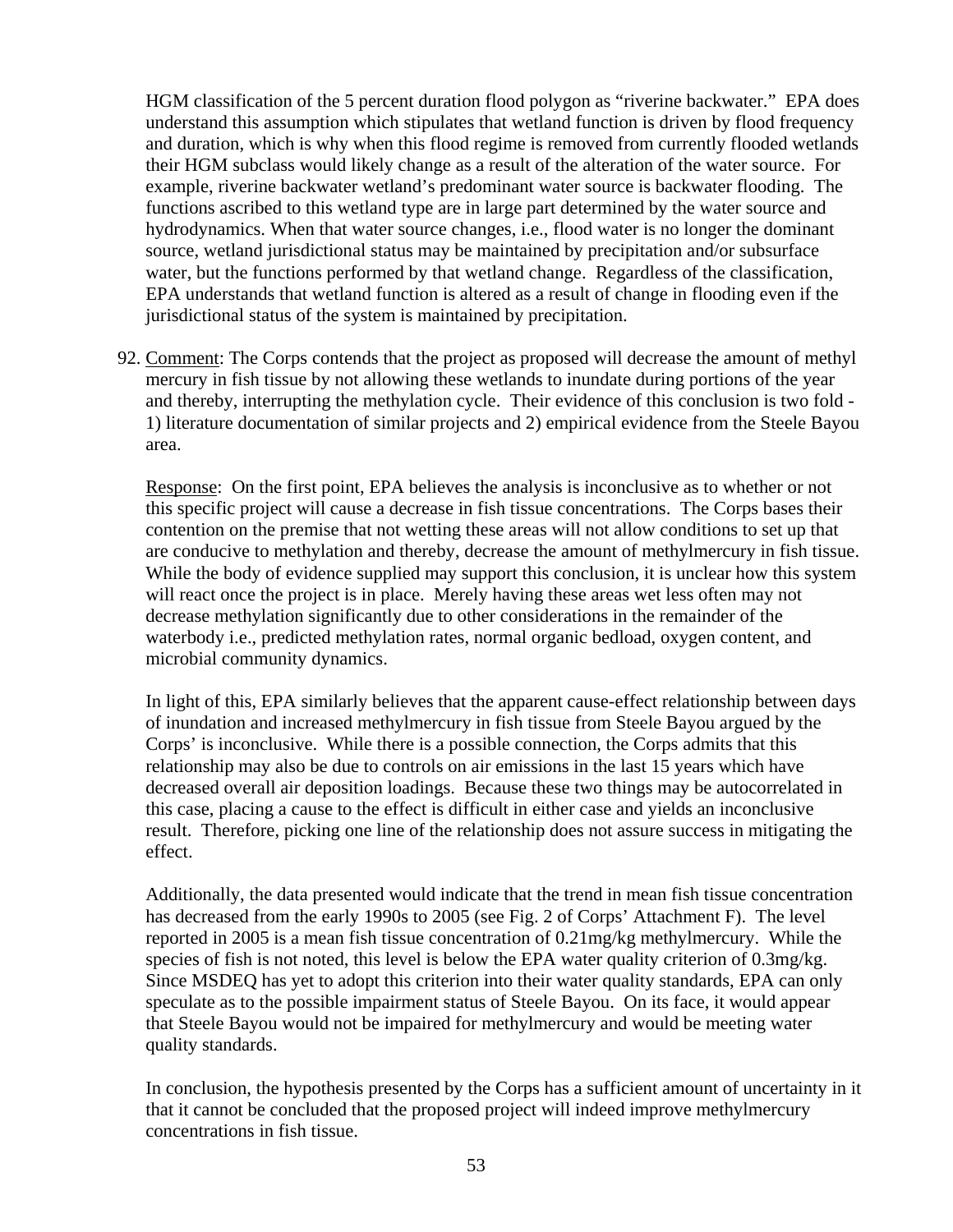93. Comment: The Vicksburg District collected larval fish samples in three general locations from April – July, 2008. Dissolved oxygen samples were collected as well. Data collected during these sampling events will be analyzed and results potentially available later this year.

Response: The EPA looks forward to reviewing the results of this evaluation when it is completed.

94. Comment: The project will not impact winter breeders or waterfowl. The conditions for pumping require both high Mississippi River waters (closing of the Steele Bayou Structure) and heavy rainfall causing backwater flooding in the drainage basin behind the Steele Bayou Structure. These conditions very rarely occur during the winter, so it is misleading to suggest that there would be pumping during winter months unless a major flood is experienced.

Response: According to Figure 6-51 from the Corps Engineering Summary (Appendix 6) the Steele Bayou floodgates can close and the pump could operate in December, January and February. In these late winter flooding situations, if the pumps were used, as predicted to occur by the aforementioned plate, wetland functions could be affected.

95. Comment: As stated in other comments, the 2 year floodplain (used by EPA) does not consider the time of year and duration of flooding (which is necessary to identify jurisdictional wetlands). Although wetlands occur in the 2-year frequency floodplain, they are not the result of backwater hydrological events and connection of wetlands in the 2-year floodplain is unconfirmed.

Response: The 2-year floodplain used by EPA is the same 2-year floodplain used by the Corps in the Aquatic, Terrestrial and Waterfowl assessments. It is also the same floodplain which the Corps is proposing to reforest and claim benefits for "wetland" functions. The wetlands identified by EMAP and agreed to by the Corps ARE jurisdictional wetlands by virtue of meeting the 3-parameters outlined in the Corps' 1987 Wetland Delineation Manual (i.e., having indicators of wetland hydrology, soils and vegetation). The fact that remote modeling done by the Corps suggests that these wetlands may not have flooding for 14 consecutive days in the growing season does not change EPA's position that the functions of these wetlands are altered by the project. As discussed in the RD and FD, the change in the backwater flood pulse will have detrimental effects on wetland functions regardless of whether the areas are flooded for 7 days or 34 days. EPA has accepted the Corps contention that the FEAT/FESM model portrays the extent of flooding caused by backwater. The wetlands identified by the field-based EMAP survey are within the area identified by the Corps as flooding by backwater on a 2 year return. Based on the area of inundation shown by the Corps in their flood models, EPA maintains that these wetlands are connected by surface water.

96. Comment: A review of Tables 78-80 in the FSEIS Appendix 10 Supplement B confirms that none of the eight wetland functions analyzed have a net loss.

Response: EPA disagrees. The term "loss of function" within HGM generally means a reduction in the level of function. The FSEIS and the RD discuss the reduction in functions as a result of the pumps. Table 78 in the FSEIS Appendix 10 Supplement B (HGM Assessment) indicates that in Year 50 of the restoration the Export Organic Carbon, Biological and Physical Removal of Elements and Compounds functions do not attain the same level of functional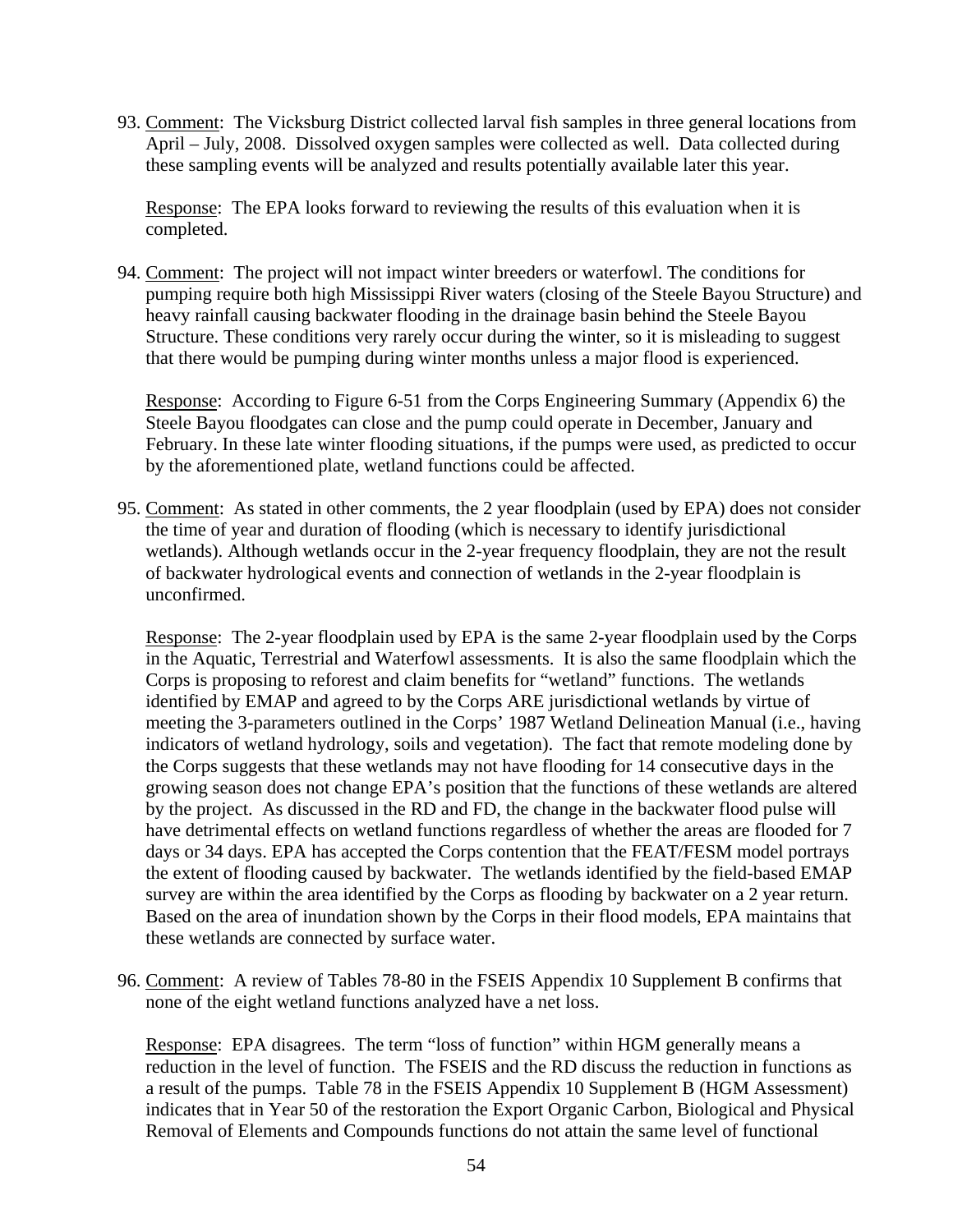capacity as previously achieved in mature forested wetlands without the project. The difference between the Functional Capacity Indices between without project and with project restoration at Year 50 for these functions indicates that full functional replacement is not achieved, constituting a "loss" or reduction in function.

97. Comment: The detain floodwater function for riverine backwater flooding does not require use of duration. Backwater wetlands do not have depressional storage, but detain floodwater by roughness from trees and bushes as water moves in and out of the wetland. It would be inappropriate to consider duration as part of the analysis.

Response: EPA disagrees. Backwater wetlands do have depressional storage by virtue of inclusion of the indicator "micro-depressional ponding" (Vpond). This variable/indicator is evident in the "Detain Precipitation and Maintain Plant Communities" functions in the Yazoo HGM Guidebook. Whereas this variable is not explicitly utilized in the "Detain Floodwater" function it does indicate that backwater wetlands do have depressional storage. In fact, the elements of roughness for this model are derived from United States Geological Survey (USGS) techniques for estimating floodplain roughness. As the Guidebook states on pg 51, "Other components of wetland structure contribute to roughness, but are not assessed here (e.g., surface micro-relief) because they cannot be estimated rapidly and reliably..."

EPA fully understands how these HGM rapid wetland assessment models were constructed and why certain variables were included and others omitted. It is correct that the HGM Guidebook does not include duration of flooding as a variable due to the inability to estimate duration at the time of model development. However, the importance of flood duration to this function is indicated by the "independent measure of the function", or the measurement which could be used to verify the floodwater detention model, which can be found on page 48 of the Yazoo Guidebook. Specifically, the authors of the Guidebook indicate that a potential independent quantitative measure of this function is the volume of water stored per unit area per unit time  $(m<sup>3</sup>/ha/$  time). It is the inclusion of time in the independent measure and in the discussion on page 49 of the Guidebook which leads EPA to conclude that duration should have been included in the modified models prepared for this project. As also explained in the Guidebook, flood frequency and roughness are used in this model because of their relation to detention time and their ability to be rapidly estimated in the field.

98. Comment: There is no documentation that the vegetation species composition in the study area has changed over the last 30 years since the completion of the Yazoo Backwater Levee and Steele Bayou and Little Sunflower Structures.

Response: EPA agrees that no long term studies were implemented during the past 30 years of hydrologic alteration of the Yazoo Backwater Area to document the change in vegetation. Hence, we do not know precisely what vegetative changes will occur as a result of further hydrologic alterations proposed by the pumps project. However, as EPA points out in the RD and FD, anticipated hydrologic changes could result in the change of wetland subclass (riverine backwater to flats) based on a change in water source. Over time, the HGM Guidebook indicates that vegetation will change and become an indicator of change in subclass, which results from a change in hydrology. As the HGM Guidebook and the studies cited in the RD and FD indicate, changes in vegetation may take several decades to occur and be detected.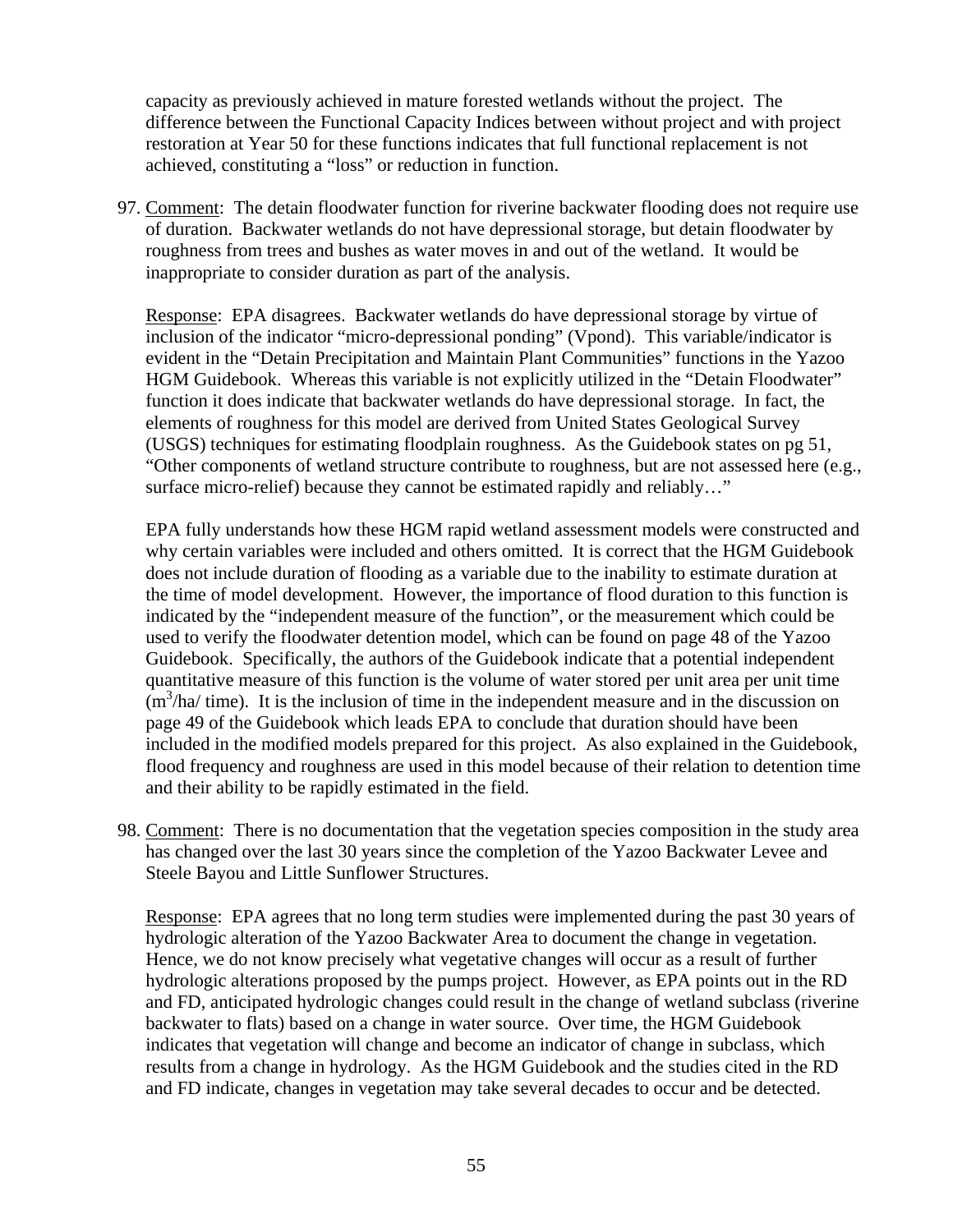99. Comment: The 2-year frequency floodplain does not consider time of year, or depth of inundation. The Corps analysis considered changes in all these factors in determining the acres of spawning habitat impacted. The reference to Table 10-10 of the FSEIS Wetlands Appendix has no correlation to fish spawning since the information in the table is not linked to water depth.

Response: EPA is aware that the Corps did not intend the analysis done in FSEIS Appendix 10 to be associated with the analysis done for fisheries. However, the Corps used the 2-year floodplain as the assessment area for the fishery assessment. The Corps has further maintained that their wetland assessment area is totally contained within the 2-year floodplain. Therefore, the fishery assessment area could be larger in extent than the 5 percent duration wetland assessment area. Table 10-10 shows the change in acres from duration bands (5 percent) which exceed 8 days (fish spawning period used in the HEP analysis) to duration bands less than 8 days (2.5 percent or 7 days). The change in duration bands is based on the changes in stage, or elevation (or depth), as is the entire FEAT/FESM analysis. The RD, FD and FSEIS Aquatics Appendix discuss the use and importance of forested wetlands by fish. Therefore, EPA does not agree with the assertion that the FSEIS's Wetlands Appendix has no correlation to fish spawning since Table 10-10 is linked to change in duration which is linked to change in time which is linked to change in depth and which is linked to prime fisheries habitat.

100. Comment: We have commented before that the species selected for the HEP assessment were reviewed by EPA and FWS, and are appropriate (i.e., use the floodplain habitat for spawning and rearing). Appendix 11 to the Corps FSEIS indicates that the species selected for evaluation would in fact utilize the floodplain habitat for spawning and foraging.

Response: EPA has reviewed Appendix 11 and disagrees with the assertion that all species in the HEP analysis utilize the floodplain for spawning and foraging. Appendix 11 indicates that ghost shiners and speckled chubs spawn primarily in rivers. Freshwater drum and threadfin shad generally spawn in open river channels. This seems to be counter to the assertion that all fish species evaluated used floodplains for spawning and foraging.

101. Comment: Monitoring of reforested mitigation lands purchased and reforested by the Vicksburg District for other projects have shown that the environmental resources are being achieved at a rate faster than projected.

Response: EPA has reviewed the reports on Monitoring/Functional Assessment of Selected USACE Reforested Bottomland Hardwood Sites in the Yazoo Basin included in the FSEIS. In general, the reports indicate that the trees which were planted are growing. Based upon the reliance of HGM models on vegetation, it is not unexpected that results would show improvement based on the increased density, cover, and composition of the vegetation. However, the HGM assessments utilized remote data or assumptions about the hydrologic regime (rather than actually field based monitoring of hydrology). Using these assumptions or the remote data, the conclusions are that hydrology is intact on the reforestation sites. Due to the nature of the proposed pumps project and the anticipated impacts on flood frequency and duration, actual hydrologic monitoring would have to be undertaken to actually assess the restoration of the riverine backwater ecosystems which are being impacted. Using FEAT/FESM results to predict and confirm hydrology for wetland mitigation will not be adequate.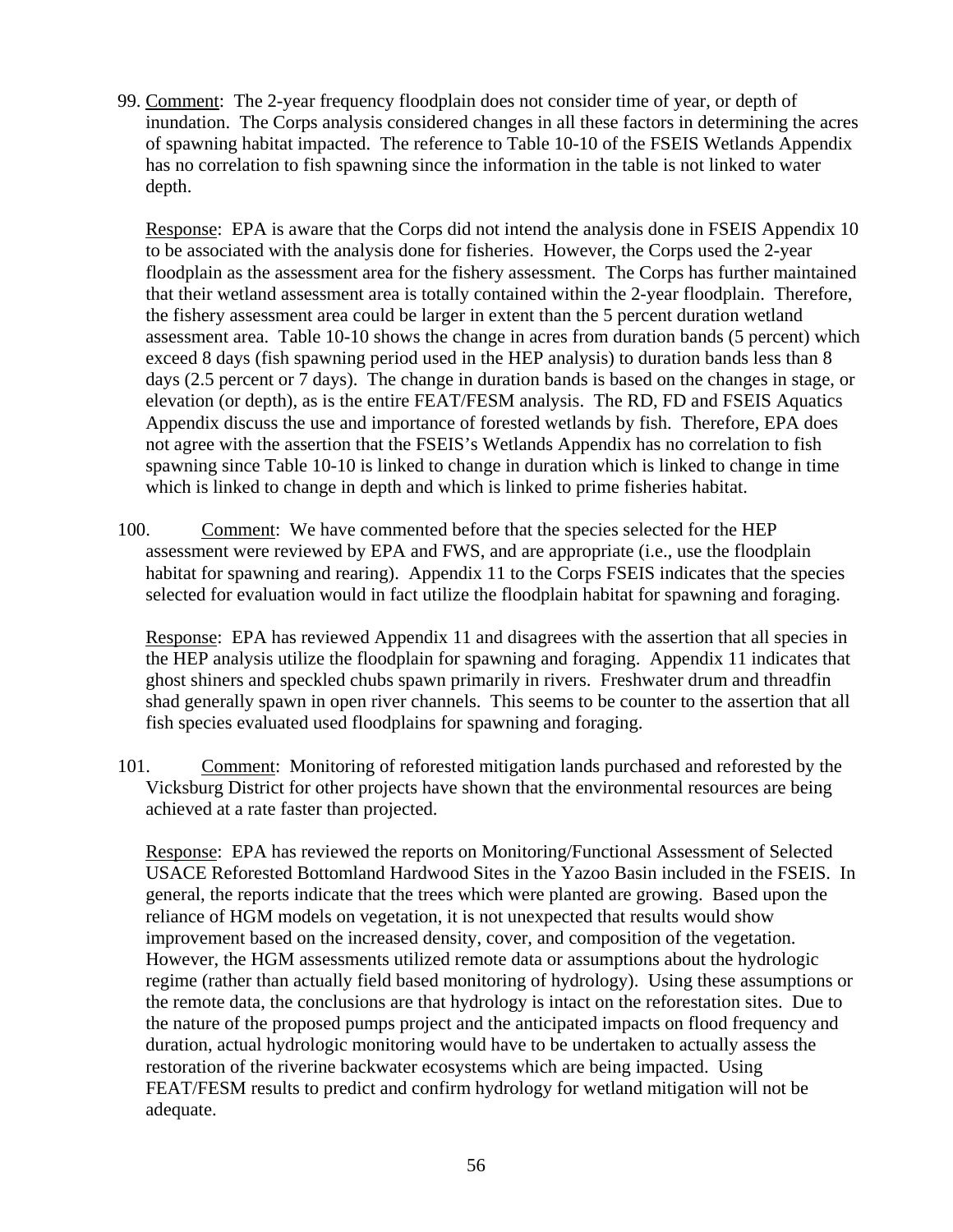102. Comment: We are very concerned that EPA participated in the HGM process, and has now introduced a new tool to evaluate the compensatory mitigation. The HGM Compensation Ratio Calculator Version 3.3 was not used by the Corps, and it does not appear that the information presented Appendix 9 of the RD was previously provided to the Corps. That is arbitrary and unfair to the Levee Board and the commenting public.

Response: The HGM Compensation Ratio Calculator is a Corps' product. The decision to use it or not was the Corps'. Appendix 9 of the RD (Appendix 8 in the FD) discusses EPA's rationale for using the calculator. Much of the information on functional capacity index (FCI) scores was taken from the FSEIS' HGM assessment. EPA did modify flood frequency and flood duration variable values to recalculate FCIs for the various scenarios in the analysis. These changes in flood frequency and duration were predicted by the Corps' hydrologic analysis. Results of the analysis have been shared with the Corps and the Levee Board.

103. Comment: The text in Appendix 9 of the RD describes the basic assumptions used with regard to the compensation sites. However, we cannot ascertain from that Appendix what basic assumptions were used for the impact sites.

Response: The text on page 3 of Appendix 9 of the RD states that in the first scenario, "project impacts and mitigation conditions are the same as stated using the Corps' assessment data, (i.e., only duration of flooding being affected)." In addition the text goes on to explain, "…the assumptions used in the FSEIS HGM Report were placed into the spreadsheet for an impacted mature forested, riverine backwater wetland." This means that the impact occurred only through a change in flood duration. This scenario was equivalent to the Corps' impact scenario.

Throughout the analysis in Appendix 9 of the RD, the affected assumptions are that the impact site is a mature forested wetland and that the hydrology will be changed as described in the text. The tables indicate the results of modifying flood duration and frequency.

104. Comment: EPA has assumed that the mitigation sites will lack the minimum wetland hydrology of 5 percent of the growing season. Since the mitigation sites are in the one-year and two-year floodplain, assuming such a short duration of flooding in low lying areas biases the analysis.

Response: Given the level of proposed hydrologic impacts to flooding, lack of detailed mitigation plans, and dependence on willing sellers, EPA is not assuming that the mitigation sites will be sited in the 1-2 year post project floodplain. As EPA has discussed in the RD, given our mitigation analysis, we do not believe that enough land is available to accomplish mitigation for a fully functional riverine backwater wetland ecosystem.

105. Comment: Reference to results achieved on WRP land cannot be compared to that achieved by the Corps on mitigation land acquired for other projects in the Mississippi Delta. Preliminary studies by the Corps indicate that functions are being achieved on mitigation tracts at a faster rate than predicted.

Response: Corps monitoring data indicates that vegetation is growing on mitigation sites. The Corps has little or no data on the actual site specific hydrologic regime of sites reported on in the FSEIS. Without site specific hydrologic data to establish that the impacts of hydrologic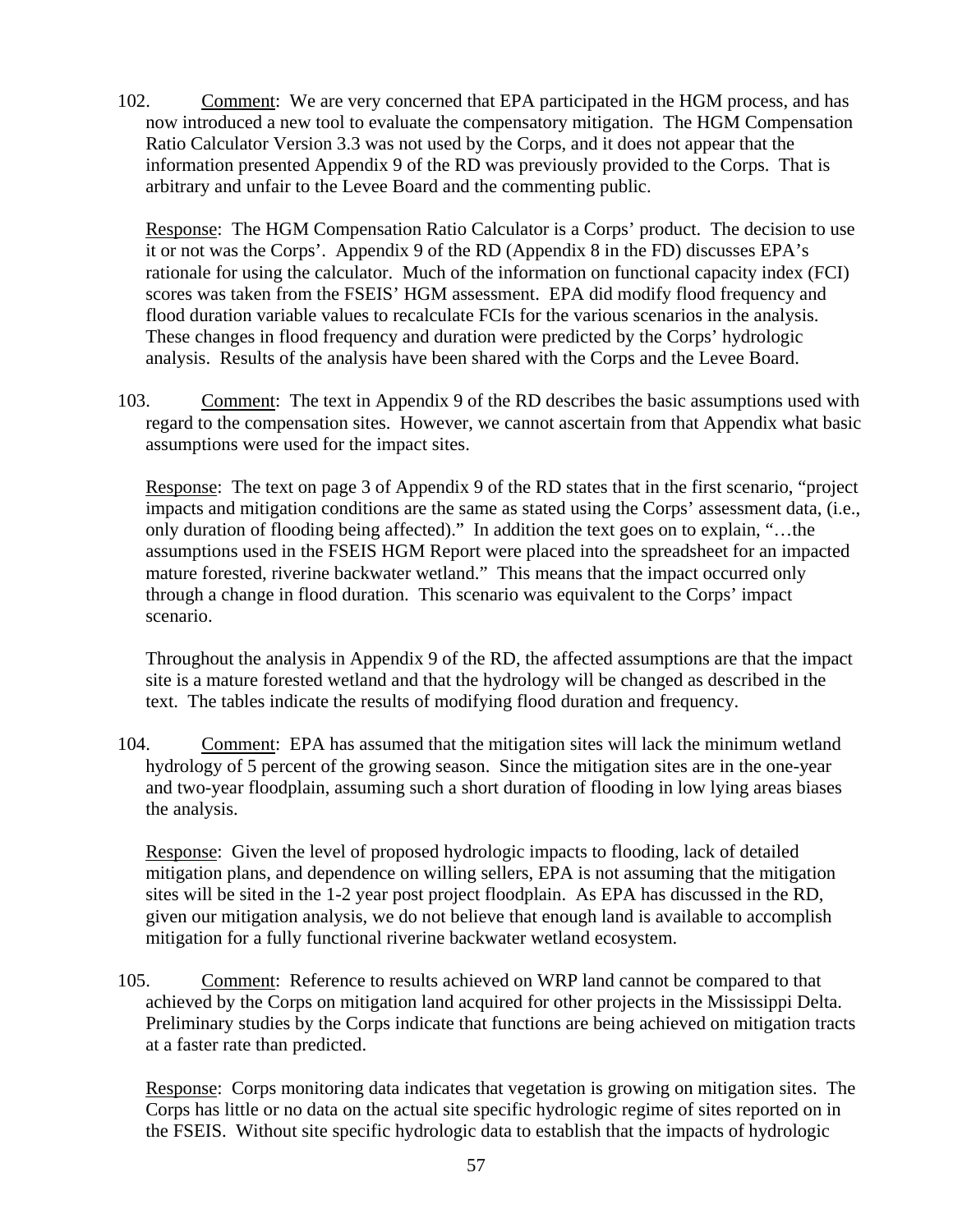modification are being replaced, the monitoring data and it's conclusions regarding functional replacement are incomplete.

106. Comment: It is inappropriate to use the Corps wetland impact acres for impacts below 88.6 and EMAP for impacts to lands in the 2-year frequency floodplain.

Response: In conducting the impact assessment for the FSEIS, the Corps used the FEAT/FESM modeled 5 percent duration area (GIS polygon) to depict the extent of wetlands. The Corps analysis indicated that as a result of the proposed project, 67,000 acres from approximately 88.6' NGVD down to 87' NGVD would experience altered flood durations. However, the 5 percent duration "polygon" did not experience a change in flood frequency. In other words, the FEAT/FESM wetlands still flood regularly but not for as long. This is well documented in the FSEIS.

EPA has maintained, based on the EMAP survey, that wetlands occur outside the Corps FEAT/FESM 5 percent area. The EMAP survey statistically established this during the field survey in which the 3-parameter approach recommended in the Corps Wetland Delineation Manual was used to verify wetland status. A portion of the wetland acres found outside the Corps 5 percent boundary occur within the 2 year frequency floodplain. EPA looked at these additional wetland acres and compared the with- and without- project conditions to establish how many acres would lose the 2 year flood frequency. EPA estimates that up to 24,000 acres occur in the band which represents the 2-year floodplain with-out and with- the project. These acres were not accounted for by the Corps, and are not in the same polygon evaluated by the Corps in their impact assessment, thus they are additional acres. EPA recognizes that the two estimates were derived differently and cannot be mathematically "added" but the acres abandoned by the 2 year flood are "extra" acres which needed to be assessed.

107. Comment: EMAP does not have the ability to determine the source of hydrology on wetlands they claim to be impacted above the Corps assessment.

Response: EPA concurs on this point which is why the EMAP analysis was done using the Corps flood polygons.

The project sponsor and/or the Corps raised a number of comments regarding information provided by the FWS, including Appendix 4 of the RD, a June 2008 report produced by the FWS entitled "Fish and Wildlife Resources Associated with the Yazoo Backwater Area: Certain Life History Aspects, Ecological Relationships, and Effects Anticipated as a Result of Reduced Flooding." A number of the comments provided by the project sponsor on Appendix 4 were also provided in earlier communications with EPA and are addressed above. Thus, EPA asked the FWS to respond to any additional issues raised by the project sponsor and the Corps. Below are responses to these comments provided by the FWS.

108. Comment: FWS doesn't provide any documentation to support specific negative impacts to the four FWS National Wildlife Refuges.

Response: FWS's comments on the FSEIS dated Jan. 18, 2008, provide Table 2, page 11, which details reductions in frequency and duration of flooding on the four refuges (e.g., Panther Swamp NWR 5,260 acres of reduced flooding within the 2-5 year floodplain; Theodore Roosevelt NWR reduced flooding on 433 acres within the 2-5 year floodplain; Yazoo NWR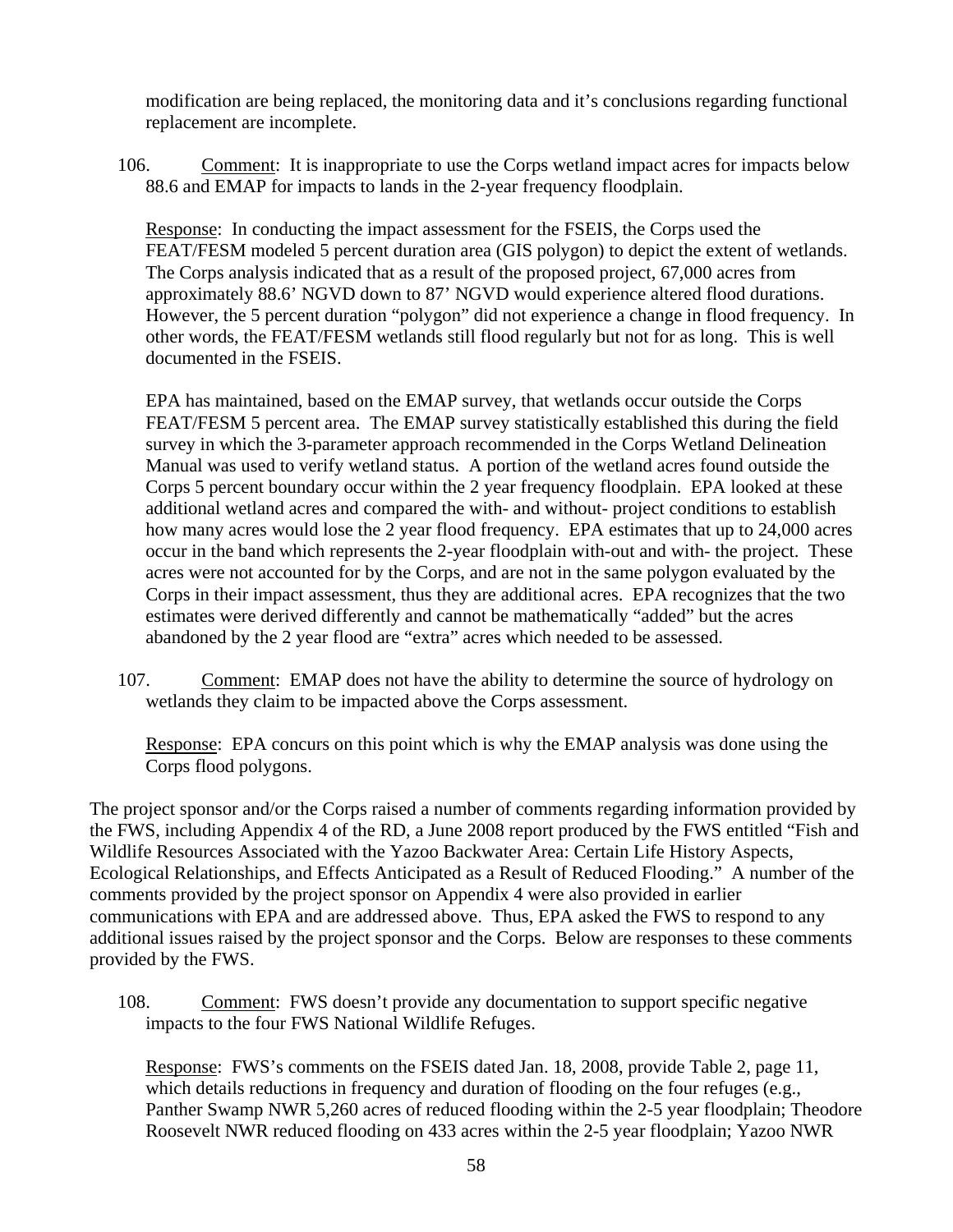reduced flooding on 189 acres within the 2-5 year floodplain; and Holt Collier NWR reduced flooding on 265 acres within the 2-5 year floodplain). All of FWS's analysis was based on Corps' GIS data (pre vs. post project), on-the-ground observations, and other scientificallybased analysis. FWS's analysis was factual and scientifically reproducible.

109. Comment: The 1956 FWS report included impacts from the Yazoo Headwater Project.

Response: Yazoo Headwater Project runoff flows into the lower Yazoo Basin project area. In the early stages of flood control planning, 52 years ago, it was appropriate to discuss impacts within the entire Yazoo Basin. The impacts of the Big Sunflower River Maintenance Project, which overlaps 80 percent of the Backwater project area, are discussed in the Corps' FSEIS for the Yazoo Backwater Project.

110. Comment: The discussion of the blue sucker (*Cycleptus elongates*) as being listed as a fish of special concern being found in the Project Area. The Literature Cited indicated that (Hand and Jackson, 2005) reviews "Blue sucker stock characteristics in the upper Yazoo River Basin, Mississippi." That is not the Project location or, more importantly, location of impacts projected from the Project. This is just another case of FWS reaching to justify its opposition to this Project.

Response: According to the FSEIS (Appendix 11), the Corps documented the blue suckers' occurrence in the Yazoo Backwater Area.

111. Comment: In 2006, after engaging in consultation over endangered species in the Yazoo Backwater Project area, the FWS formally concurred with the Vicksburg District that the Yazoo Backwater Project will not affect the Louisiana Black Bear. FWS further stated that the project may be "beneficial" for the Louisiana Black Bear.

Response: If the proposed reforestation plan is not successful and the project induces the clearing of forest land, the Yazoo Backwater Area project may adversely affect the black bear. Further, forest mitigation and enhancement efforts that could specifically restore bear corridors and fill patches of forest habitat were not included in the FSEIS's mitigation plan.

112. Comment: Twin Oaks, Mahanna, and Lake George Wildlife Management Areas were all acquired to provide terrestrial mitigation. Flooding has hindered mitigation efforts at Mahanna and Lake George. When the Mississippi Department of Wildlife Fisheries and Parks (MDWFP) wanted to establish waterfowl habitat as part of Mahanna, FWS objected. The features of the Recommended Plan will benefit all three properties.

Response: Flooding for waterfowl and terrestrial wildlife habitat are compatible management tools for forested wetlands. Seasonal flooding is a natural part of these ecosystems. In the past, there were disagreements among the Corps, FWS, and MDWFP on the management emphasis at the three subject Management Areas. Those disagreements have been resolved.

113. Comment: Refuges have sign-in stations at the entrances. Why did FWS elect to provide "estimated" information instead of actual visitor data? Moreover, it is misleading to suggest that backwater flood reduction would cause a reduction in visitors to refuges. Such a conclusion depends on the acceptance that the Project would so change the fauna and flora of these refuges that visitors would lose interest.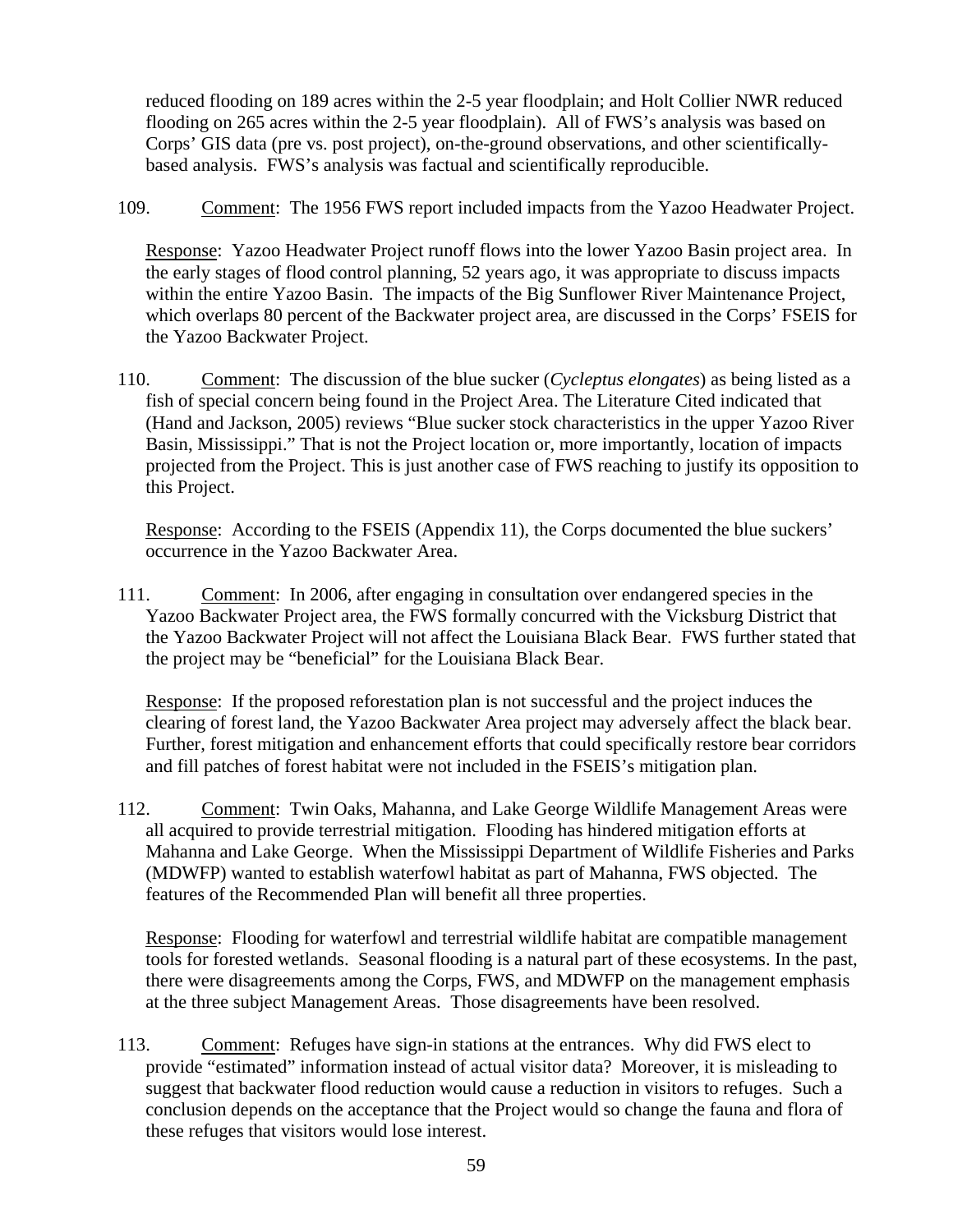Response: Refuge sign-in stations are voluntary and are not utilized by all visitors. Further, the sign-in data requested does not cover all the uses available on refuges. Therefore, refuge personnel look at other indicators such as number of vehicles in parking lots and numbers of visitors observed. FWS has determined that the reductions in flooding would, over time, change the flora and fauna to the point that visitation at the refuges would be reduced.

114. Comment: The proposed project will not impact fishing interests of the NWRs. There is only one boat ramp at Panther Swamp NWR in an area not impacted by the project. No other boat ramps are available at NWRs or state managed areas.

Response: Much of the fishing on public areas is done from the bank. Some fishermen simply launch their small boats without the use of a ramp. FWS estimates of fishermen use on refuges are based on observations by FWS biologists.

115. Comment: The 112,600 acres reference by FWS involves the 2-5 year floodplain. This is the total acreage involved (Table  $10 - 10$ , FSEIS Wetlands Appendix) and not the change in acres flooded for 8 consecutive days to a depth of 1 foot from March to May. The water regime required by the fisheries resource does not extend over the total flooded area or meet the seasonal requirements of the fisheries resource.

Response: The fishery resources would not use every acre of the 112,600 acres, but a significant portion of the flooded area would be utilized. FWS developed the reductions in flooding based on Corps' GIS data. FWS has not determined the depth and number of days of flooding associated with the 112,600 acres. Also, less flooded areas (less depth) do provide valuable nutrient input, detritus sources, and shorter period refugia for smaller fish, albeit for less than eight consecutive days. Therefore the entire 112,600 acres we reference do indeed provide benefits to fisheries in the area.

116. Comment: FWS questions the use of eight consecutive days for spawning. FWS indicates that flooding to one inch for one hour is suitable for spawning. It is wrong to think that every inch of flooded land for any amount of time is suitable fisheries habitat.

Response: Utilizing literature and discussions with fishery biologists, eight consecutive days of flooding is a minimum length of time to successfully spawn. Larval fry are extremely vulnerable for the first 7 to 10 days, particularly to predation. If those fry are forced, by loss of flooded habitat, into deeper channels prior to 21 to 30 days of growth, a fish spawn may be successful, but survival rates of the fry are minimal. So, the spawn may be successful, but the recruitment of young to adult is very low. FWS concurs that every acre of flooded habitat cannot be utilized for fish reproduction. However, the entire 112,600 acres we reference do indeed provide benefits to fisheries in the area.

117. Comment: Panther Swamp NWR has approximately half of its land area in the Project area and will be impacted by the operation of the pumps. It should be noted that the FWS has had a problem on this NWR with flooding and has had the Corps and others assist with alleviating these problems. That is, EPA fails to describe some of the real life management of this NWR, which is adversely impacted by high floodwaters. This goes back to the need to manage water for all interests, a function available with the pumps.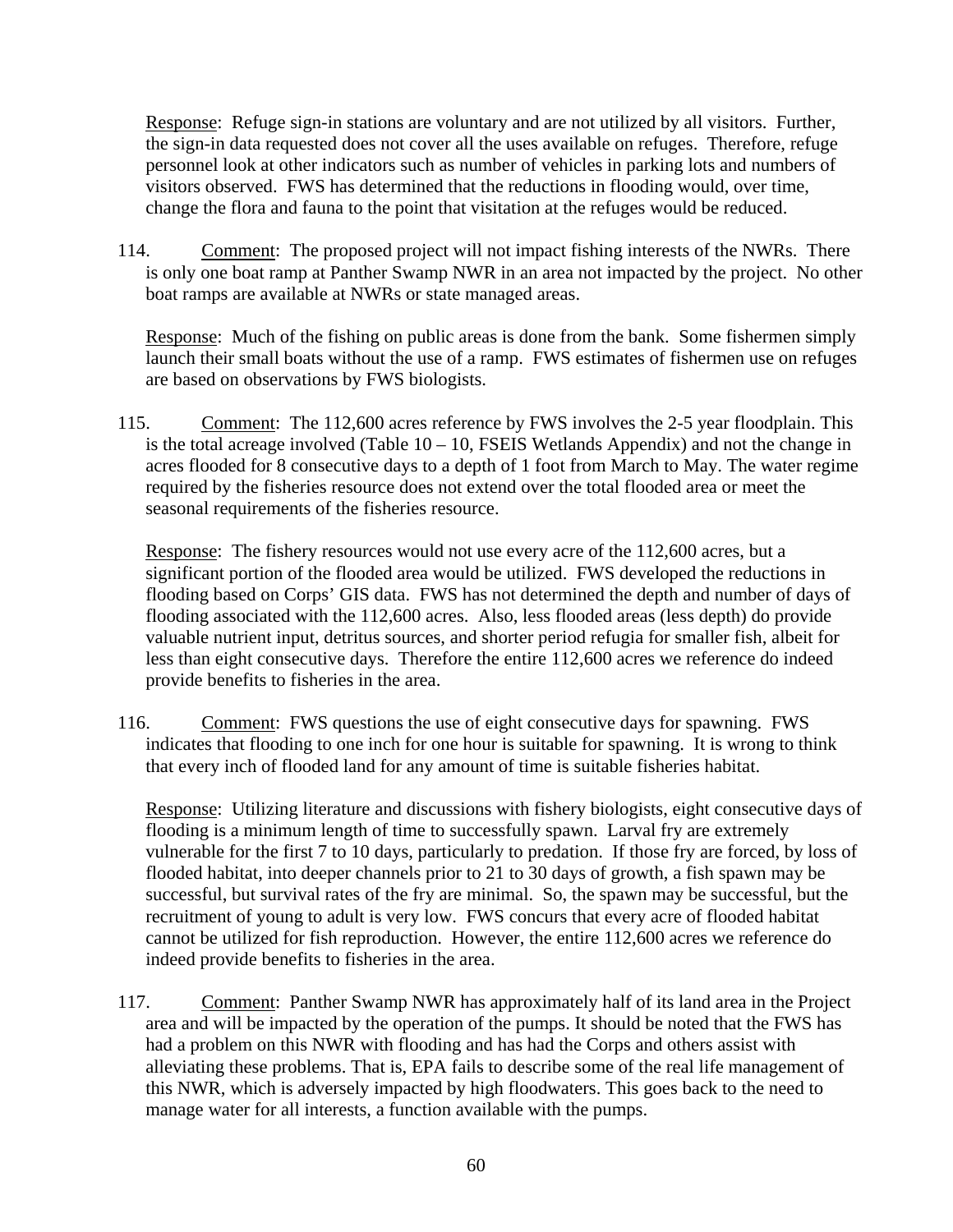Response: Panther Swamp NWR is bisected by the Will Whittington Canal and Levees, a Corps project, which largely contributes to the water level problems on the refuge. As stated previously, the proposed project would reduce biologically productive flooding on Panther Swamp by 5,260 acres within the 2-5 year floodplain.

118. Comment: Other sites identified by EPA are not subject to impact from the proposed project. The Yazoo NWR is all above elevation 90 feet and has weirs constructed in Steele Bayou to assist with managing water in this facility. The Holt Collier NWR is all above elevation 100 and will only be impacted by a 100-year event. The Theodore Roosevelt NWR is just now being developed and it would be difficult to address impacts. If the interpretive center is constructed in the Study area, it will have to be flood proofed without the completion of this project.

Response: Table 2 of FWS's Jan. 18, 2008, comment letter regarding the FSEIS describes reduced flooding impacts of the proposed project to all NWRs. The 2 year flood elevation at Steele Bayou is 91 feet. The proposed project would reduce flooding within the 2 to 5 year floodplain by 112,600 acres, and those drier acres would then become the 5 to 10 year floodplain. No mitigation is provided for reductions in flooding of wetlands above the 2 year event (91 feet), including those on Yazoo NWR. The weirs on Yazoo NWR were constructed by the Corps as mitigation features for adverse impacts to the refuge from previous Yazoo Basin flood control projects. Depending on the site location, the interpretive center may not have to be flood proofed. Additionally, flood proofing is a widely accepted nonstructural, flood damage reduction measure.

119. Comment: The impacts to waterfowl associated with the proposed project will be negligible including impacts on the NWRs and wildlife management areas. The 55 year period of record documents that the pumps would have been operated less than three (3) days a year on average during waterfowl hunting season. All of these areas depend on artificial water or precipitation, not backwater flooding, to provide the waterfowl habitat.

Response: The impacts to waterfowl are related to long-term, adverse impacts to spring breeding and rearing habitat for species such as the wood duck and hooded merganser, as well as the reductions in spring flooding that ultimately, over time, alter the flora and fauna that waterfowl depend on during the breeding and wintering period.

120. Comment: The FSEIS Appendix 11 provides a complete evaluation of the impacts to wildlife in the Project Area. The HEP team determined the species to be evaluated and the method to be used to evaluate impacts and computation of compensatory mitigation if required. The non-structural feature of the Corps Recommended Plan more than offsets any impacts to wildlife and fisheries resulting from the operation of the pumps.

Response: FSEIS Appendix 11 addresses the impacts of the project on fisheries and not the complete suite of wildlife species in the Project Area. FWS has reviewed the HEP analysis and believes that certain species chosen for the HEP analysis (i.e., ghost shiners, speckled chubs, and threadfin shad) generally spawn in rivers. Utilizing species which generally prefer to spawn in rivers rather than species which rely on the shallower floodplain areas for spawning could bias the results of the HEP analysis by showing these evaluated species as not greatly adversely affected by the project.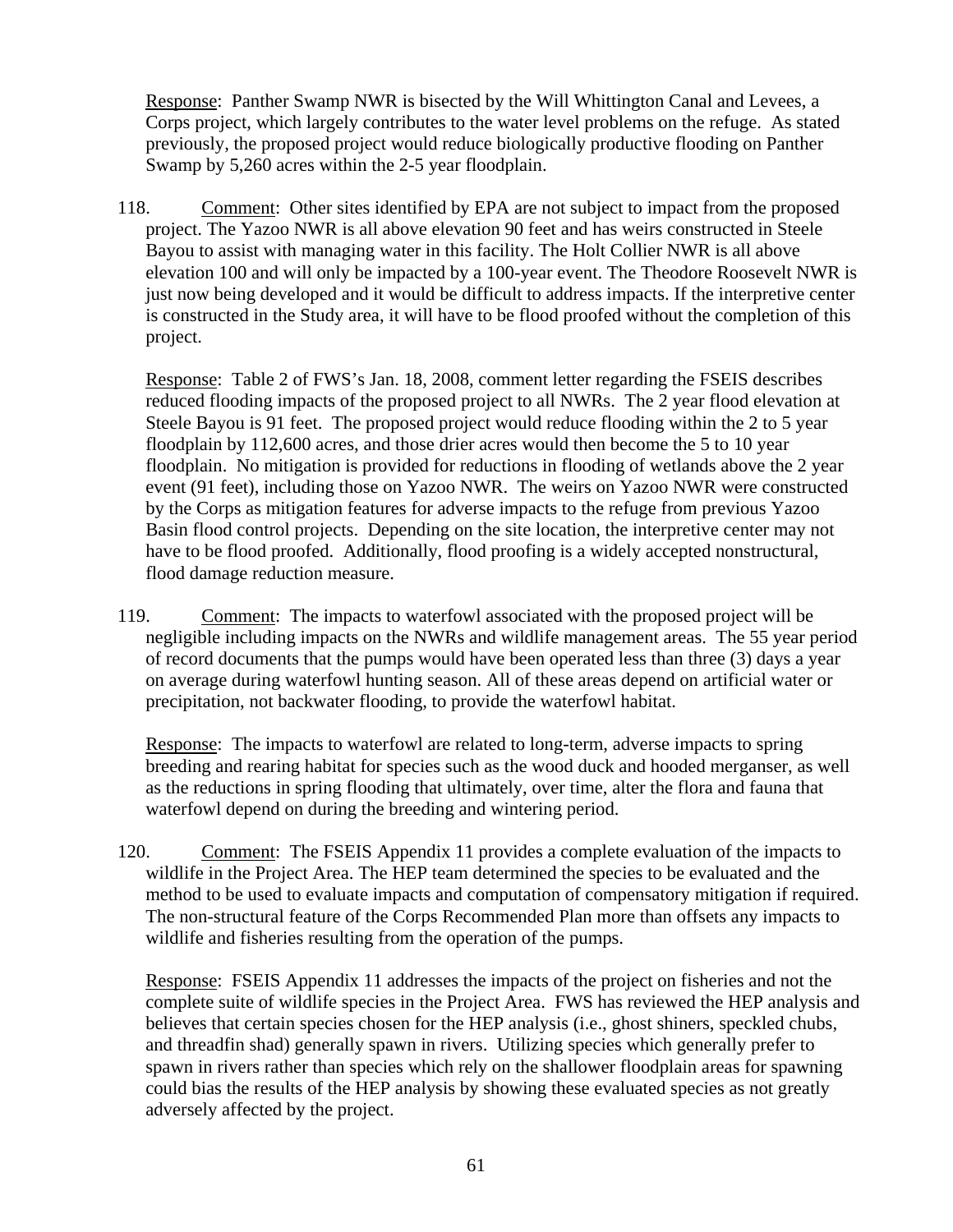121. Comment: Of the citations included as part of Appendix 4 (e.g., on pages 24 and 25), only one provides any data specific to the Project Area. Although much of the data in these studies can be applied to the resource in the Project Area, the FWS has failed to consider or evaluate the difference in hydrology, timing, duration, and climate when they try to compare general information to the watersheds in the Project Area and the Recommended Plan.

Response: The FWS disagrees with the project sponsor's assertion that we have failed to consider the difference in hydrologic regime between the area where studies were conducted and the Project Area. The FWS's comments are based on our review of the best available science, which includes information contained in the FSEIS as well as additional literature and technical documents describing wetland, fisheries and wildlife resources in the Yazoo Backwater Area and in similar riverine backwater wetland systems. The FWS does understand that studies conducted in other areas of the LMRAV do need to be carefully considered in order to assess the pertinence of the information presented to the project area. The project sponsor is correct in its assertion that not all of the information presented in the numerous scientific studies cited in our comments is all directly applicable to the project area. That is why the FWS used a number of studies where possible from similar habitats with similar if not the same species found in the Project Area, upon which to rely for background information.

Further, the FWS participated in numerous site visits, technical meetings and forums, and reviews associated with the wetland, fish and wildlife resources found in the Yazoo Backwater Area and how these resources would be impacted by the proposed Project since the 1970's. Moreover, between 2003 and 2005, the FWS, in conjunction with technical staff from the Corps, EPA and Natural Resources Conservation Service, conducted an EMAP study which involved extensive field investigations throughout the Yazoo Backwater Area.

When the Corps developed its HGM Guidebook for the Yazoo River Basin, upon which the entire wetland impact analysis contained in the FSEIS is based, it relied upon the best available scientific literature from inside the Yazoo Basin and Yazoo Backwater Area as well as relevant documents from similar systems outside the Project Area. The FWS's document took the same approach and relied on similar and in many cases the same literature and technical documents.

122. Comment: The hyperbole reflected in Appendix 4 of the RD (describing the area as one that processes such high quality resources) raises the obvious question of why after 30 years of study by EPA and over 50 years of study by FWS, there have been no studies specific to the area being funded or completed by these agencies or the similar agencies of the state of Mississippi or by the wildlife departments of the many universities who have studied these resources in other states and watersheds.

Response: As stated above, the FWS relied upon the best available scientific literature from inside the Yazoo Basin and Yazoo Backwater Area as well as relevant documents from similar systems outside the Project Area including the Mississippi Comprehensive Wildlife Conservation Strategy developed by the Mississippi Department of Wildlife, Fisheries, and Parks and the Mississippi Museum of Natural Science which evaluated wildlife habitat across the state including the Yazoo Backwater Area.

123. Comment: Also, the study concludes, "Despite the richness of BLH (bottomland hardwood) systems, many species (e.g., mice, muskrat, wading birds, waterfowl) that use these habitats have relatively high amplitude population dynamics caused by major episodic events,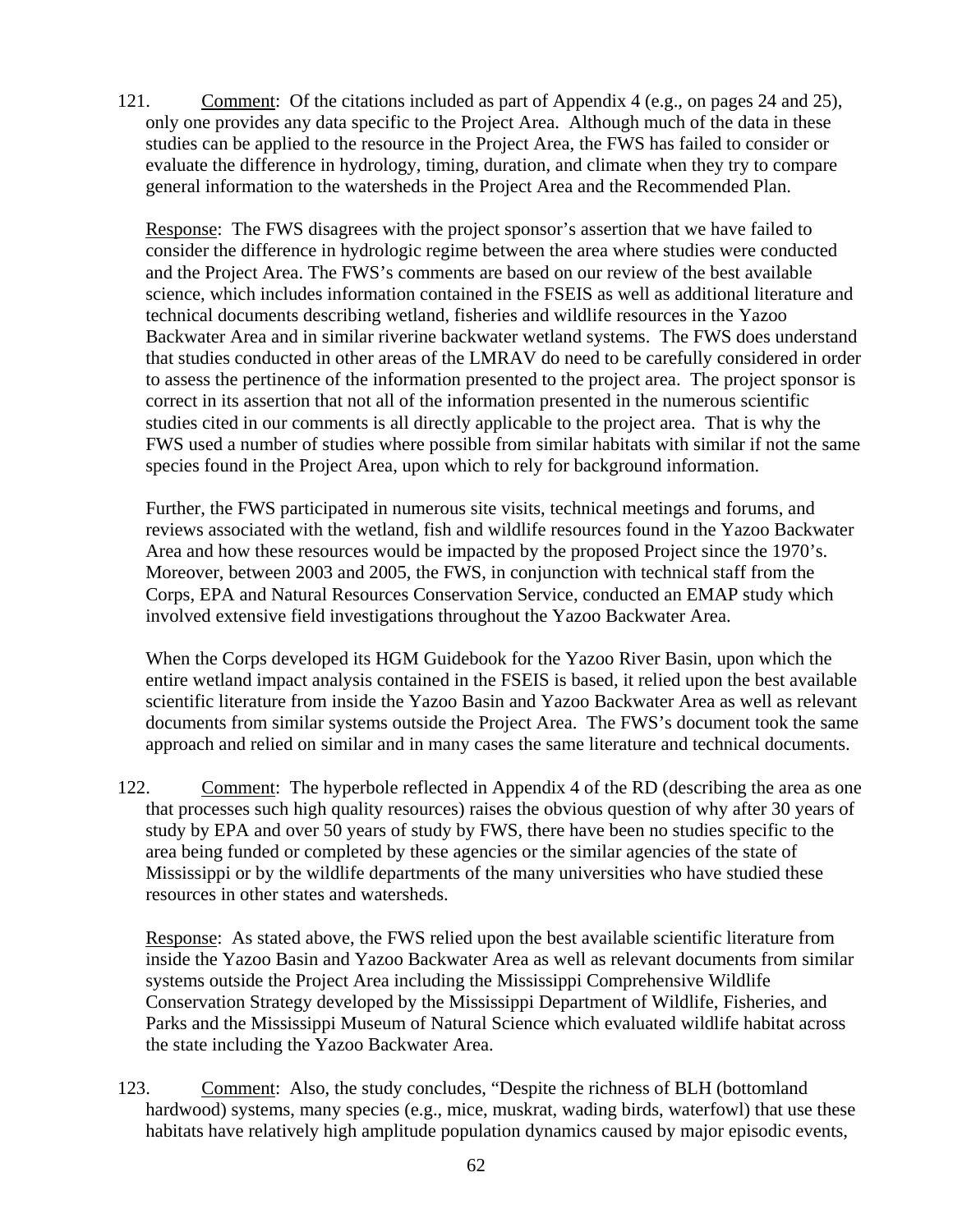especially flooding. For these species, there may be crucial points in the low ebbs of population swings that can cause significant reduction (and perhaps even extirpation) in species occurrence, at least locally." In short, the source recognizes that flooding can seriously impact these species.

Response: Populations of most wildlife species are not static, peaking and falling with environmental conditions. Flooding is also exploited by many BLH species (i.e. waterfowl, wading birds, muskrats) as an opportunity for expanded, highly productive feeding. As discussed in EPA's RD, some small mammal populations will be impacted as a result of floods, but that resource utilization of bottomland hardwood forests after floods by more mobile species is significant.

124. Comment: Further review of Hupp et al. 2005 finds that he determined "The annual period of inundation largely controls development of characteristic fluvial landforms, sediment deposition, and vegetation distribution patterns." This supports the position that raising the pump-on elevation to 87 feet (one-year frequency flood) will not result in major impacts in vegetation patterns as stated in the Recommended Determination.

Response: Vegetation within the one year frequency event may not be affected; however, the Recommended Plan would reduce the frequency and duration of flooding in wetlands above the one year event, which would affect the health and species composition of the vegetation, as well as the other fluvial processes referred to by the project sponsor, above the 87 foot one-year flood event.

125. Comment: The completion of the Yazoo Backwater Levee and structures will largely prohibit exotic species currently being found in the Mississippi River from invading the Big Sunflower and Steele Bayou systems.

Response: While the project would not prohibit exotic species currently found in the Mississippi River from entering the Yazoo Backwater Area it would inhibit their invasion. However, the Backwater Levee and structures also inhibit the utilization of the Yazoo Backwater Area by native Mississippi River fish. The survival of many of these native fish species depends upon backwater areas for spawning and nursery habitat.

126. Comment: This same reference also concludes "Exploitation of invertebrates by waterbirds can be optimized through shallow water levels, partial drawdowns that concentrate prey, and extended (3-5 week) drawdowns with "feather-edge" flooding to increase the available time and area for foraging." This is accomplished with the structural feature (14,000 cfs pump station) of the Recommended Plan. As explained in the Corps' record, the pumping station rate of water removal is slow enough to allow for the continued use of the flooded areas (over 216,000 acres before initiation of pumping) by waterfowl.

Response: The Recommended Plan reduces the frequency and duration of flooding within the two to five year floodplain by approximately 112,600 acres. Reducing how often and how long wetlands are flooded would actually result in less available productive habitat for waterbird foraging.

127. Comment: A review of Heitmeyer 2001 states "Twelve species of waterfowl are common in southern forests of the United States." The study also states that "Another nine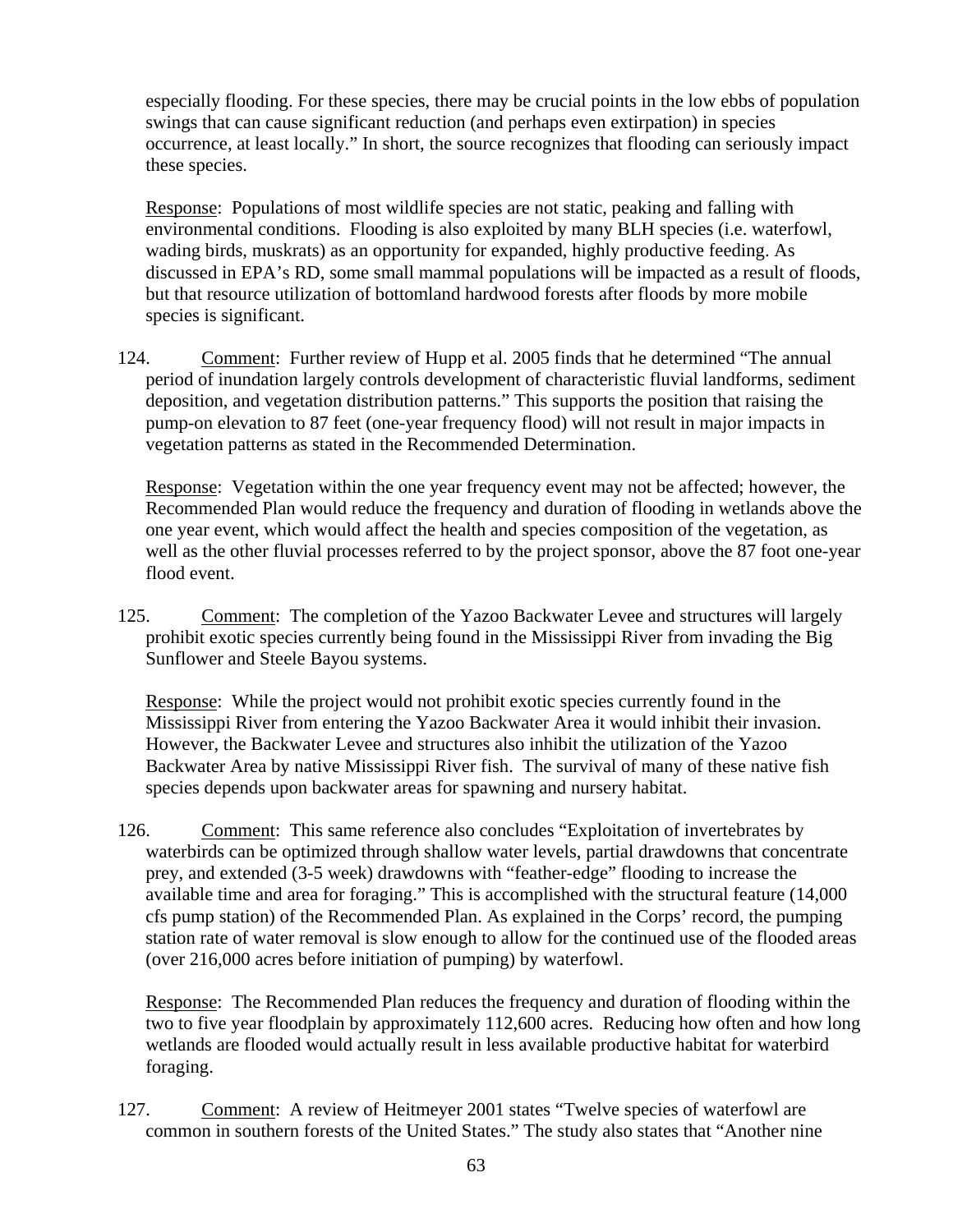species occasionally are present in southern forests but their primary range and habitat use are elsewhere." FWS has misstated and summarized data from these reports in an effort to magnify impacts. While these sources would support at most a range of 8-12 species using the Project Area, FWS asserts that there are 31 waterfowl species in the Project Area.

Response: The FWS disagrees with the project sponsor's claim that we have deliberately added species to the count of waterfowl species utilizing the Yazoo Backwater Area. In fact, the list of waterfowl from the National Wildlife Refuges indicates that 31 species occur in the Project Area.

128. Comment: Because EPA and FWS supported the Corps' view that reforestation of certain flooded agricultural land provide other offsetting ecological benefits, this quality of waterfowl feeding on agricultural land was balanced into the HGM evaluation. It is disingenuous for EPA to now advocate for the benefits of flooded agricultural land, when it previously supported the Project's efforts to reforest this same kind of land.

Response: The commenter is mistaken. The FWS has not advocated for the benefits of flooded agricultural land. The statement regarding "shallow-flooded" fields was not intended to be an endorsement of this land use, just a recognition that birds are able to utilize this land use type when mixed with other wetland habitats. The presence of a mosaic of habitats including agricultural fields as well as forested and ponded wetlands provide the habitat diversity necessary for productive migration stop-overs.

129. Comment: Also a review of "Shorebird populations, distribution and area of habitat in the Mississippi Alluvial Valley during southward migration" September, 1997 indicates a reliance on agricultural lands for habitat. The report states "the vast amount of nonforested area in the region, mostly dedicated to agriculture, may enhance shorebird corridor capabilities …." This would point out that even the fish and wildlife communities need a balance of habitat.

Response: Far more BLH forest (75 to 80 percent) was cleared for agriculture than shorebirds require. There is an imbalance, or lack of BLHs, and an over abundance of agricultural lands in the Yazoo Basin. The Recommended Plan reduces the frequency and duration of flooding within the two to five year floodplain (i.e., predominantly agricultural land) by approximately 112,600 acres. Reducing how often and how long areas are flooded would actually result in less available productive habitat for waterbird foraging.

130. Comment: The Recommended Plan benefits shorebirds with both the structural feature (pumps) to eliminate the deeper floodwater in the Study Area and the conservation feature included in the reforestation easements.

Response: The Recommended Plan reduces the frequency and duration of wetland flooding, which would result in less foraging habitat. Eliminating deeper floodwater means shallow flooding on the perimeter is also being eliminated. The conservation feature of allowing up to 10 percent of reforested areas to remain cleared is voluntary and includes features other than just shallow flooded areas for waterfowl and shorebirds.

131. Comment: The RD Appendix 4 asserts that if spring flooding frequency is reduced, this will result in "significantly reduced" survival rates of northward migrating shorebirds. The Corps' record demonstrates that the Project will not affect the one year frequency flood and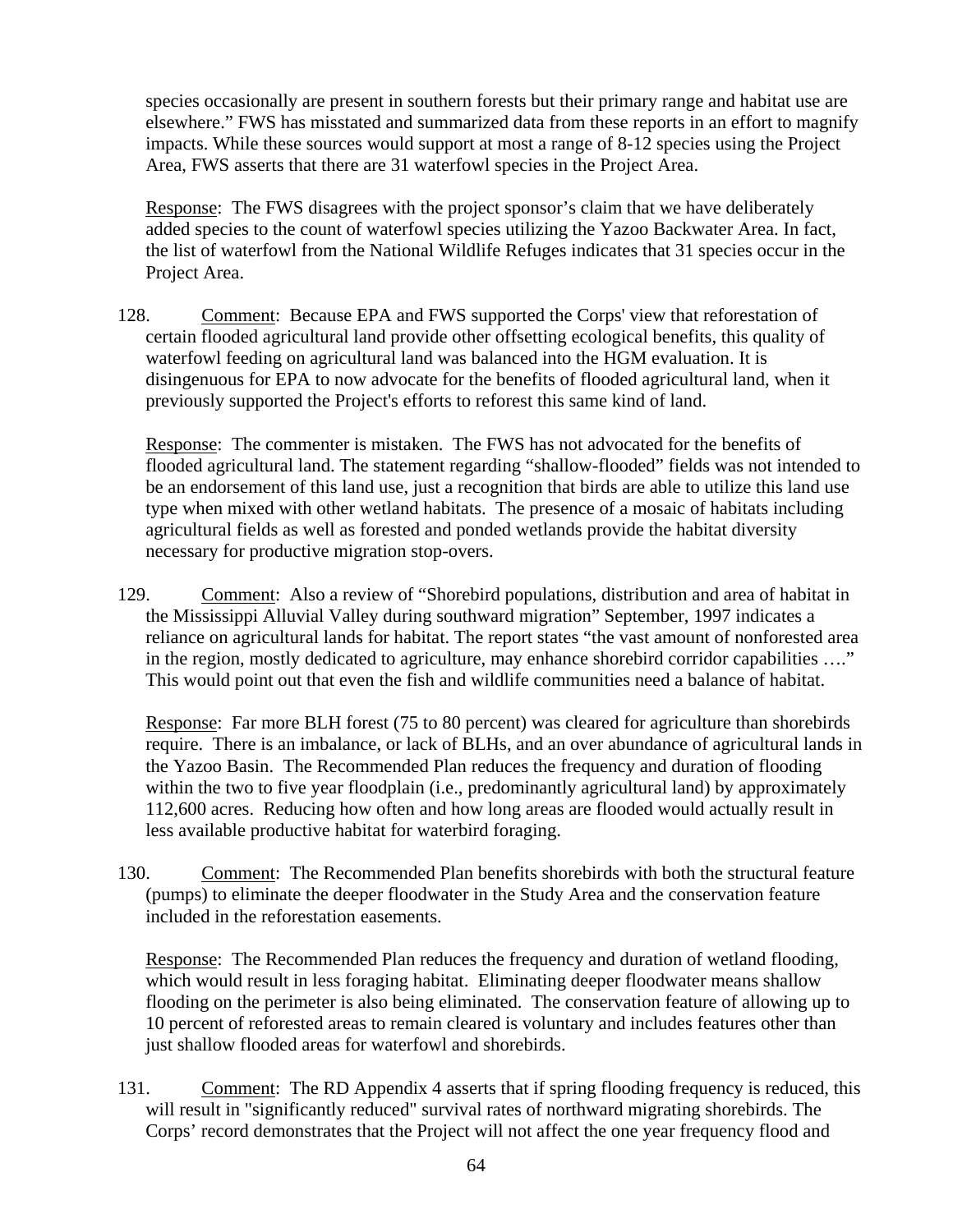that there will be sufficient area flooded even when the pump station is operated to provide habitat for shorebirds.

Response: The Recommended Plan reduces flooding on average by 112,600 acres within the two to five year floodplain in the spring; 112,600 acres that are vital for northward migrating shorebirds. This reduction in available habitat will significantly reduce adequate food sources within the project area to sustain northward migrating shorebirds. Further, there is no data or basis in the FSEIS that the operation of the pumps in the spring would provide sufficient shorebird habitat.

132. Comment: FWS states that 130 species of songbirds use bottomland hardwood habitats. They then state that most of them have been documented in the Yazoo Project Area and reference Table 1. Although Table 1 is a listing of birds of the Yazoo Basin requiring seasonal flooding during the winter it contains only a total of 56 species of all birds listed (43 percent of 130) and many of those species are waterfowl, marsh birds, and shorebirds. The FWS again is misleading the reader by stating "…..most of which have been documented in the Yazoo Project Area (Table 1)" when in fact very few songbirds are included in Table 1.

Response: Comment Noted. The 130 species of songbirds that use bottomland hardwoods are not listed in Table 1.

133. Comment: Both references cited in this paragraph (Schramm and Eggleton, 2006, and Schramm et al. 1999) along with the text of the paragraph describe impacts to fisheries within the leveed channel portion of the Lower Mississippi River not those backwater areas being protected by these levees. … The last sentence of this paragraph acknowledges that the Project Area is separated from the Mississippi River by a levee and gates. In contrast, Yazoo backwater flooding behind the closed Steele Bayou Structure (absent floodwater removal) tends to be stagnant and rise in temperature, lacking direct fluctuation with the River.

Response: The FWS has been in the Project Area with ERDC biologists during the 2008 spring backwater flooding. It was noted then that high temperatures occurred in agricultural fields during prolonged periods of flooding. However, it was also noted that fish and juvenile fish were abundant in the flooded forested portions of the Project Area. (For a response to the "stagnant" issue see numbers 50 and 80 above).

134. Comment: The quote from Don Jackson discusses fisheries in the Yazoo system. A review of Jackson's two citations (Jackson 2005, and Jackson and Ye 2000) finds that these publications involve studies of the Upper Yazoo River system. This system is generally considered the portion of the Yazoo River above Belzoni (Highway 12). … The comments made cannot be expected to be relevant to the Project Area which is separated from the Yazoo system by a levee.

Response: The referenced quote is regarding the entire Yazoo system including the Yazoo Backwater Area. Also, as noted by the Corps in its comments on the RD, there is a great deal of movement of fishes between the upper and lower Yazoo River System and Steele Bayou.

135. Comment: The citation (Schramm 2004) is a study of the fisheries on the Mississippi River headwaters, the Upper Mississippi River and the Lower Mississippi River. This study primarily evaluates impacts of historical changes to the Mississippi River to the fisheries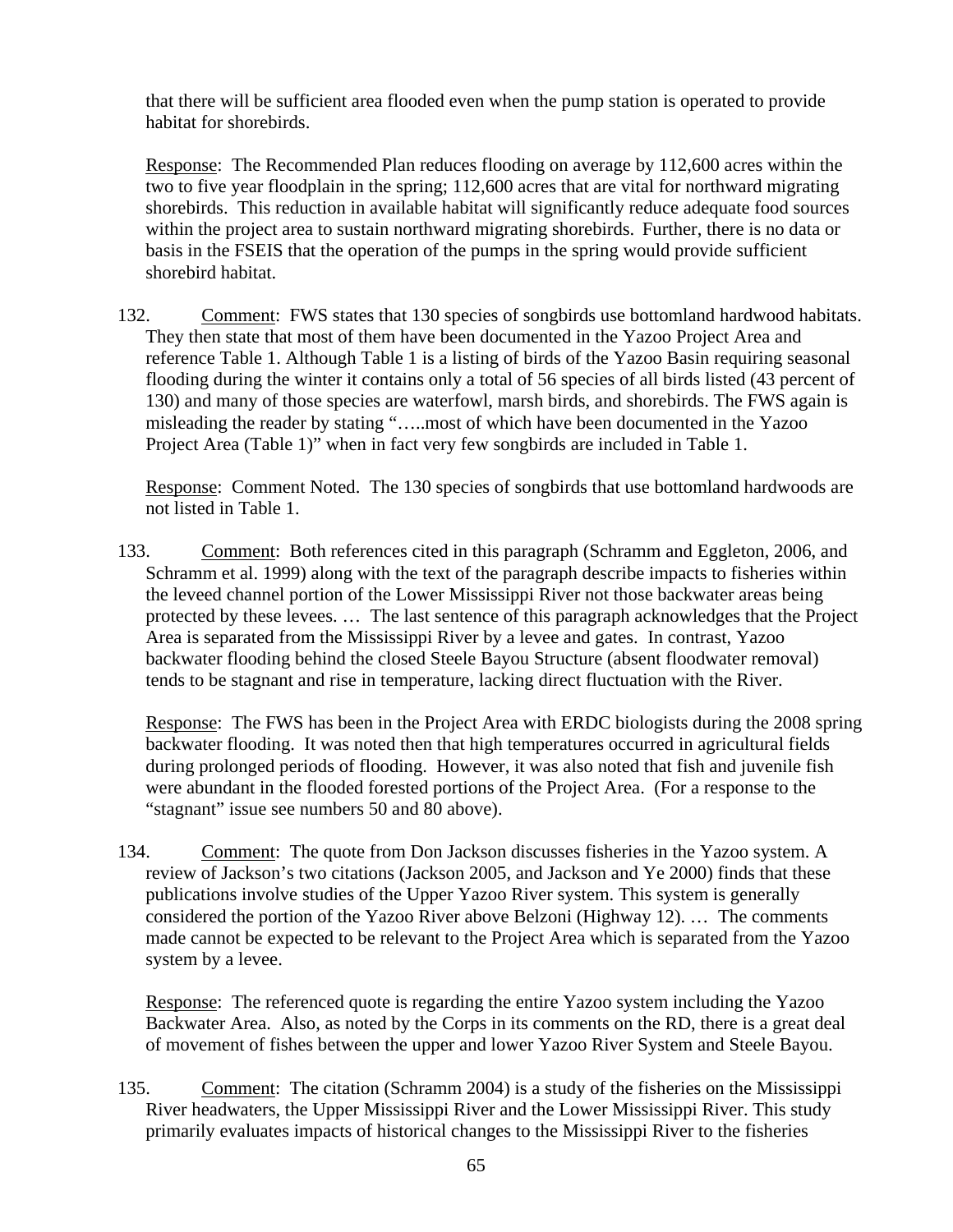resource in the River. The backwater areas evaluated in these studies had a direct connection to the Mississippi River and are general in nature. There was no specific review of any leveed backwater areas, and the study did not include any information specific to the Project Area.

Response: There are significant ecological similarities that apply between the leveed floodplain of the Mississippi River and the Yazoo Backwater Area. Scientists and FWS biologists often extrapolate data and rely on comparisons of similar ecosystems. As stated above, the FWS relied upon the best available scientific literature from inside the Yazoo Basin and Yazoo Backwater Area as well as relevant documents from similar systems outside the Project Area.

136. Comment: The pump-on elevation of 87 feet (the one-year frequency flood) will maintain the one-year frequency flood pulse, which will leave 216,000 acres flooded and unaffected by the pumping station. All of these impacts were evaluated by the HEP team, which included FWS personnel, and provide in the Aquatic Appendix of the FSEIS.

Response: The FWS disagrees with your use of the word "unaffected." The acreage above the 87-foot, one-year frequency flood is a source of valuable nutrient input (detritus, microbes, particulate matter) to the acreage at and below the 87 foot elevation. If not for the ebb and flow of flood waters above the 87 foot elevation, the one-year elevation would be deprived of said nutrients, in effect "starving" the wildlife and microbial systems at and below the 87 foot elevation.

137. Comment: Although the citation (Jackson and Ye 2000) does not evaluate fisheries in the Project Area, we would point out that the Recommended Plan does not eliminate overbank flooding. The pump-on elevation of 87 feet (one-year frequency flood) allows floodwater to move into the floodplain as evidenced by the fact that 216,000 acres are flooded prior to turning on the pumps. There is a difference between eliminating overbank flooding, and changing the duration/frequency of such flooding that occurs on the two year and above frequency.

Response: The Service agrees that there is a difference between elimination and reduction of overbank flooding. The reduction in flood frequency and duration associated with this project will have serious impacts to fishery habitat by reducing spring flooding of 112,600 acres within the two to five year floodplain. Scientists are becoming increasingly aware that flooding (in all its forms) is beneficial because it maintains the lateral connectivity between a river and its associated floodplain and enhances overall system productivity and floodplain river fisheries. Although the citation (Jackson and Ye 2000) does not evaluate fisheries in the Project Area, it does stress the importance of flooding, in all its forms to the ecosystem, which is why it was cited.

138. Comment: This entire paragraph is attributed to the citation (Bryan et al. 1974), a study of the fisheries in the Atchafalaya Basin of Louisiana. Although most of the species listed may be found in streams in the Project Area, the water regime in the Atchafalaya are very different from the Project Area.

Response: The FWS is fully aware that the hydrologic regime of the Yazoo Backwater Area is different from the Atchafalaya Basin of Louisiana. However, the Atchafalaya River offers insight into the reference conditions under which backwater dependent fish species interact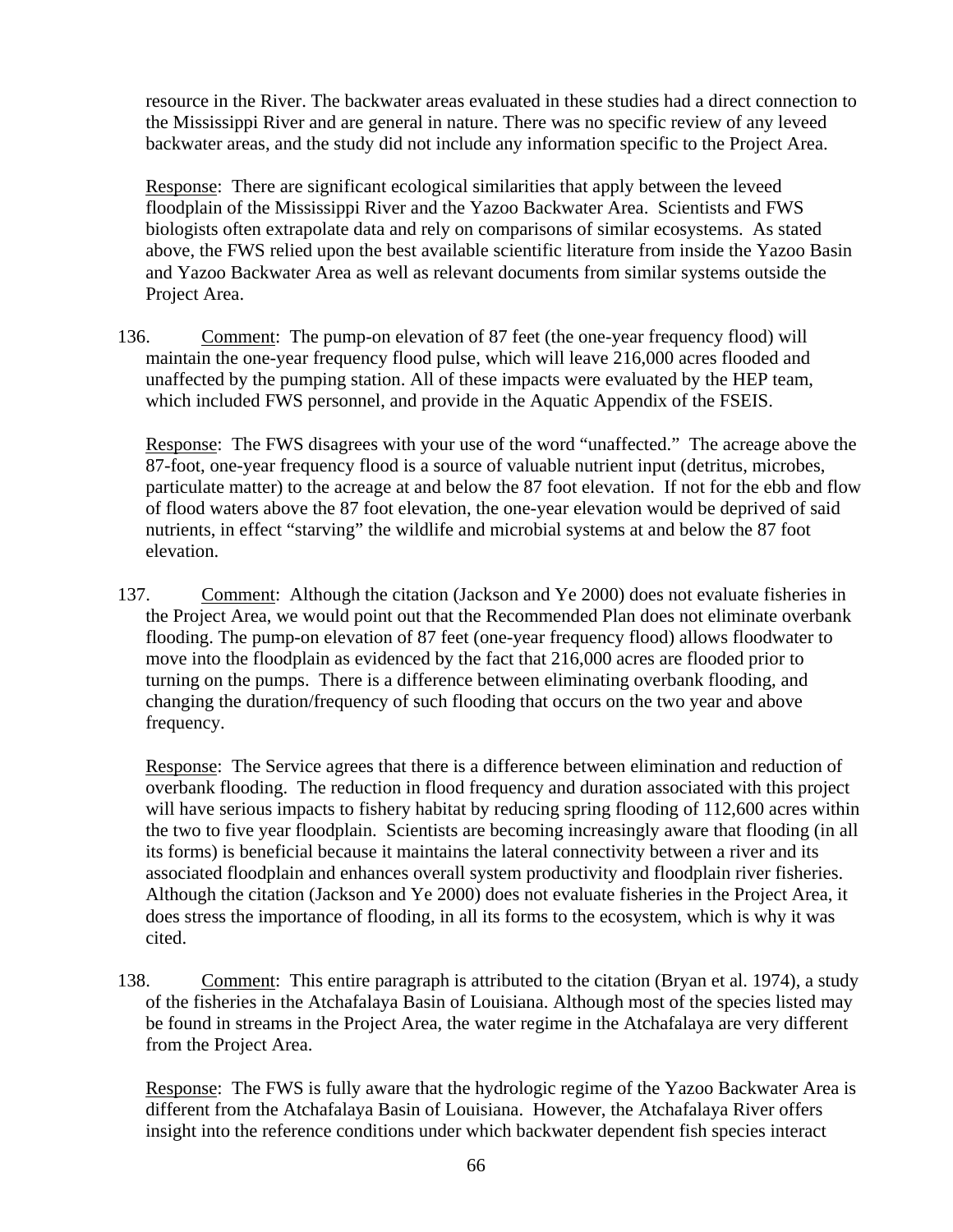with forested floodplains during backwater events in the lower Mississippi River Valley. The FWS did not intend to characterize the Yazoo Backwater Area as being the same as the Atchafalaya River, only as a means to elucidate the importance of and the way in which fish species utilize backwater events to access the floodplains. Further, the studies indicate how forested floodplains influence the productivity of the fishery.

139. Comment: Also, the Corps' record reflects that the selection of a longer duration requirement for fish spawning (longer than 8 days duration), results in a decrease of available acres for a given flood event. That is, for example, fewer acres would remain flooded for 12 days during a flood event than would remain flooded for 8 days. This change in assumptions would in turn reduce the mitigation requirements for any impacts from the structural feature (pumps) of the Recommended Plan.

Response: Eight days is the minimum needed to successfully spawn. Larval fish require 21 to 30 days of growth for a reasonable chance of survival. Thus, successful fish reproduction requires habitat flooded for at least 21 days. What effects the minimum flooding requirement has on mitigation requirements is not the issue.

140. Comment: The maintenance of water in shallow pools throughout the Project Area will have an annual water supply from local precipitation. It is erroneous to suggest that the Project would adversely impact maintenance of water in shallow pools.

Response: Shallow water ponds need hydrologic input from all available sources. Ponds that are fed entirely from local precipitation often suffer from low dissolved oxygen, high levels of algae and high temperatures. Episodic hydrologic events, such as a 2-5 year flood event, rejuvenate these shallow water ponds.

141. Comment: Over half of the Panther Swamp NWR lies outside the Project Area. This portion of the NWR remains directly connected to stages on the Yazoo and Mississippi River in that it is not protected by a levee system.

Response: Panther Swamp National Wildlife Refuge (Panther Swamp NWR) was established in 1978 under the Migratory Bird Conservation Act (1929). The primary purpose of the refuge is for use as an inviolate sanctuary, or for any other management purposes, for migratory birds. The refuge is located in the Lower Mississippi Alluvial Valley (LMAV). More specifically, Panther Swamp NWR is situated in the floodplains of the Yazoo and Sunflower Rivers. The predominant habitat is seasonally flooded bottomland hardwood forest (BLH). Maintaining this BLH forest system in a diverse, healthy and productive condition is paramount to Panther Swamp NWR being able to fulfill the primary purpose of the refuge.

The hydrologic regimes in the BLH forests of Panther Swamp NWR have been previously altered to some degree by earlier drainage/flood control projects in the LMRAV by construction of various levee and channelization projects. Although altered, backwater flooding continues to occur on refuge lands providing some of the hydrological functions necessary to maintaining a healthy, diverse and productive BLH forest system.

142. Comment: The author states "After speaking with several BLH Forest Ecology professionals and reviewing the current literature, no studies or documentation were found that reliably and accurately predict exactly what vegetative changes will take place in the BLH